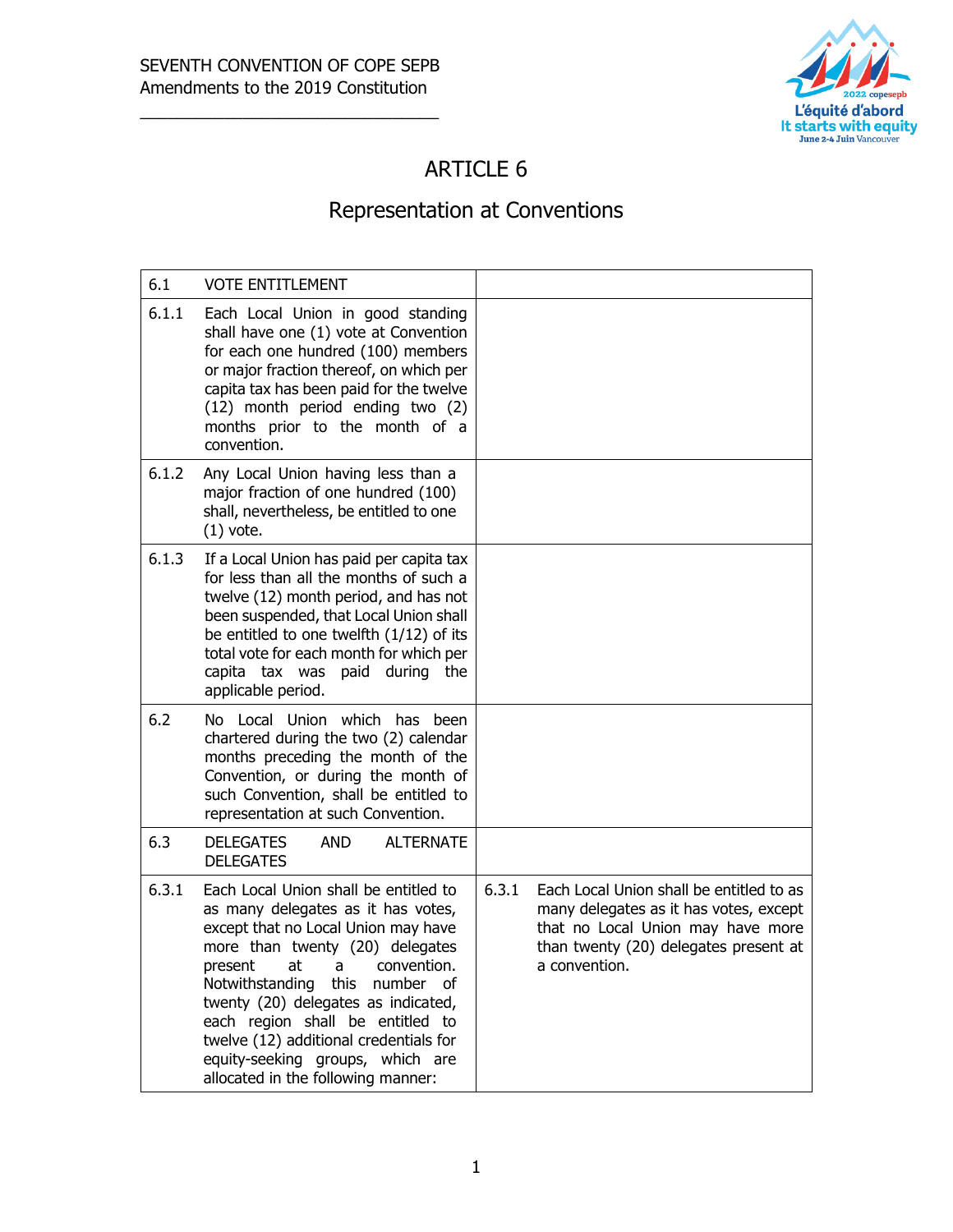

|       |                                                                                                                                                                                                                                                                                   | 6.3.2 Notwithstanding this number of<br>twenty (20) delegates as<br>indicated, eEach region shall be<br>entitled to twelve (12) additional<br>credentials for members of equity-<br>seeking groups as defined as per<br>Article 14.4, which are allocated in<br>the following manner:             |
|-------|-----------------------------------------------------------------------------------------------------------------------------------------------------------------------------------------------------------------------------------------------------------------------------------|---------------------------------------------------------------------------------------------------------------------------------------------------------------------------------------------------------------------------------------------------------------------------------------------------|
|       | a maximum of four (4) members<br>of the Canadian Equity Council<br>shall be given automatic delegate<br>status to participate in the<br>convention;                                                                                                                               | a maximum of four (4) members<br>of the Canadian Equity Council<br>shall be given automatic delegate<br>status to<br>participate<br>in the<br>convention;                                                                                                                                         |
|       | four (4) credentials for young<br>workers;                                                                                                                                                                                                                                        | four (4) credentials for young<br>workers;                                                                                                                                                                                                                                                        |
|       | four (4) credentials for members<br>self-identifying to equity-seeking<br>groups and who are not solely<br>young workers.                                                                                                                                                         | four (4) credentials for members<br>self-identifying to of equity-<br>seeking groups and who are not<br>solely young workers.                                                                                                                                                                     |
|       | The method, the number and the<br>time of selection of the persons other<br>than members of the Canadian<br>Equity Council and members in good<br>standing with their Locals are set by<br>the Regional Vice President. They<br>must have the official backing of their<br>Local. | The method, the number, and the time<br>of selection of the persons other than<br>members of the Canadian Equity<br>Council and members in good standing<br>with their Locals are set by the<br><b>Regional Vice President Regions.</b><br>They must have the official backing of<br>their Local. |
| 6.3.2 | The delegate or delegates from each<br>Local Union may cast the entire vote<br>of the Local Union.                                                                                                                                                                                | Renumber subsequent articles accordingly.                                                                                                                                                                                                                                                         |
| 6.3.3 | A Local Union shall be entitled to an<br>equal number of alternate delegates<br>under the same terms, up to a<br>maximum of ten (10).                                                                                                                                             |                                                                                                                                                                                                                                                                                                   |
| 6.3.4 | An alternate delegate substitutes for<br>the delegate when they are unable to<br>serve; the alternate delegate becomes<br>a delegate by rights.                                                                                                                                   |                                                                                                                                                                                                                                                                                                   |
| 6.3.5 | An alternate delegate may attend the<br>Convention, with no voice or vote.                                                                                                                                                                                                        |                                                                                                                                                                                                                                                                                                   |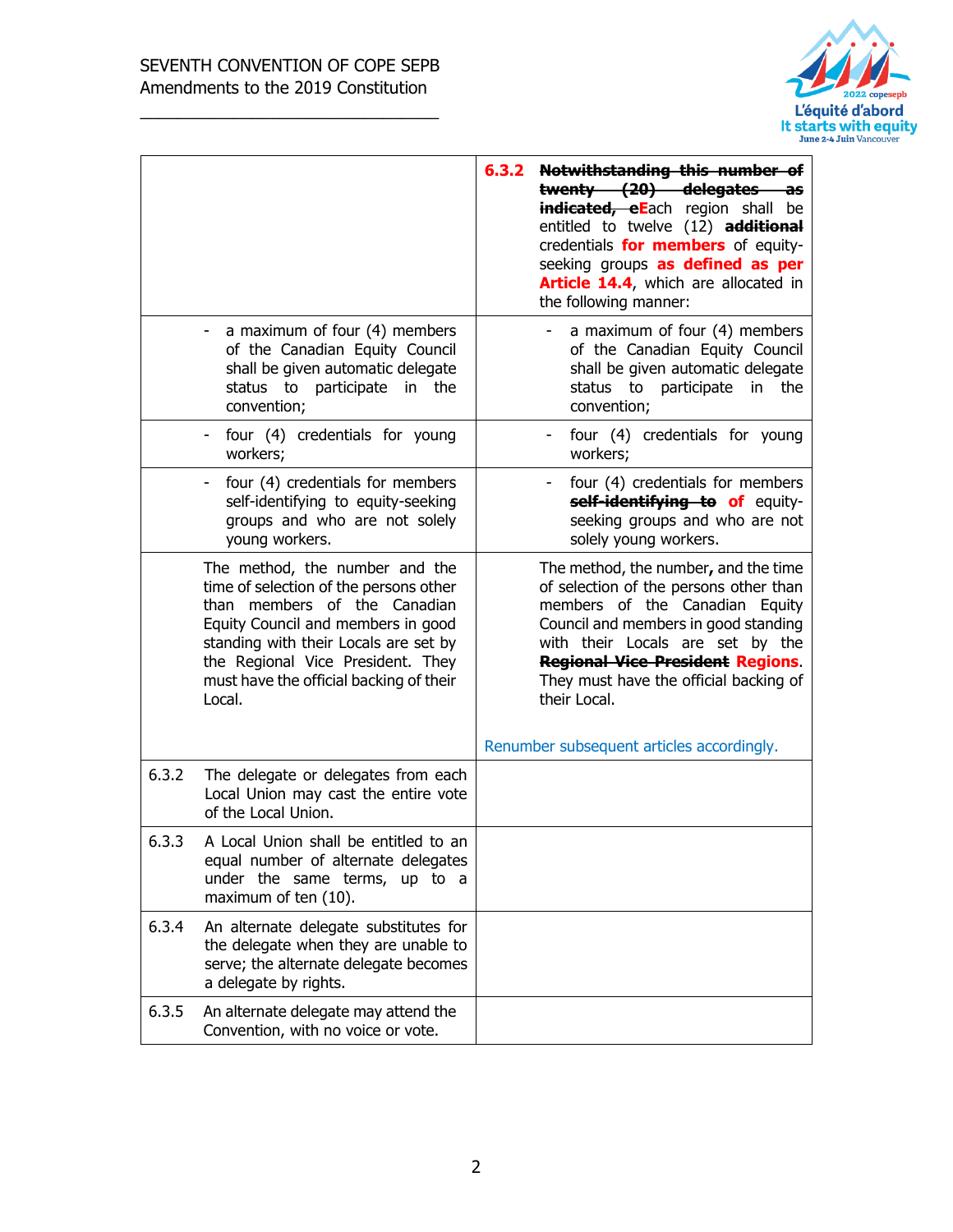

| 6.4   | The<br>voting<br>strength<br>and<br>representation of<br>a Local<br><b>Union</b><br>resulting from an amalgamation of two<br>(2) or more Local Unions shall be<br>based on the total per capita tax<br>payments made by the Local Unions<br>forming such a Local Union.                                                                                                                                                                                                  |  |
|-------|--------------------------------------------------------------------------------------------------------------------------------------------------------------------------------------------------------------------------------------------------------------------------------------------------------------------------------------------------------------------------------------------------------------------------------------------------------------------------|--|
| 6.5   | No Local Union may be represented at<br>any convention of the National Union<br>by proxy, nor may it delegate its voting<br>strength to any other Local Union, and<br>no delegate to any convention shall<br>represent more than one (1) Local<br>Union.                                                                                                                                                                                                                 |  |
| 6.6   | Each delegate to a convention must be<br>a member in good standing with the<br>Union that<br>Local<br>the<br>delegate<br>represents. Each delegate shall be<br>selected in accordance with the<br>constitution and bylaws of the Local<br>Union, or by a vote of the Local Union.                                                                                                                                                                                        |  |
| 6.7   | Except as otherwise specified, all<br>officers of the National Union shall be<br>entitled<br>to<br>participate<br>all<br>in<br>conventions and shall be eligible for<br>election to any office in the National<br>Union to be filled at any convention.<br>No officer of the National Union shall<br>be entitled to vote on any convention<br>action unless such officer is a delegate,<br>except that the Presiding Officer of a<br>convention may vote to break a tie. |  |
| 6.8   | <b>CONVENTION COMMITTEES</b>                                                                                                                                                                                                                                                                                                                                                                                                                                             |  |
| 6.8.1 | In advance of the Convention, the<br>National Executive shall determine the<br>Convention Committees as necessary<br>to prepare for the Convention. The<br>National President appoints delegates<br>to the Committees and endeavours to<br>achieve broad regional representation<br>the<br>membership<br>of<br>such<br>in<br>Committees.                                                                                                                                 |  |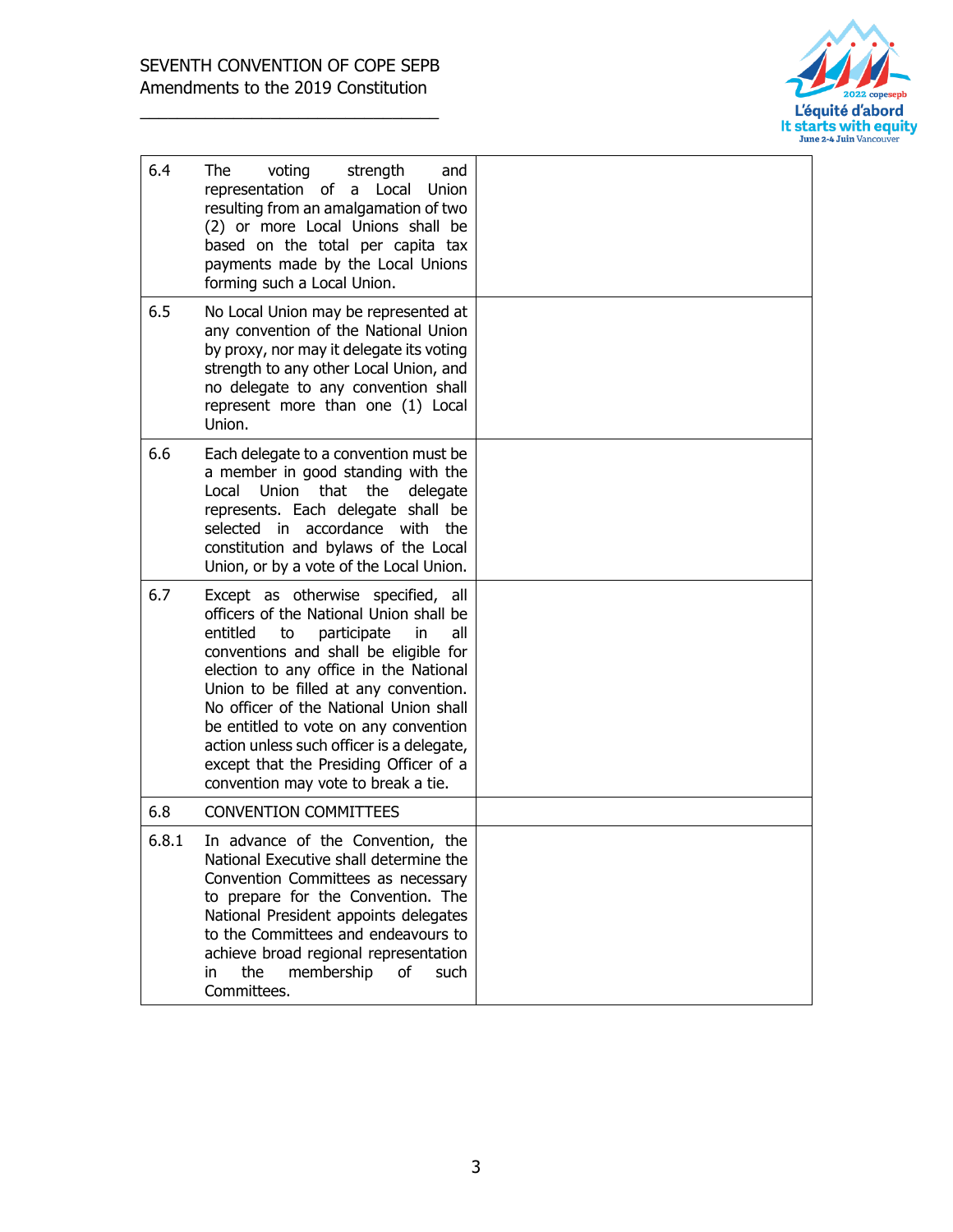

| 6.8.2 | One of the Committees shall be the<br>Credentials Committee. It shall<br>examine all credentials received by the<br>National Secretary-Treasurer<br>and<br>register those that it has approved. It<br>shall report to the Convention on the<br>first day and subsequent days if<br>required. The Convention shall be<br>constituted, and the delegates seated<br>when the report of the Committee is<br>approved by a majority vote of the<br>delegates so reported. Any appeal of<br>the Committee's decision shall be filed<br>to the Convention as constituted. |  |
|-------|--------------------------------------------------------------------------------------------------------------------------------------------------------------------------------------------------------------------------------------------------------------------------------------------------------------------------------------------------------------------------------------------------------------------------------------------------------------------------------------------------------------------------------------------------------------------|--|
| 6.8.3 | Committees shall meet in advance of<br>the Convention as required.                                                                                                                                                                                                                                                                                                                                                                                                                                                                                                 |  |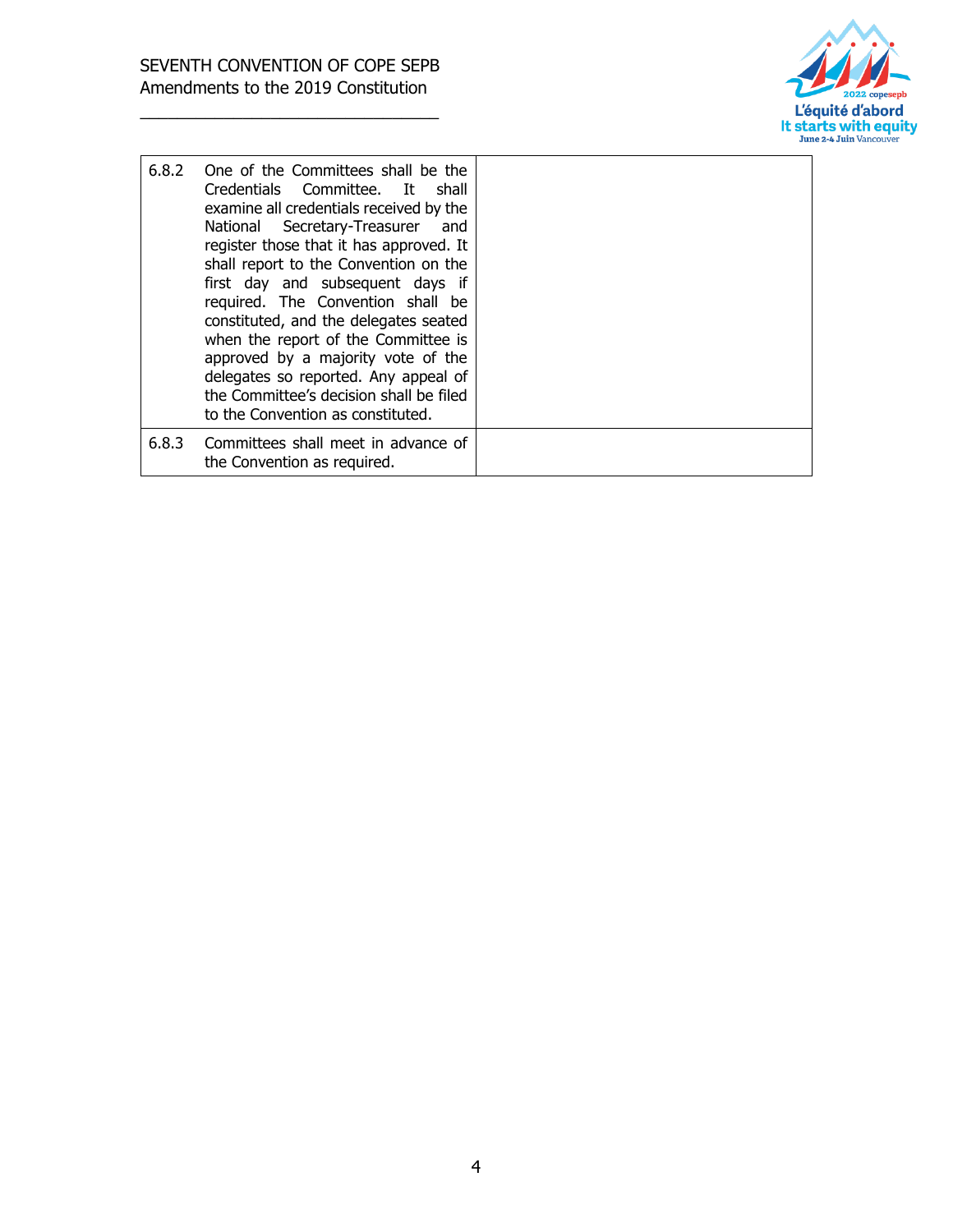

# ARTICLE 7

#### Convention Fund and Travel Allowances

| 7.1   | <b>CONVENTION FUND</b>                                                                                                                                                                                                                | 74<br><b>CONVENTION FUND</b>                                                                                                                                                                                                                                                                                                                                                                                                                                                              |
|-------|---------------------------------------------------------------------------------------------------------------------------------------------------------------------------------------------------------------------------------------|-------------------------------------------------------------------------------------------------------------------------------------------------------------------------------------------------------------------------------------------------------------------------------------------------------------------------------------------------------------------------------------------------------------------------------------------------------------------------------------------|
| 7.1.1 | A Convention Fund shall be maintained<br>consisting of all monies paid by the<br>Local Unions to the National Union in<br>conformity with the applicable portion<br>of Article 16 providing for Local Union<br>payments to such Fund. | 7.1.1 A Convention Fund shall be<br>maintained consisting of all<br>monies paid by the Local Unions<br>to the National Union in<br>conformity with the applicable<br>portion of Article 16 providing for<br><b>Local Union payments to such</b><br>Fund.                                                                                                                                                                                                                                  |
| 7.1.2 | The Convention Fund shall be used to<br>offset convention costs.                                                                                                                                                                      | 7.1.2 The Convention Fund shall be<br>used to offset convention costs.                                                                                                                                                                                                                                                                                                                                                                                                                    |
| 7.2   | <b>TRAVEL ALLOWANCES</b>                                                                                                                                                                                                              | 7.26.9 TRAVEL ALLOWANCES                                                                                                                                                                                                                                                                                                                                                                                                                                                                  |
| 7.2.1 | Travel allowances will be paid to<br>eligible<br>Local<br><b>Unions</b><br>from<br>the<br>registration fees received.                                                                                                                 | 7.2.16.9.1<br>Travel allowances will be paid to<br>eligible Local Unions from the<br>convention registration fees<br>received. It will be at the<br>discretion of the National<br><b>Executive to determine if</b><br>travel allowances will apply.<br><b>Local Unions will be advised</b><br>of the National Executive's<br>decision<br>regarding<br>registration fees and travel<br><b>allowances</b><br>with<br>the<br><b>Convention</b><br>Call<br>as<br>referenced in Article 5.5.1. |
| 7.2.2 | The National Executive shall set out<br>the eligibility requirements for the<br>travel allowances and the distribution<br>method between Local Unions.                                                                                | 7.2.26.9.2<br>The National Executive shall set<br>out the eligibility requirements<br>for the travel allowances and the<br>distribution<br>method<br>between<br>Local Unions.                                                                                                                                                                                                                                                                                                             |
| 7.2.3 | Notwithstanding the above, a Local<br>Union must participate in a convention<br>to be eligible to receive a travel<br>allowance.                                                                                                      | 7.2.36.9.3<br>Notwithstanding the above, a<br>Local Union must participate in a<br>convention to be eligible to<br>receive a travel allowance.                                                                                                                                                                                                                                                                                                                                            |
| 7.2.4 | Appropriate cheques shall be issued to<br>Unions<br>National<br>Local<br>by<br>the<br>Secretary-Treasurer.                                                                                                                            | 7.2.46.9.4<br>Appropriate cheques shall be<br>issued to Local Unions by the<br>National Secretary-Treasurer.                                                                                                                                                                                                                                                                                                                                                                              |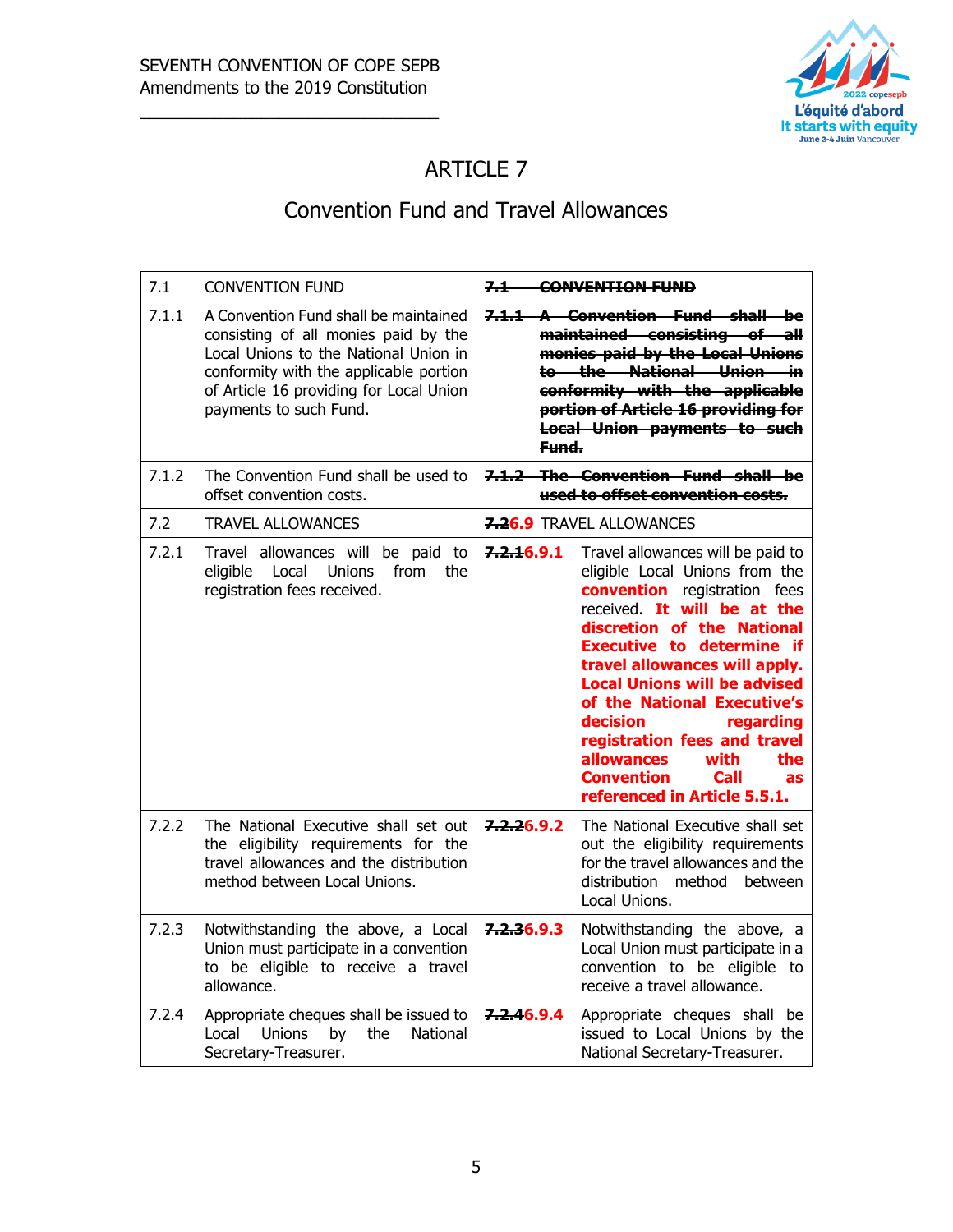

## ARTICLE 8

#### Officers of the National Union

| 8.1   | The officers of the National Union shall<br>be a National President and a National<br>Secretary-Treasurer, who shall be the<br>principal Executive Officers, a Vice-<br>President from each Region and one<br>(1) Vice-President, seat reserved for<br>women. These officers shall constitute<br>the National Executive. All officers<br>shall hold office until their successors<br>elected<br>and<br>installed,<br>are<br>as<br>hereinafter provided. | 8.1   | The officers of the National Union shall<br>be a National President and a National<br>Secretary-Treasurer, who shall be the<br>principal Executive Officers, aand two<br>Vice-Presidents from each Region and<br>one (1) Vice-President, seat<br>reserved for women. These officers<br>shall constitute the National Executive.<br>All officers shall hold office until their<br>successors are elected and installed,<br>as hereinafter provided. |
|-------|---------------------------------------------------------------------------------------------------------------------------------------------------------------------------------------------------------------------------------------------------------------------------------------------------------------------------------------------------------------------------------------------------------------------------------------------------------|-------|----------------------------------------------------------------------------------------------------------------------------------------------------------------------------------------------------------------------------------------------------------------------------------------------------------------------------------------------------------------------------------------------------------------------------------------------------|
| 8.2   | The National President and National<br>Secretary-Treasurer shall be from<br>different Regions.                                                                                                                                                                                                                                                                                                                                                          |       |                                                                                                                                                                                                                                                                                                                                                                                                                                                    |
| 8.2.1 | In addition to the Vice-Presidents<br>selected from Regions, one (1) Vice-<br>President shall be selected from<br>amongst the members of all Local<br>Unions. This seat shall be reserved for<br>women.                                                                                                                                                                                                                                                 | 8.2.1 | In addition to the Vice-Presidents<br>selected from Regions, one (1)<br>Vice-President shall be selected<br>from amongst the members of all<br>Local Unions. This seat shall be<br>reserved for women.<br>As<br>a<br>commitment to diversity, equity<br>and inclusion, each Regions' Vice-<br><b>Presidents shall include:</b>                                                                                                                     |
|       |                                                                                                                                                                                                                                                                                                                                                                                                                                                         |       | at least one person who is not a<br>cis man, and                                                                                                                                                                                                                                                                                                                                                                                                   |
|       |                                                                                                                                                                                                                                                                                                                                                                                                                                                         |       | at least<br>who<br>÷<br>one<br>person<br>identifies as a member of one<br>of the following equity seeking<br>groups:                                                                                                                                                                                                                                                                                                                               |
|       |                                                                                                                                                                                                                                                                                                                                                                                                                                                         |       | <b>Nations,</b><br>Métis,<br>First<br>Inuit,<br>women, racialized people, Two<br>Spirit, lesbian, gay, bisexual,<br>transgender, queer, intersex,<br>asexual, people living with a<br>disability, or young workers.                                                                                                                                                                                                                                |
|       |                                                                                                                                                                                                                                                                                                                                                                                                                                                         |       | A Region will be deemed to have<br>met the above criteria if one of<br>their Vice Presidents meets both<br>criteria.                                                                                                                                                                                                                                                                                                                               |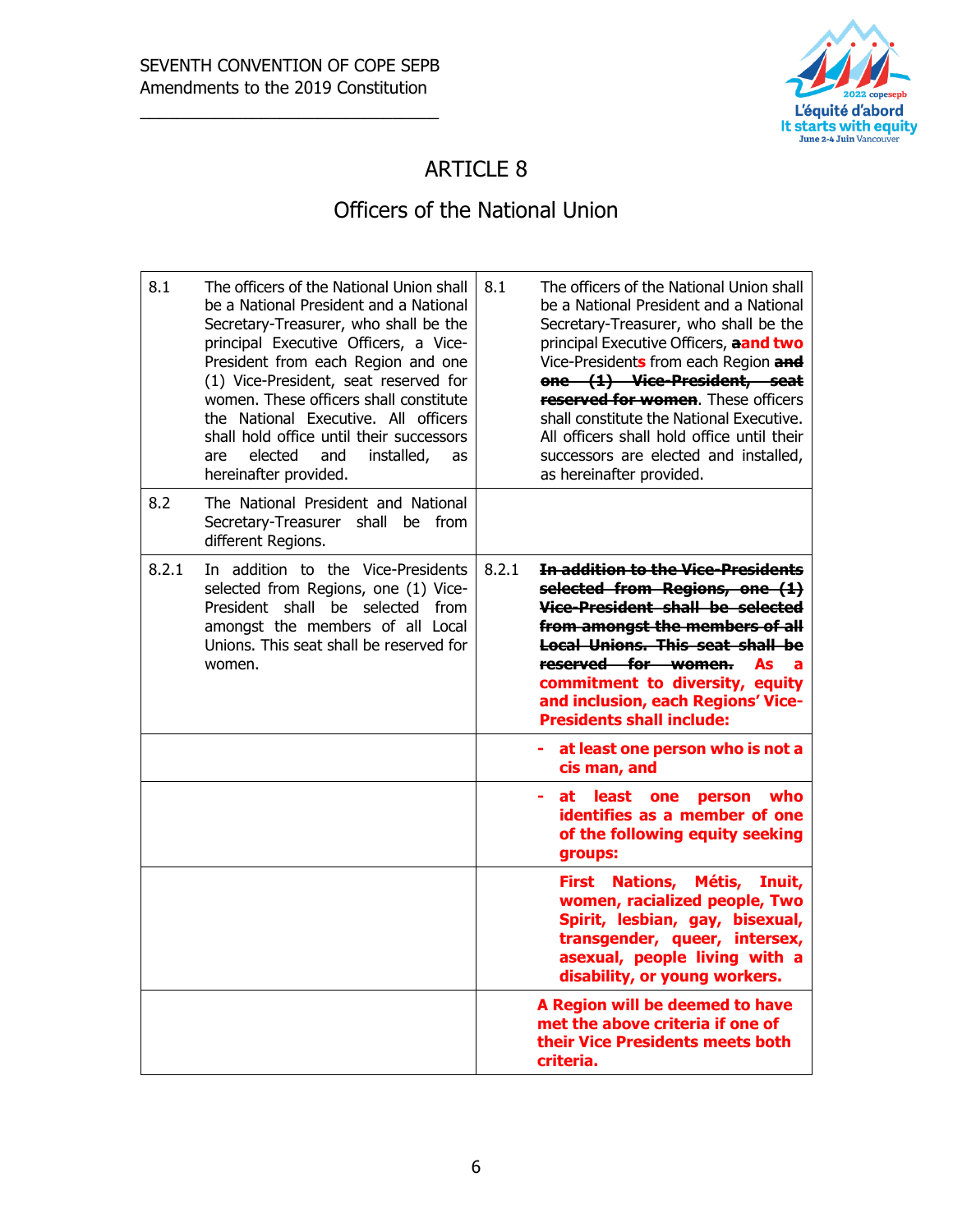

| 8.2.2 | No person may qualify as an officer of<br>the National Union unless they have<br>been active members in continuous<br>good standing of Local Unions of this<br>National Union for twelve (12) months<br>prior to nomination. Eligibility to hold<br>office in this National Union shall not<br>be limited to delegates to its regular<br>Convention. No person shall hold<br>more than one (1) office in the<br>National Union. |  |
|-------|---------------------------------------------------------------------------------------------------------------------------------------------------------------------------------------------------------------------------------------------------------------------------------------------------------------------------------------------------------------------------------------------------------------------------------|--|
| 8.3   | Canada shall be divided into four (4)<br>Regions:                                                                                                                                                                                                                                                                                                                                                                               |  |
|       | Region 1 shall consist of the<br>Province of Quebec;                                                                                                                                                                                                                                                                                                                                                                            |  |
|       | Region 2 shall consist of the<br>Province of Ontario;                                                                                                                                                                                                                                                                                                                                                                           |  |
|       | Region 3 shall consist of the<br>Provinces<br>of<br>Alberta,<br>Saskatchewan,<br>Manitoba,<br>Nunavut and<br>the<br>Northwest<br>Territories;                                                                                                                                                                                                                                                                                   |  |
|       | Region 4 shall consist of the<br>Province of British Columbia and<br>the Yukon Territory.                                                                                                                                                                                                                                                                                                                                       |  |
| 8.3.1 | <b>Jurisdiction</b><br>over<br>provinces<br>or<br>territories not mentioned in Article 8.3<br>shall be determined by the National<br>Executive which has the power to<br>additional<br>create<br>Region,<br>an<br>as<br>necessary.                                                                                                                                                                                              |  |
| 8.4   | All officers of the National Union shall<br>be ex-officio members of all Local<br>Unions<br>with<br>the<br>privilege<br>οf<br>participating in Local Union meetings,<br>but no vote; provided, however, such<br>officers shall retain and may exercise<br>their rights of participation in the Local<br>Union in which they hold membership.                                                                                    |  |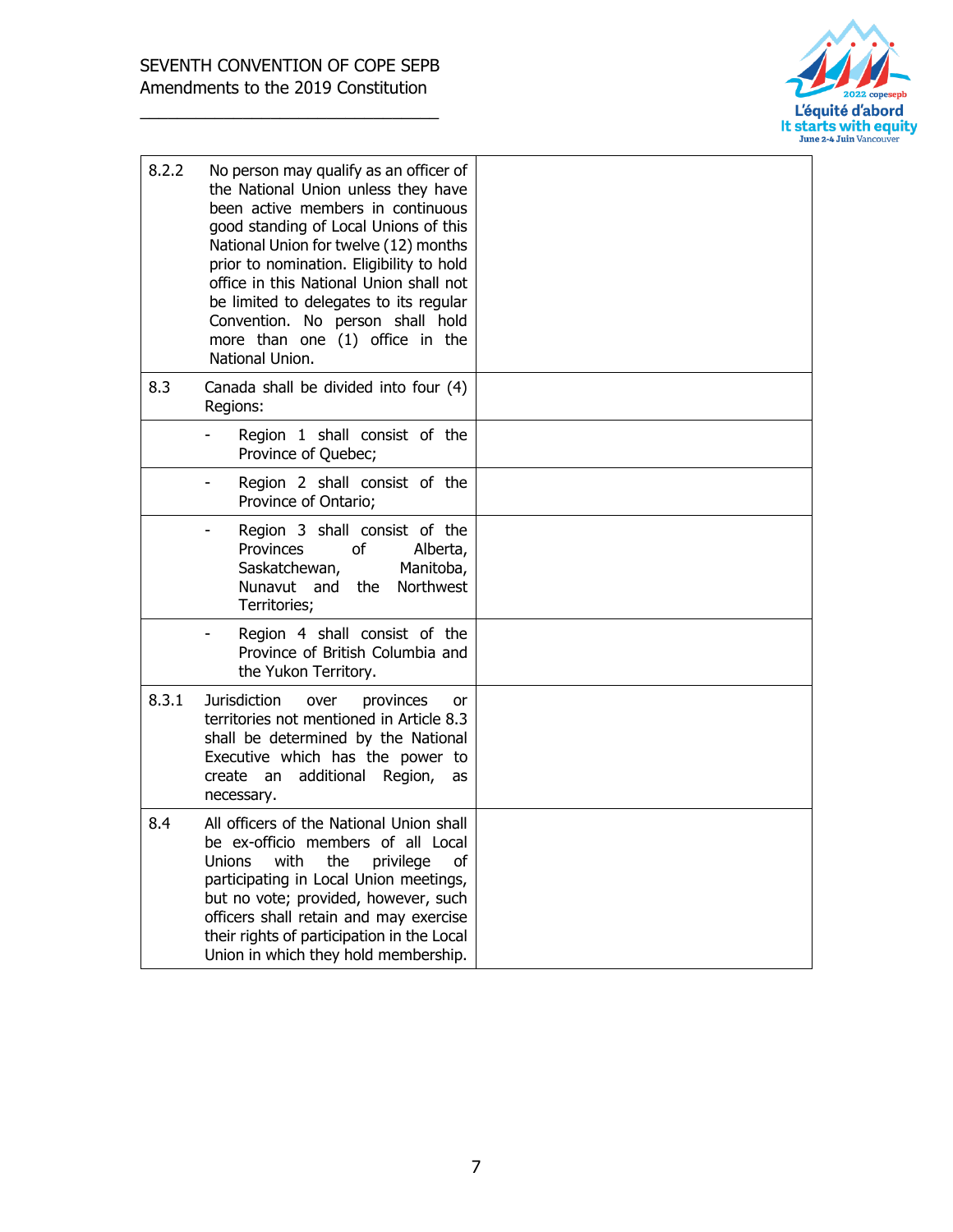

| large, provided regular monthly dues<br>are paid directly to the National Union<br>for the remainder of their term in<br>office. Upon expiration of their term<br>this person must be an active member<br>of a new Local Union to be eligible for<br>nomination to any office in this<br>National Union. |
|----------------------------------------------------------------------------------------------------------------------------------------------------------------------------------------------------------------------------------------------------------------------------------------------------------|
|----------------------------------------------------------------------------------------------------------------------------------------------------------------------------------------------------------------------------------------------------------------------------------------------------------|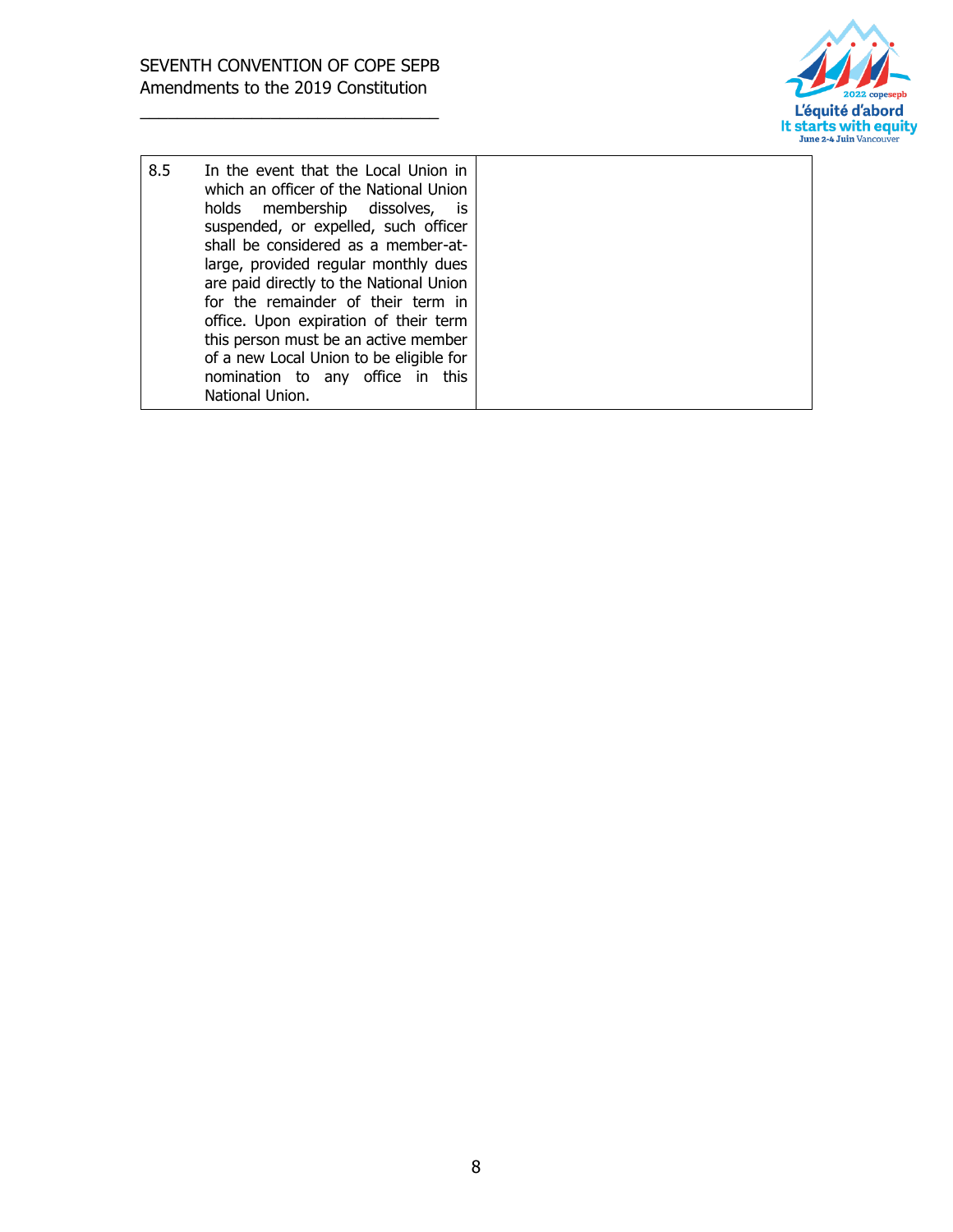'n



## ARTICLE 9

## Election of Officers of the National Executive

| 9.1 | Officers of the National Union shall be<br>nominated, elected in accordance with<br>the voting strength and installed at<br>regular Convention<br>of<br>the<br>each<br>National Union. The officers of the<br>National Union shall pledge by oath<br>the following obligation:                                                                                                                                                                                                                                                                                                                                                                                                                                  | 9.1<br>Officers of the National Union The<br><b>President</b><br><b>National</b><br>and<br>the<br><b>National Secretary Treasurer shall</b><br>nominated,<br>and<br>elected<br>be<br>in<br>accordance with the voting strength<br>installed<br>at<br>each<br>regular<br>and<br>Convention of the National Union. The<br>officers of the National Union<br>shall pledge by oath the following<br>obligation:                                                                                                                                                                                                                                                                                                                                                                               |
|-----|-----------------------------------------------------------------------------------------------------------------------------------------------------------------------------------------------------------------------------------------------------------------------------------------------------------------------------------------------------------------------------------------------------------------------------------------------------------------------------------------------------------------------------------------------------------------------------------------------------------------------------------------------------------------------------------------------------------------|-------------------------------------------------------------------------------------------------------------------------------------------------------------------------------------------------------------------------------------------------------------------------------------------------------------------------------------------------------------------------------------------------------------------------------------------------------------------------------------------------------------------------------------------------------------------------------------------------------------------------------------------------------------------------------------------------------------------------------------------------------------------------------------------|
|     | "І,<br>do<br>hereby sincerely pledge my word<br>and honour to perform the duties<br>assigned to me in the National<br>Union Constitution and Bylaws, to<br>the best of my ability and with<br>complete good faith to support,<br>advance and carry out all official<br>policies of the National Union and<br>to promote a harassment and<br>discrimination-free environment. I<br>will at all times devote my efforts<br>to further the aims, objectives and<br>best interests of the Canadian<br><b>Office and Professional Employees</b><br>Union. I will also surrender all<br>books, papers, electronic data and<br>other property of the National<br>Union in my possession to my<br>successor in office." | <del>"L,</del><br>do hereby sincerely pledge<br>my word and honour to<br>perform the duties assigned<br>to me in the National Union<br><b>Constitution and Bylaws, to</b><br>the best of my ability and<br>with complete good faith to<br>support, advance and carry<br>out all official policies of the<br>National Union and to<br><del>promote a harassment and</del><br><del>discrimination-free</del><br>environment. I will at all<br>times devote my efforts to<br>further the aims, objectives<br>and best interests of the<br><del>Canadian Office and</del><br><b>Professional Employees</b><br>Union. I will also surrender<br>all books, papers, electronic<br><del>data and other property of</del><br>the National Union in my<br>possession to my successor<br>in office." |
| 9.2 | Elections shall be carried out in the<br>following order:                                                                                                                                                                                                                                                                                                                                                                                                                                                                                                                                                                                                                                                       | 9.2<br>Elections shall be carried out in the<br>following order:                                                                                                                                                                                                                                                                                                                                                                                                                                                                                                                                                                                                                                                                                                                          |
|     | National President;<br>$\Box$                                                                                                                                                                                                                                                                                                                                                                                                                                                                                                                                                                                                                                                                                   | National President;<br>$\overline{a}$                                                                                                                                                                                                                                                                                                                                                                                                                                                                                                                                                                                                                                                                                                                                                     |
|     | National Secretary-Treasurer;<br>$\overline{\phantom{a}}$                                                                                                                                                                                                                                                                                                                                                                                                                                                                                                                                                                                                                                                       | National Secretary-Treasurer;                                                                                                                                                                                                                                                                                                                                                                                                                                                                                                                                                                                                                                                                                                                                                             |
|     | Regional Vice-Presidents;<br>$\blacksquare$                                                                                                                                                                                                                                                                                                                                                                                                                                                                                                                                                                                                                                                                     | Regional Vice-Presidents;<br>÷,                                                                                                                                                                                                                                                                                                                                                                                                                                                                                                                                                                                                                                                                                                                                                           |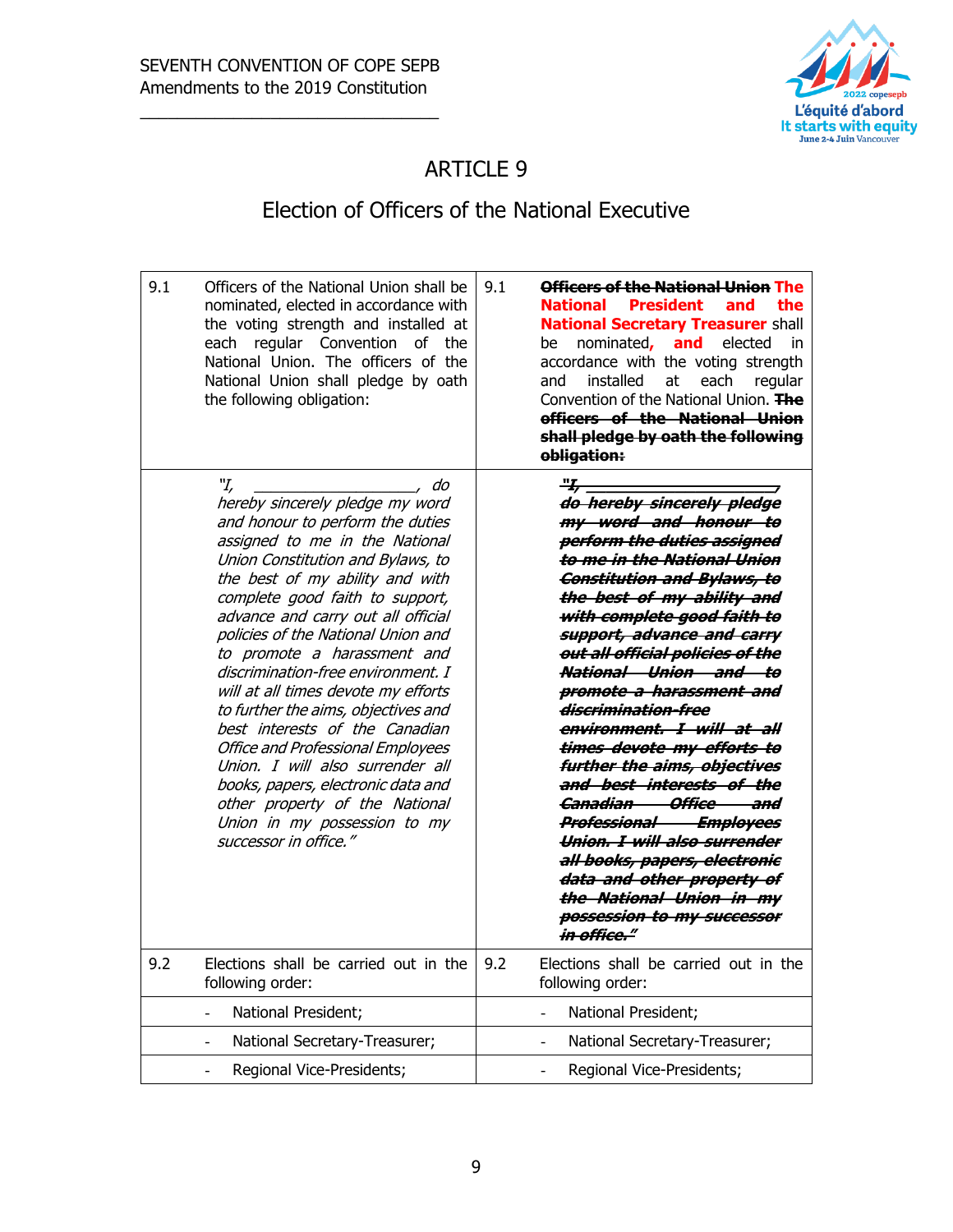

|     | Vice-President, seat reserved for<br>$\overline{a}$<br>women.                                                                                                                                                                                                                                                                                                                                                                     | wwamen.                                                                                                                                                                                                                                                                                                                                                                                                                                                                     |
|-----|-----------------------------------------------------------------------------------------------------------------------------------------------------------------------------------------------------------------------------------------------------------------------------------------------------------------------------------------------------------------------------------------------------------------------------------|-----------------------------------------------------------------------------------------------------------------------------------------------------------------------------------------------------------------------------------------------------------------------------------------------------------------------------------------------------------------------------------------------------------------------------------------------------------------------------|
| 9.3 | The National President, National<br>Secretary-Treasurer and the Vice-<br>President, seat reserved for women<br>shall be elected by all delegates and it<br>shall require a majority of votes cast to<br>elect. In case no candidate receives a<br>majority, the candidate receiving the<br>lowest number of votes shall be<br>dropped from subsequent balloting.<br>Voting shall be by secret ballot and<br>thereafter tabulated. | The National President, and the<br>9.3<br>National Secretary-Treasurer and the<br>Vice-President, seat reserved for<br>shall be elected<br><b>women</b><br>bv<br>all<br>delegates and it shall require<br>a<br>majority of votes cast to elect. In case<br>no candidate receives a majority, the<br>candidate receiving the lowest number<br>of votes shall be dropped from<br>subsequent balloting. Voting shall be<br>ballot and thereafter<br>secret<br>bv<br>tabulated. |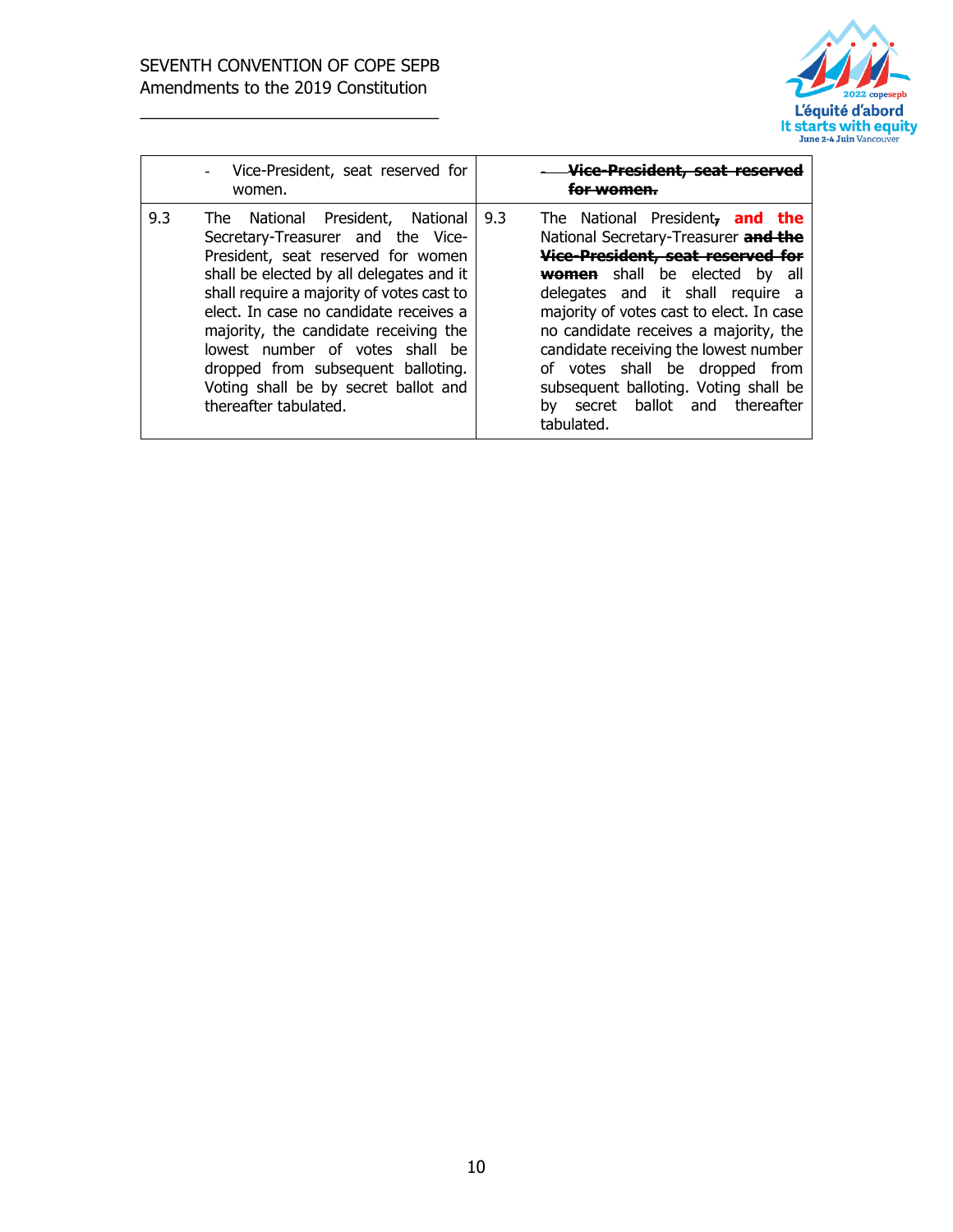

| 9.4 | Regional Vice-Presidents shall each be<br>nominated<br>and<br>elected<br>by<br>the<br>convention delegates from the Local<br>Unions located in their Region. They<br>shall nominate and elect one (1) Vice-<br>President in Region 1; one (1) Vice-<br>President in Region 2; one (1) Vice-<br>President in Region 3; and one (1)<br>Vice-President in Region 4. It shall<br>require a majority of votes cast to<br>elect. In case no candidate receives a<br>majority, the candidate receiving the<br>lowest number of votes shall be<br>dropped from subsequent balloting.<br>Voting shall be by secret ballot and<br>thereafter tabulated. | 9.4 | <b>Regional Vice-Presidents shall</b><br>each be nominated and elected by<br>the convention delegates from<br>the Local Unions located in their<br><b>Region. They shall nominate and</b><br>elect one (1) Vice-President in<br><b>Region 1; one (1) Vice- President</b><br>in Region 2; one (1) Vice-<br><b>President in Region 3; and one (1)</b><br>Vice-President in Region 4. It<br>shall require a majority of votes<br>cast to elect. In case no candidate<br>receives a majority, the candidate<br>receiving the lowest number of<br>votes shall be dropped from<br>subsequent balloting. Voting shall<br>be by secret ballot and thereafter<br>tabulated. Prior to the call for<br>nominations,<br><b>Regional</b><br>Vice-<br><b>Presidents shall be determined by</b><br>their Region. When the Elections<br><b>Officer calls for the nominations</b><br>of Regional Vice Presidents, a<br>delegate from each Region will<br>announce the name(s) of their<br>nominee(s) and will provide the<br>name(s)<br>and<br>Local<br><b>Union</b><br>number(s) to the Elections Officer<br>writing.<br><b>Each</b><br><b>Region</b><br>in.<br>is<br>responsible to ensure that their<br>nominee(s) meet the criteria of<br>Article 8.2.1 and are members in<br>good standing from a Local Union<br>within their Region. Should a<br>Region request it, the Chair of<br><b>Elections shall make themselves</b><br>available to assist Regions with<br>their election processes. |
|-----|-----------------------------------------------------------------------------------------------------------------------------------------------------------------------------------------------------------------------------------------------------------------------------------------------------------------------------------------------------------------------------------------------------------------------------------------------------------------------------------------------------------------------------------------------------------------------------------------------------------------------------------------------|-----|----------------------------------------------------------------------------------------------------------------------------------------------------------------------------------------------------------------------------------------------------------------------------------------------------------------------------------------------------------------------------------------------------------------------------------------------------------------------------------------------------------------------------------------------------------------------------------------------------------------------------------------------------------------------------------------------------------------------------------------------------------------------------------------------------------------------------------------------------------------------------------------------------------------------------------------------------------------------------------------------------------------------------------------------------------------------------------------------------------------------------------------------------------------------------------------------------------------------------------------------------------------------------------------------------------------------------------------------------------------------------------------------------------------------------------------------------------------------------------|
|     |                                                                                                                                                                                                                                                                                                                                                                                                                                                                                                                                                                                                                                               | 9.5 | <b>The officers of the National Union</b><br>shall pledge by oath the following<br>obligation:                                                                                                                                                                                                                                                                                                                                                                                                                                                                                                                                                                                                                                                                                                                                                                                                                                                                                                                                                                                                                                                                                                                                                                                                                                                                                                                                                                                   |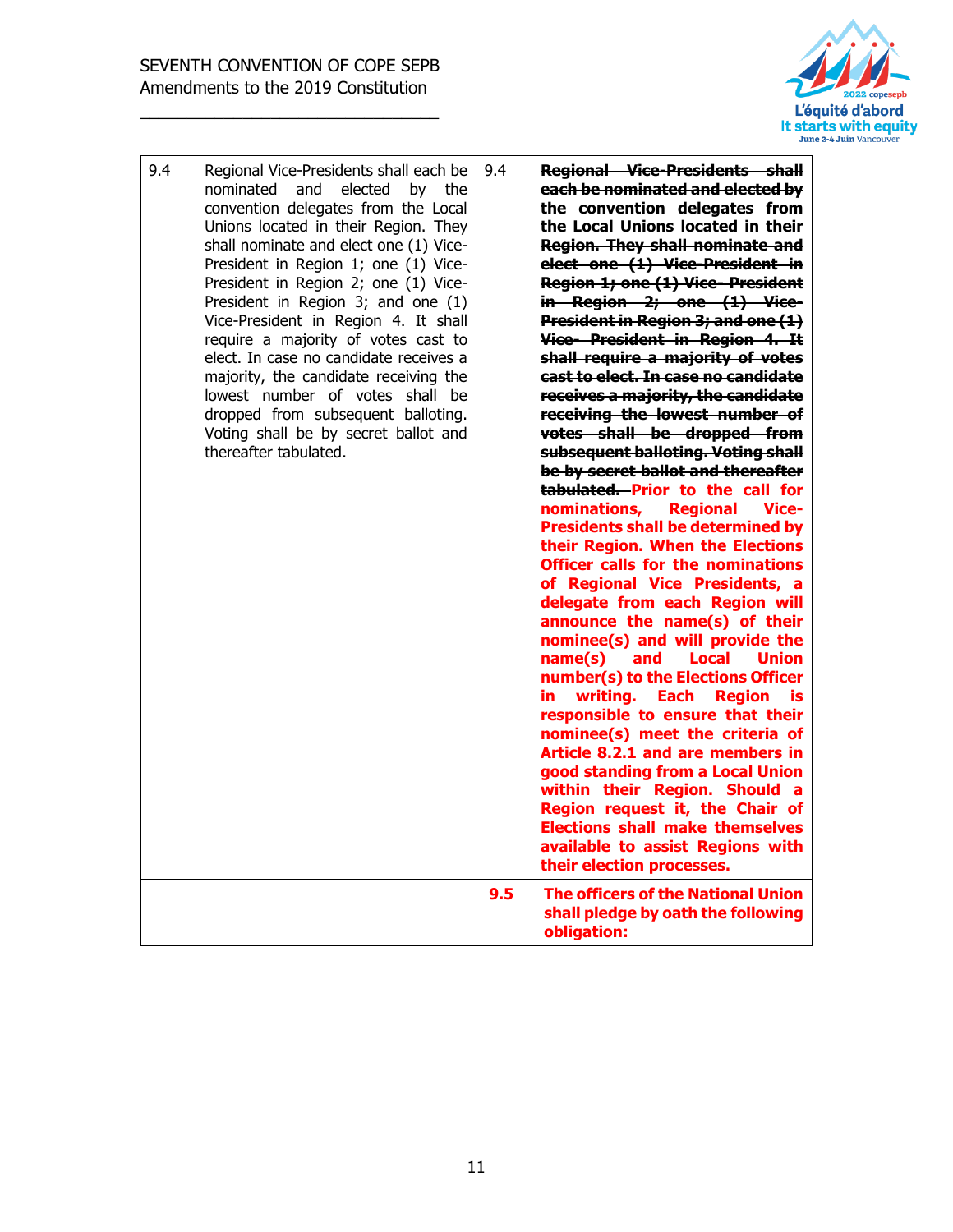#### SEVENTH CONVENTION OF COPE SEPB Amendments to the 2019 Constitution

\_\_\_\_\_\_\_\_\_\_\_\_\_\_\_\_\_\_\_\_\_\_\_\_\_\_\_\_\_\_\_\_



**"I,** 

**\_\_\_\_\_\_\_\_\_\_\_\_\_\_\_\_\_\_\_\_\_\_\_\_\_, do hereby sincerely pledge my word and honour to perform the duties assigned to me in the National Union Constitution and Bylaws, to the best of ability and with complete good faith to support, advance and carry out all official policies of the National Union and to promote a harassment and discrimination free environment. I will at all times devote my efforts to further the aims, objectives and best interests of the Canadian Office and Professional Employees Union. I will also surrender all books, papers, electronic data and other property of the National Union in my possession to my successor in office."**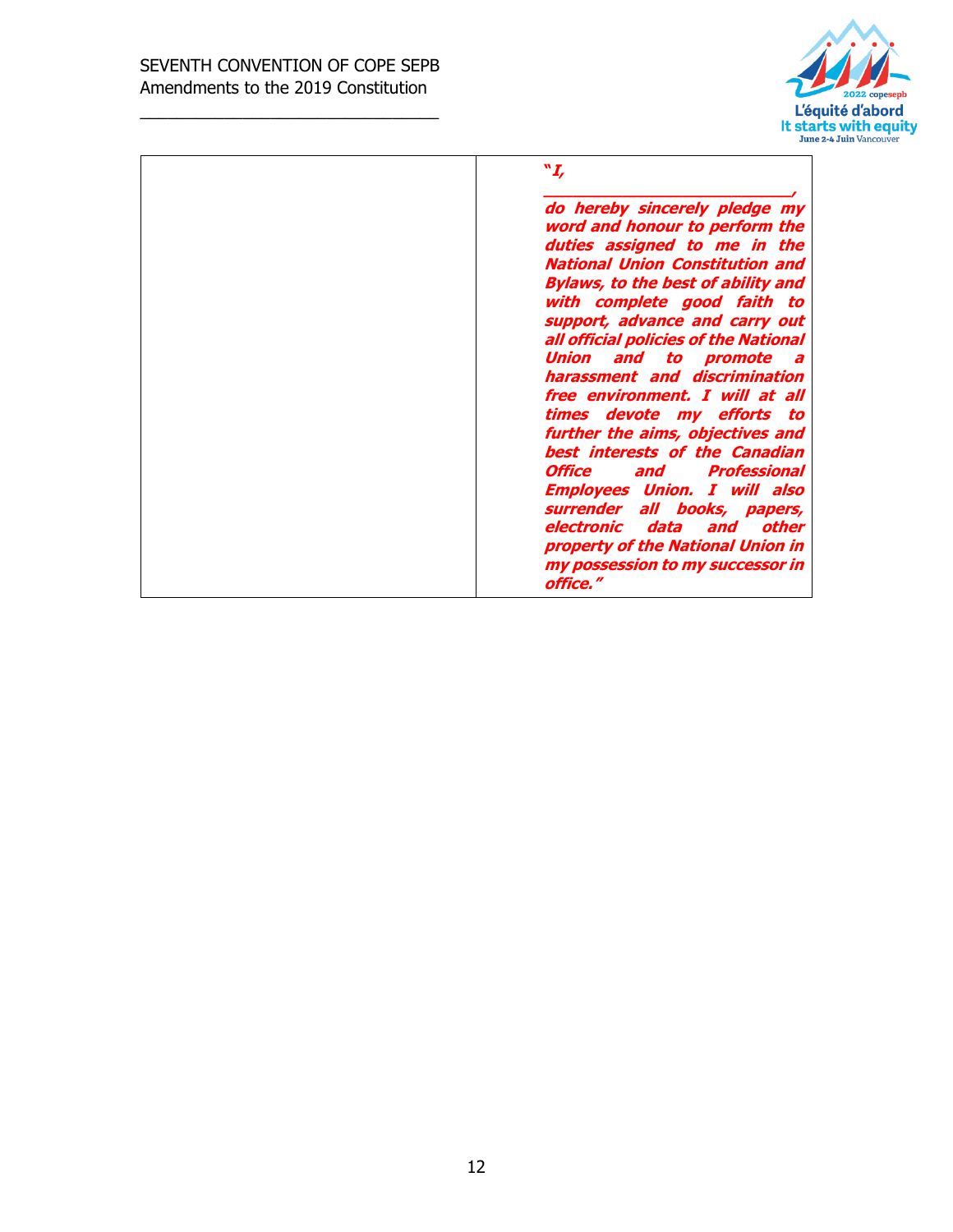

# ARTICLE 11

# Duties of Secretary-Treasurer of the National Union

| 11.1       | The National Secretary-Treasurer shall<br>be responsible to maintain a correct<br>record of the proceedings of all<br>conventions and of all meetings of the<br>National Executive. They act on a part-<br>time basis.                                                                                                                                                      |  |
|------------|-----------------------------------------------------------------------------------------------------------------------------------------------------------------------------------------------------------------------------------------------------------------------------------------------------------------------------------------------------------------------------|--|
| 11.2       | The National Secretary-Treasurer shall<br>collect and record all monies paid to<br>the National Union and shall make all<br>proper disbursements by cheque,<br>except that the National Secretary-<br>Treasurer is authorized to maintain a<br>petty cash account of five hundred<br>dollars<br>$(\$500.00)$<br>from<br>which<br>authorized cash disbursements are<br>made. |  |
|            | 11.2.1 No funds of the National Union shall be<br>expended except to accomplish the<br>purposes and aims of the National<br>Union.                                                                                                                                                                                                                                          |  |
| 11.2.2 The | National<br>Secretary-Treasurer<br>must obtain and keep on file signed<br>from<br>the<br>National<br>authorization<br>President for<br>extraordinary<br>any<br>disbursements.                                                                                                                                                                                               |  |
| 11.3       | The National Secretary-Treasurer shall<br>properly safeguard the assets of this<br>National Union and shall keep the<br>funds<br>needed<br>to<br>meet<br>current<br>obligations invested in the name of the<br>National Union in a chartered bank or<br>other financial institution.                                                                                        |  |
| 11.3.1     | Whenever possible and feasible, the<br>National<br>Secretary-Treasurer<br>shall<br>endeavour to deposit such funds in<br>unionized financial institutions.                                                                                                                                                                                                                  |  |
| 11.3.2     | The funds may also be invested in<br>securities issued or guaranteed by the<br>Canadian government, any Provincial<br>or Territory government, not to exceed<br>the insurable amount.                                                                                                                                                                                       |  |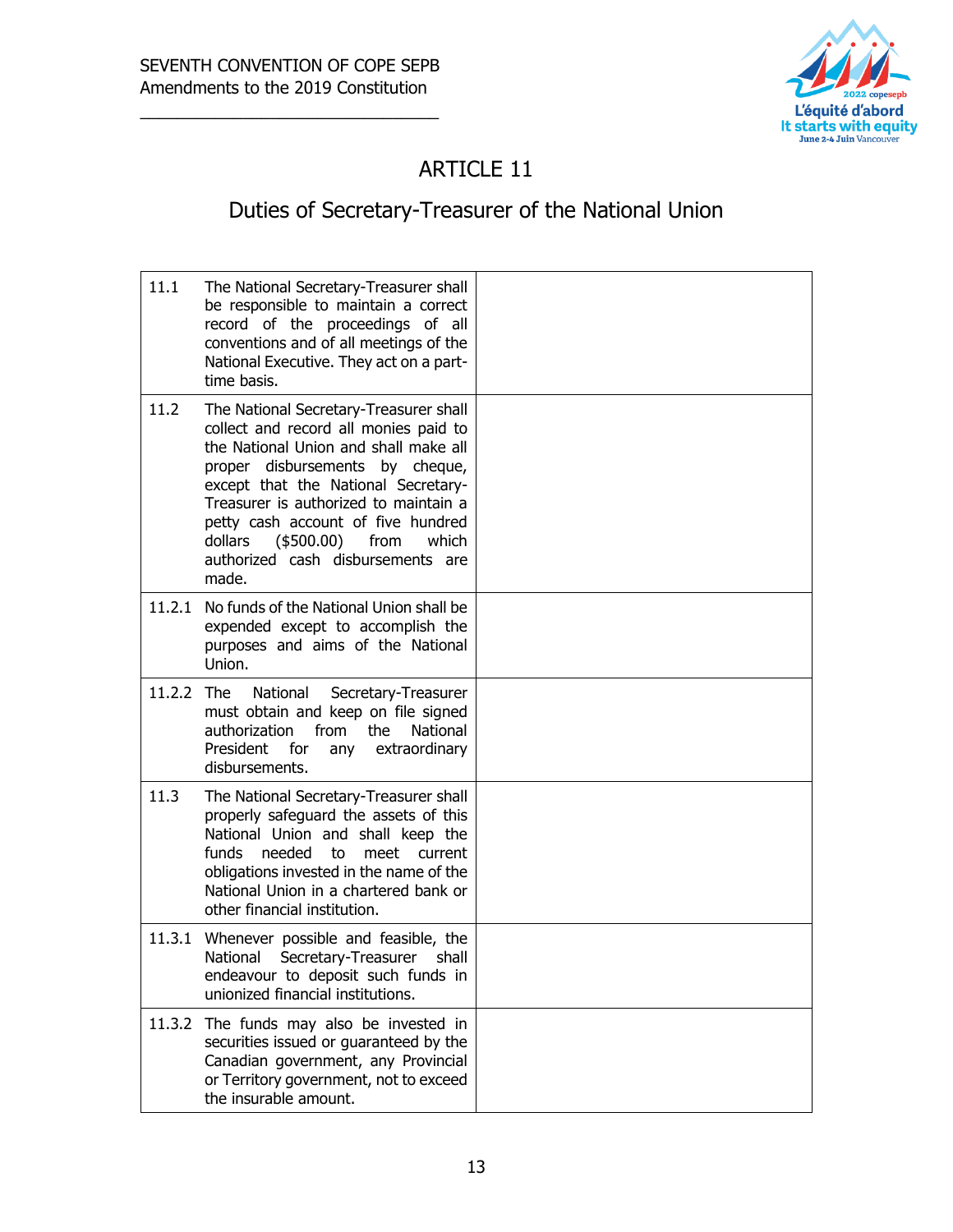

|      | 11.3.3 The National Secretary-Treasurer may<br>invest the money of the National Union<br>not needed to meet current obligations<br>in securities in accordance with the<br>terms determined by the National<br>Executive pursuant to Article 13.8.1.                                                                                                                                                                                                                                                                                                                  |                                                                                                                    |
|------|-----------------------------------------------------------------------------------------------------------------------------------------------------------------------------------------------------------------------------------------------------------------------------------------------------------------------------------------------------------------------------------------------------------------------------------------------------------------------------------------------------------------------------------------------------------------------|--------------------------------------------------------------------------------------------------------------------|
| 11.4 | The National Secretary-Treasurer shall<br>be bonded in an amount as may be<br>determined by the National Executive.                                                                                                                                                                                                                                                                                                                                                                                                                                                   |                                                                                                                    |
| 11.5 | The National Secretary-Treasurer shall<br>submit monthly to the<br>National<br>President<br>itemized<br>an<br>statement<br>showing all receipts and expenditures.<br>They shall submit a semi-annual<br>financial statement to the National<br>Executive. They shall prepare an<br>annual financial statement which shall<br>be audited by a chartered accountant<br>designated by the National Executive.<br>The audited annual financial statement<br>shall be approved by the National<br>Executive and<br>copy shall<br>a<br>be<br>submitted to all Local Unions. |                                                                                                                    |
|      | 11.5.1 The National Secretary-Treasurer shall<br>ensure that all books and accounts are<br>available for inspection by the National<br>President, the National Executive, or<br>the designated chartered accountant.                                                                                                                                                                                                                                                                                                                                                  |                                                                                                                    |
| 11.6 | The National Secretary-Treasurer shall<br>notify all Local Unions of their past due<br>obligations and of their suspension in<br>the event of such.                                                                                                                                                                                                                                                                                                                                                                                                                   |                                                                                                                    |
| 11.7 | The National Secretary-Treasurer shall<br>issue charters to Local Unions as<br>directed by:                                                                                                                                                                                                                                                                                                                                                                                                                                                                           | 11.7<br>The National Secretary-Treasurer shall<br>issue charters to Local Unions as<br>directed by:                |
|      | the<br>National<br>Executive<br>upon<br>recommendation<br>from<br>the<br>Regional Vice-President;<br>or                                                                                                                                                                                                                                                                                                                                                                                                                                                               | National<br>Executive<br>the<br>upon<br>recommendation from the at least<br>one (1) Regional Vice-President;<br>or |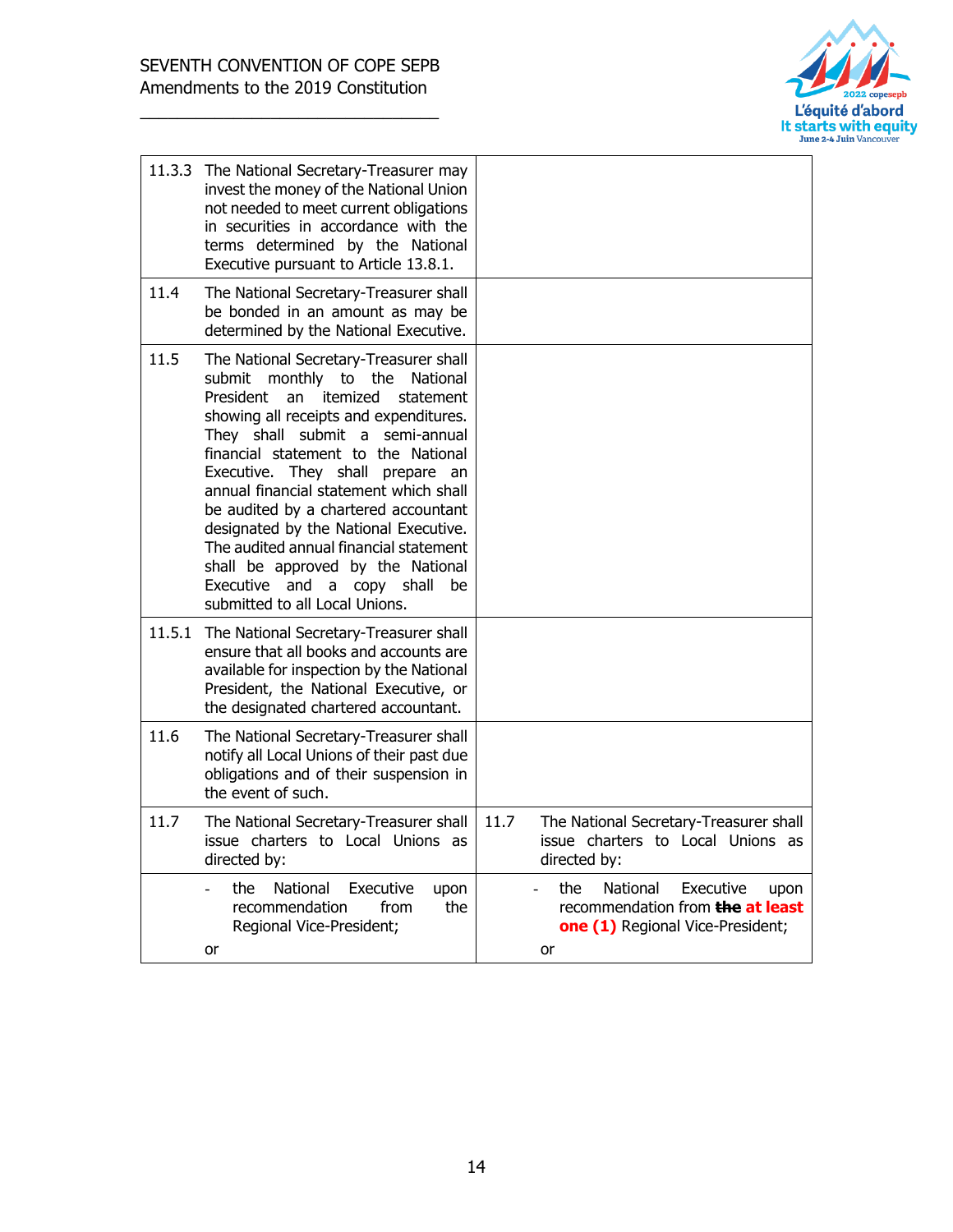

|       | the<br>Council<br>that<br>has<br>by<br>jurisdiction,<br>upon<br>recommendation<br>the<br>from<br>Regional Vice-President.                                                                                                                                                                                                                                                                          | by the Council that has jurisdiction,<br>upon recommendation from the at<br>least one (1) Regional Vice-<br>President                                                                                                                                             |
|-------|----------------------------------------------------------------------------------------------------------------------------------------------------------------------------------------------------------------------------------------------------------------------------------------------------------------------------------------------------------------------------------------------------|-------------------------------------------------------------------------------------------------------------------------------------------------------------------------------------------------------------------------------------------------------------------|
|       | 11.7.1 The Regional Vice-President shall<br>consult with and obtain the opinion of<br>existing affected Local Unions in any<br>particular city before an additional<br>charter in such city is issued.                                                                                                                                                                                             | 11.7.1<br>The Regional Vice-Presidents shall<br>consult with and obtain the opinion of<br>existing affected Local Unions in any<br>particular city, <b>geographic region,</b><br>or relevant community before an<br>additional charter in such city is<br>issued. |
| 11.8  | The National Secretary-Treasurer is<br>authorized to inspect the books,<br>records and financial accounts of any<br>Local Union or Council, and their<br>officers shall be obligated to turn over<br>their books, records and financial<br>accounts to the National Secretary-<br>duly<br>Treasurer<br>designated<br>or<br>representative upon such request for<br>the purpose of such inspection. |                                                                                                                                                                                                                                                                   |
| 11.9  | The National Secretary-Treasurer may<br>all legal,<br>obtain<br>technical<br>and<br>administrative help together<br>with<br>whatever personnel necessary for the<br>efficient conduct of the National<br>Secretary-Treasurer's<br>office<br>and<br>National<br>duties,<br>after<br>Executive<br>approval.                                                                                          |                                                                                                                                                                                                                                                                   |
|       | 11.9.1 Upon National Executive approval and<br>if it becomes necessary, the National<br>Secretary-Treasurer<br>obtain<br>may<br>travelling auditors for the purposes of<br>inspecting Local Union books, records<br>and financial accounts.                                                                                                                                                        |                                                                                                                                                                                                                                                                   |
| 11.10 | The National Secretary-Treasurer shall<br>design and provide uniform forms for<br>Local Unions to make their remittances<br>to the National Union. These forms are<br>be approved by the National<br>to<br>Executive.                                                                                                                                                                              |                                                                                                                                                                                                                                                                   |
| 11.11 | The fiscal year of the National Union<br>shall end on the last day of December.                                                                                                                                                                                                                                                                                                                    |                                                                                                                                                                                                                                                                   |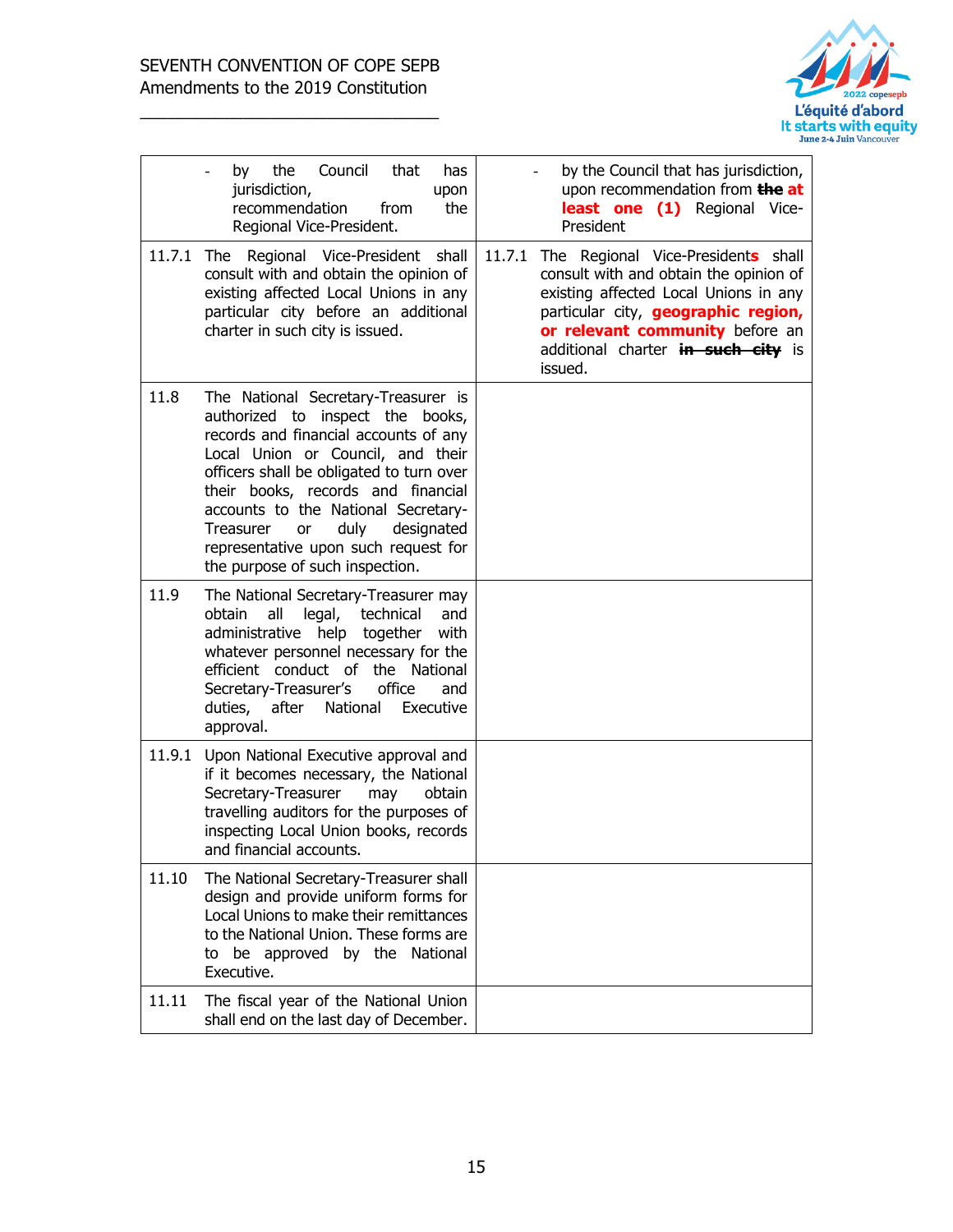

| 11.12 | The National Secretary-Treasurer shall<br>receive monetary compensation and<br>per diem allowances as established by<br>the regular Convention. The National<br>Secretary-Treasurer shall<br>receive<br>reimbursement for transportation and<br>for all other necessary expenses<br>incurred on behalf of the National<br>Union. |  |
|-------|----------------------------------------------------------------------------------------------------------------------------------------------------------------------------------------------------------------------------------------------------------------------------------------------------------------------------------|--|
| 11.13 | The National Secretary-Treasurer shall<br>be a delegate of the National Union to<br>all conventions, including the Canadian<br>Labour Congress.                                                                                                                                                                                  |  |
| 11.14 | Notwithstanding Article 11.2 in all<br>whereby a new<br>National<br>cases<br>Secretary-Treasurer is appointed or<br>elected, the National Executive shall<br>be empowered to take the necessary<br>steps to ensure a smooth and efficient<br>transition.                                                                         |  |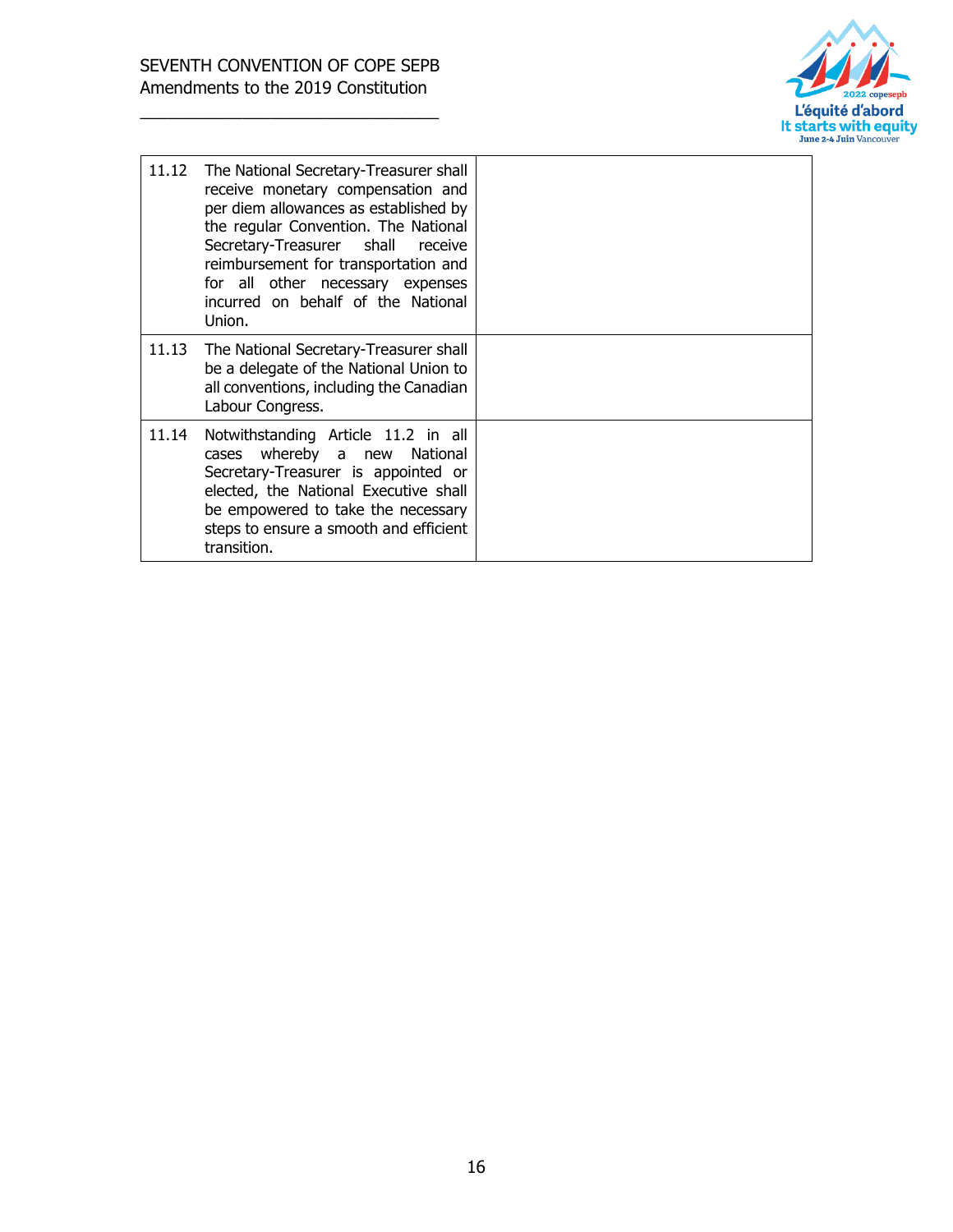

#### ARTICLE 13

#### Duties of the National Executive

| 13.1   | The National Executive is the highest<br>authority of the National Union<br>between conventions. It carries out<br>the instructions of the Convention. It<br>conducts the affairs of the National<br>Union. With the Constitution as its<br>guide, it shall take all action necessary<br>to carry out the aims and objectives of<br>this National Union. |  |
|--------|----------------------------------------------------------------------------------------------------------------------------------------------------------------------------------------------------------------------------------------------------------------------------------------------------------------------------------------------------------|--|
| 13.1.1 | The National Executive is empowered<br>to adopt regulations, policies and<br>necessary procedures to carry out its<br>goals and objectives.                                                                                                                                                                                                              |  |
|        | It may notably adopt:                                                                                                                                                                                                                                                                                                                                    |  |
|        | An internal discipline procedure<br>applicable<br>to<br>a<br>member's<br>complaint<br>against<br>another<br>member or against an officer of<br>a Local Union, Council<br><b>or</b><br>National Executive acting<br>as<br>such.                                                                                                                           |  |
|        | An Appeal Procedure for final<br>decisions of Local Unions and/or<br>Councils;                                                                                                                                                                                                                                                                           |  |
|        | Rules governing the method of<br>election in the event of a<br>vacancy in the offices of the<br>National<br>President<br>the.<br><b>or</b><br>National Secretary-Treasurer if<br>the convention is more than six<br>(6) months away.                                                                                                                     |  |
| 13.1.2 | Registration<br>fees<br>for<br>National<br>Conventions shall be established by<br>the National Executive.                                                                                                                                                                                                                                                |  |
| 13.2   | The National Executive shall meet at<br>least twice a year and shall hold<br>special meetings when necessary.                                                                                                                                                                                                                                            |  |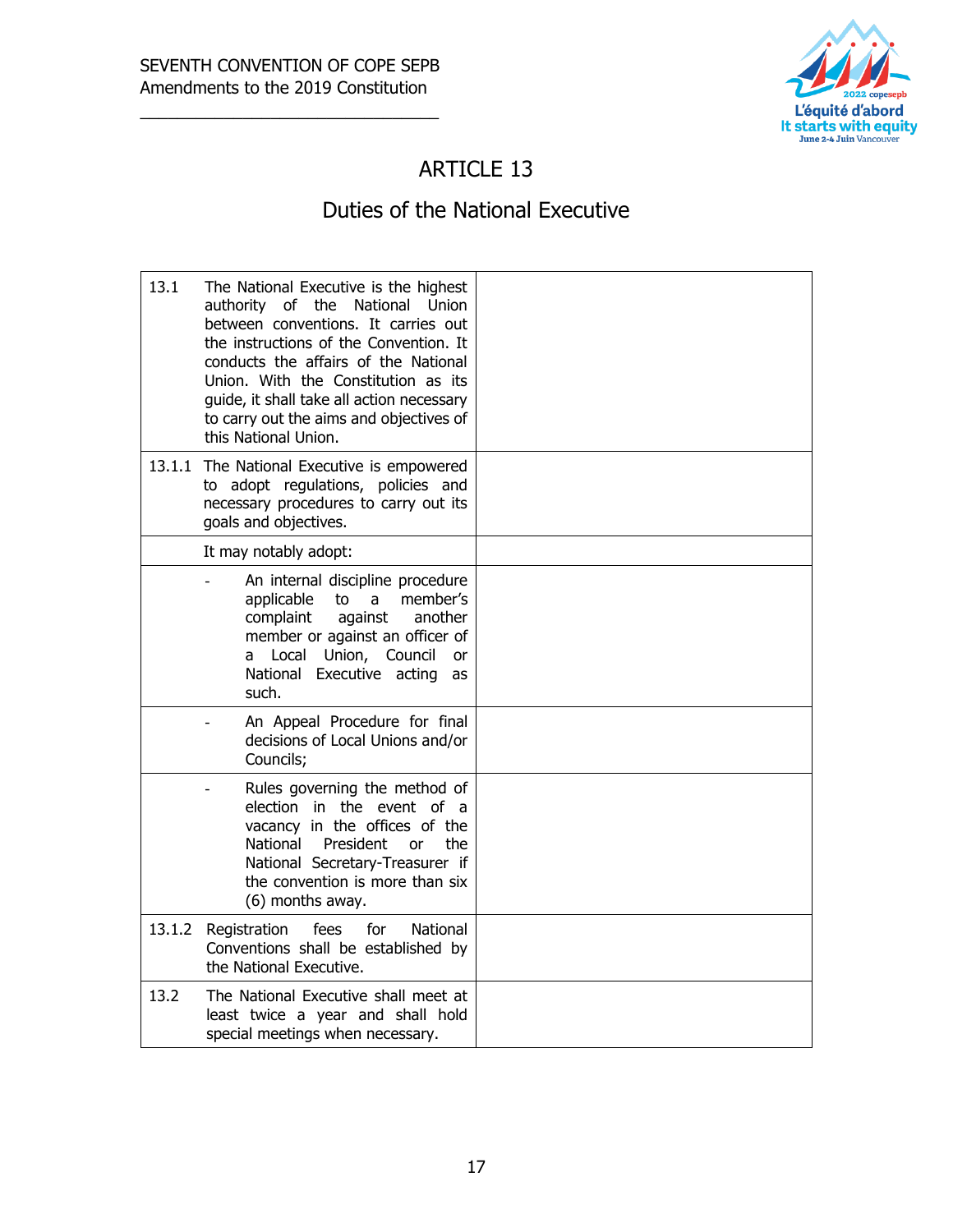

| 13.2.1 | Special meetings of the National<br>Executive may be called by the<br>President<br>National<br>National<br><b>or</b><br>Secretary-Treasurer, or requested by<br>three (3) members of the National<br>Executive. Such request shall be<br>addressed to the National President<br>who calls the meeting. In the event<br>the office of National President is<br>vacant the request is addressed to the<br>National<br>Secretary-Treasurer<br>who<br>calls the meeting. In the event the<br>office of National Secretary-Treasurer<br>is vacant, then the request shall be<br>addressed<br>to<br>a<br>Regional<br>Vice-<br>President who calls the meeting. |  |
|--------|----------------------------------------------------------------------------------------------------------------------------------------------------------------------------------------------------------------------------------------------------------------------------------------------------------------------------------------------------------------------------------------------------------------------------------------------------------------------------------------------------------------------------------------------------------------------------------------------------------------------------------------------------------|--|
|        | 13.2.2 Except when at least five (5) members<br>of the National Executive agree to a<br>shorter timeline, advance notice of at<br>least one (1) week shall be given of<br>National Executive meetings.                                                                                                                                                                                                                                                                                                                                                                                                                                                   |  |
| 13.2.3 | The National Executive shall meet<br>before and after each Convention, and<br>the members thereof shall be available<br>for meetings during any convention.                                                                                                                                                                                                                                                                                                                                                                                                                                                                                              |  |
| 13.3   | A quorum for the transaction of<br>business at any meeting of the<br>National Executive shall consist of a<br>majority of the members.                                                                                                                                                                                                                                                                                                                                                                                                                                                                                                                   |  |
| 13.4   | Actions of the National Executive shall<br>be determined by a majority vote of<br>the members present.                                                                                                                                                                                                                                                                                                                                                                                                                                                                                                                                                   |  |
| 13.5   | In response to a request by the<br>National President for a decision, the<br>National Executive members shall vote<br>by voice during conference calls, by e-<br>mail, mail, or facsimile; provided,<br>however, that in such cases it shall<br>require a majority vote of the entire<br>National Executive to decide any issue.                                                                                                                                                                                                                                                                                                                         |  |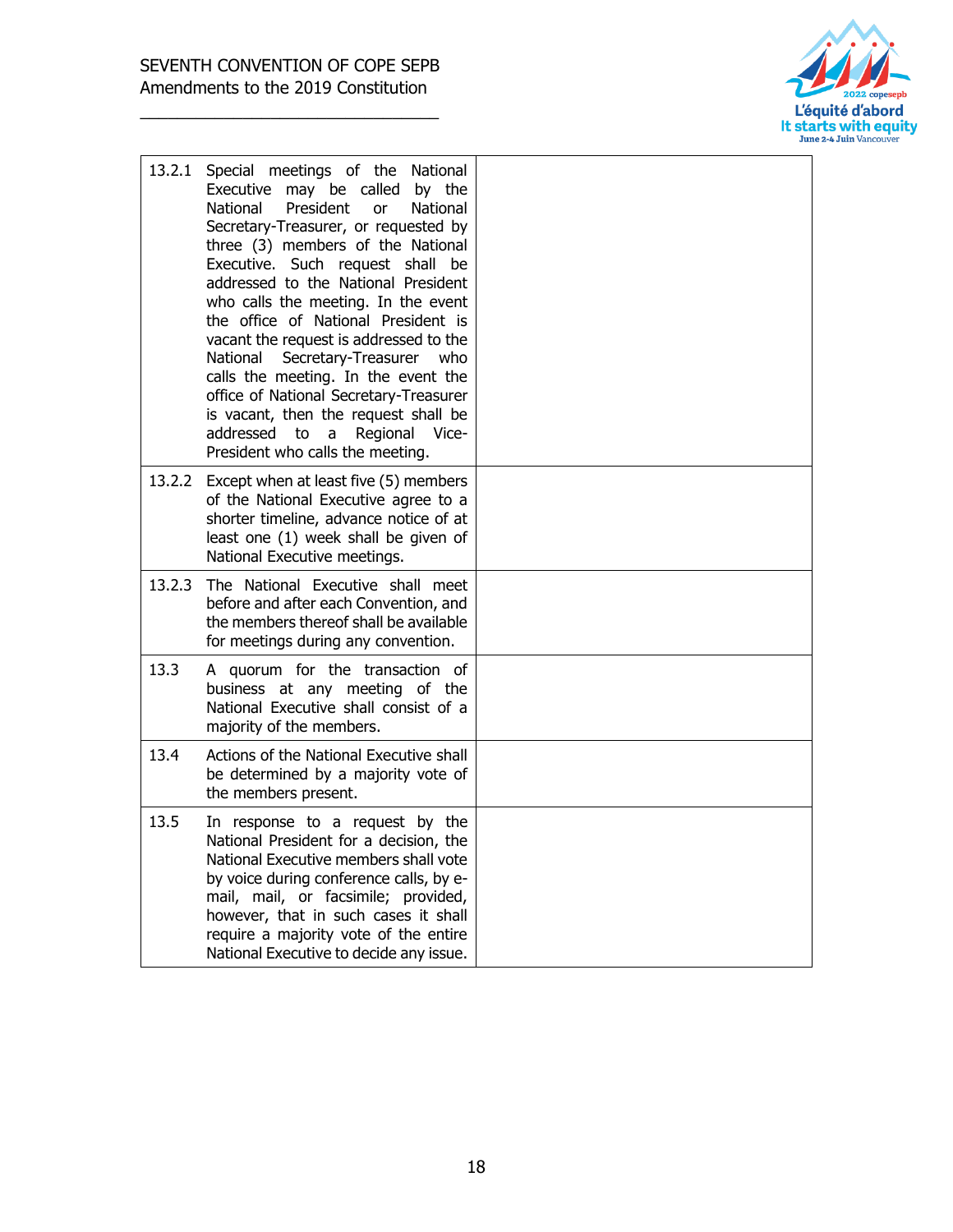

| 13.6   | The National Executive is authorized<br>upon recommendation of the Regional<br>Vice-President to determine the<br>conditions and terms under which<br>suspended, expelled, dissolved<br>- or<br>disbanded Local Unions may<br>be<br>reconstituted or reinstated.          | 13.6<br>The National Executive is authorized<br>upon recommendation of at least<br>one (1) of the Regional Vice-<br>President to determine the conditions<br>and terms under which suspended,<br>expelled, dissolved, or disbanded<br>Local Unions may be reconstituted or<br>reinstated. |
|--------|---------------------------------------------------------------------------------------------------------------------------------------------------------------------------------------------------------------------------------------------------------------------------|-------------------------------------------------------------------------------------------------------------------------------------------------------------------------------------------------------------------------------------------------------------------------------------------|
| 13.6.1 | If an absolute majority of National<br>Executive<br>members<br>the<br>agree,<br>National Executive<br>may<br>approve<br>bringing another union into the<br>National Union provided the action<br>does not affect the National Union's<br>identity in the labour movement. |                                                                                                                                                                                                                                                                                           |
| 13.7   | Council exists, the<br>Where<br>no<br>National Executive shall determine<br>jurisdiction between Local Unions<br>all<br>and<br>settle<br>controversies<br>respecting<br>jurisdiction<br>between<br>Local Unions.                                                          |                                                                                                                                                                                                                                                                                           |
| 13.8   | The National Executive shall act as<br>the Finance Committee.                                                                                                                                                                                                             |                                                                                                                                                                                                                                                                                           |
| 13.8.1 | The National Executive shall approve<br>an investment policy for all funds of<br>the National Union.                                                                                                                                                                      |                                                                                                                                                                                                                                                                                           |
| 13.8.2 | The National Executive shall approve<br>the budget.                                                                                                                                                                                                                       |                                                                                                                                                                                                                                                                                           |
| 13.9   | The National Executive shall have<br>the power in emergencies to levy<br>special assessments upon Local<br>Unions or members of Local Unions.<br>Such assessments shall be on a per<br>month per member basis.                                                            |                                                                                                                                                                                                                                                                                           |
| 13.10  | The National Executive shall be<br>responsible<br>National<br>for<br>the<br>Organizing Fund.                                                                                                                                                                              | 13.10 The National Executive shall be<br>responsible for the National<br>Organizing Fund.                                                                                                                                                                                                 |
|        |                                                                                                                                                                                                                                                                           | Renumber subsequent articles accordingly.                                                                                                                                                                                                                                                 |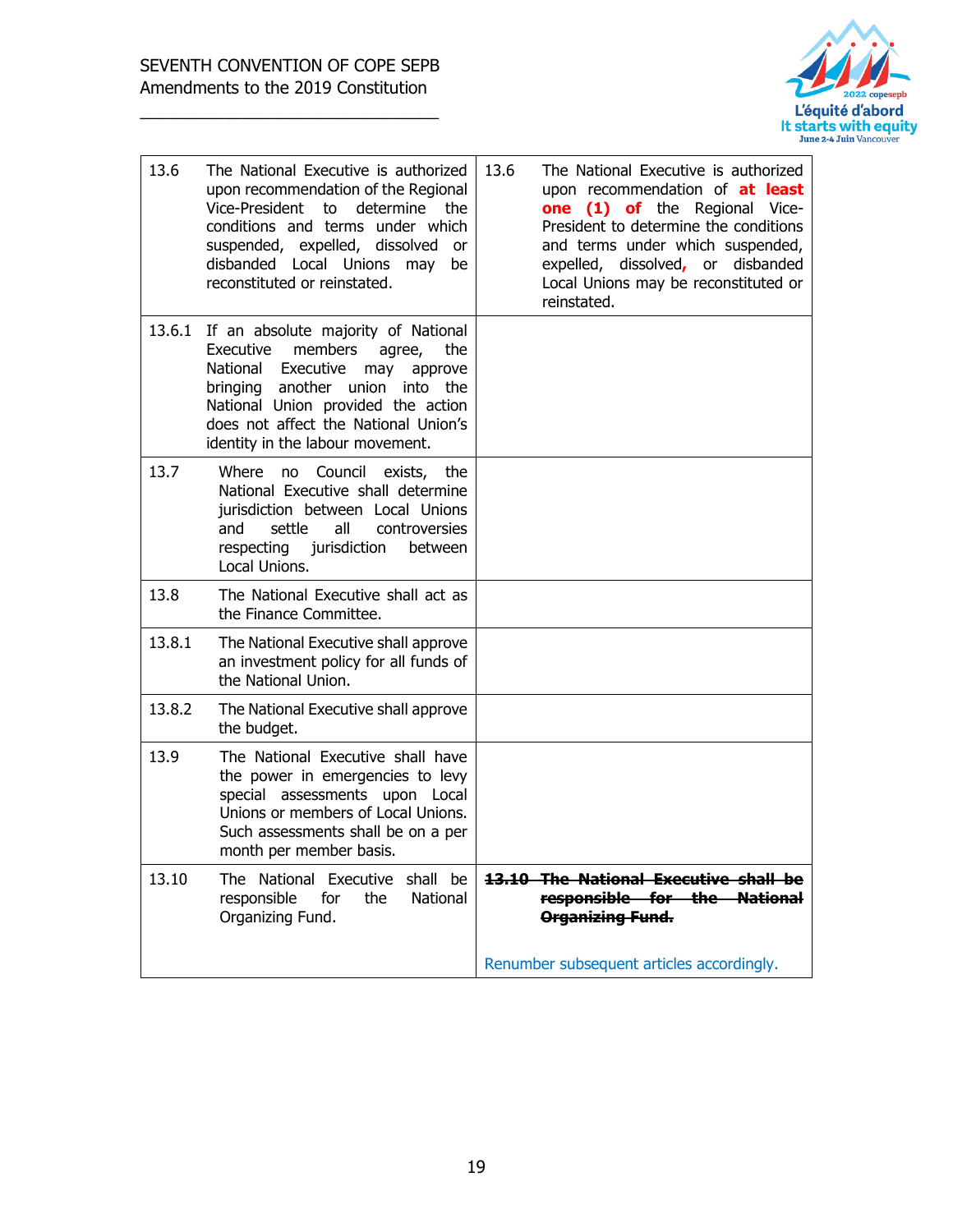

| 13.11   | It shall be the duty of the National<br>Executive to<br>ensure that<br>the<br>National<br>Secretary-Treasurer<br>is<br>adequately protected by a fidelity<br>bond.                                                                                                                                                                                   |  |
|---------|------------------------------------------------------------------------------------------------------------------------------------------------------------------------------------------------------------------------------------------------------------------------------------------------------------------------------------------------------|--|
| 13.12   | Whenever the offices of the National<br>President or the National Secretary-<br>Treasurer become vacant due to<br>resignation, suspension, expulsion,<br>death or incapacity, the following<br>procedure shall apply:                                                                                                                                |  |
| 13.12.1 | In the event any such vacancy is<br>expected to be temporary and to<br>thirty $(30)$<br>days,<br>exceed<br>the<br>successor shall be chosen by and<br>from amongst members of the<br>National Executive during a meeting<br>called for that purpose as soon as<br>possible.                                                                          |  |
| 13.12.2 | In the event of a vacancy expected<br>permanent,<br>be<br>and<br>the<br>to<br>Convention is less than six (6)<br>months away, the successor shall be<br>chosen at a National Executive<br>meeting called for that purpose<br>within thirty (30) days of the<br>vacancy. In this event any member<br>in good standing is eligible for<br>appointment. |  |
|         | In the event the office of the<br>National President or that of the<br>National<br>Secretary-Treasurer<br>becomes permanently vacant and<br>the Convention is more than $six(6)$<br>months away, a National Executive<br>meeting shall be called within seven<br>$(7)$ days to:                                                                      |  |
|         | 1.<br>Appoint the<br>person<br>from<br>amongst the members of the<br>National Executive who will act<br>as substitute until a successor<br>is elected. In such case, the<br>temporary substitute<br>shall<br>serve with all rights and duties<br>vested in the office.                                                                               |  |
|         | Election<br>2.<br>Appoint<br>an<br>Chairperson.                                                                                                                                                                                                                                                                                                      |  |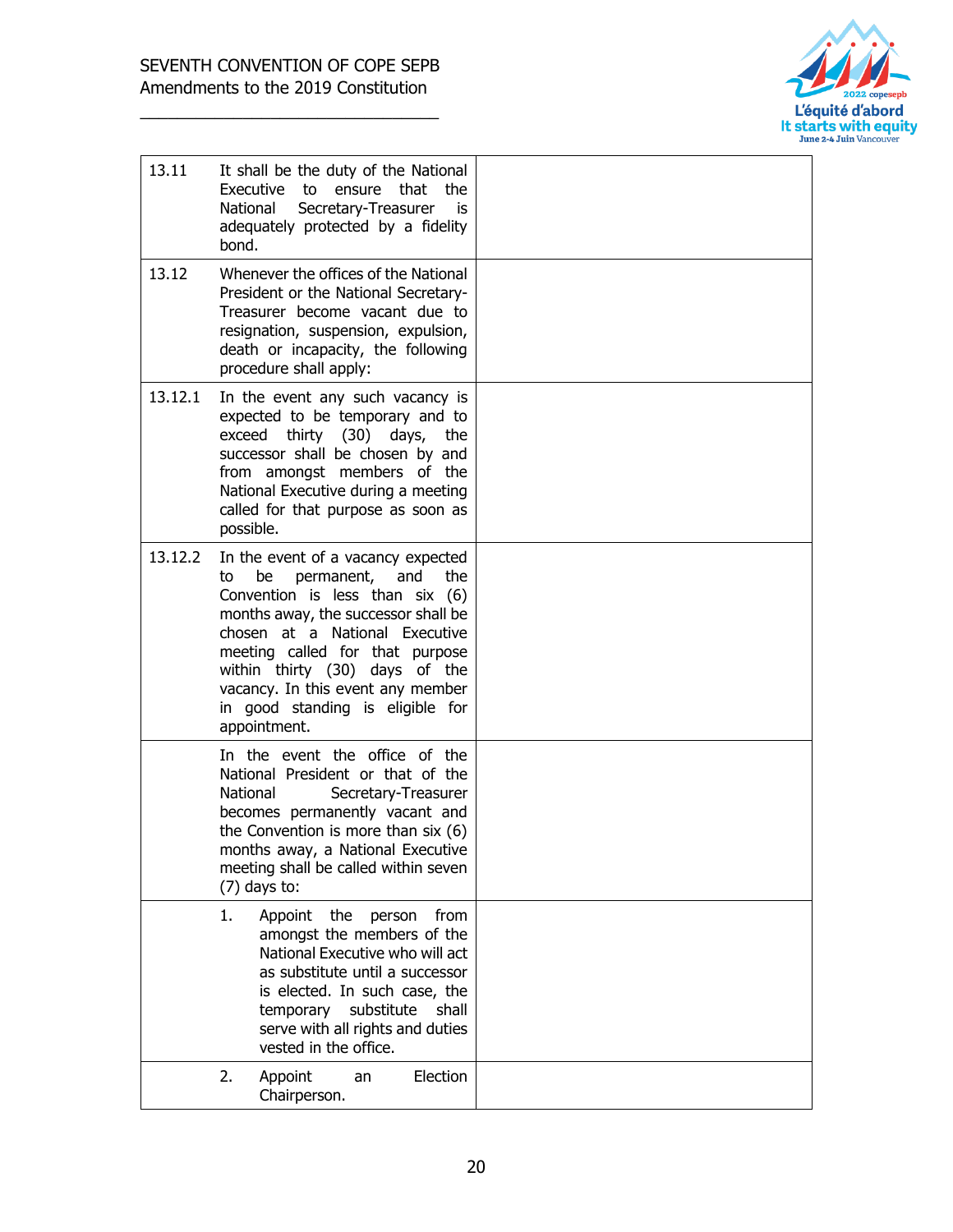

| 3.<br>Set the date of the election<br>which shall fall between the<br>thirtieth (30th) and<br>the<br>ninetieth (90th) day of the<br>vacancy.                                                                                                                                                                                 |  |
|------------------------------------------------------------------------------------------------------------------------------------------------------------------------------------------------------------------------------------------------------------------------------------------------------------------------------|--|
| 13.12.2.1 Article 8 of the Constitution shall<br>with<br>the<br>apply<br>necessary<br>adjustments.                                                                                                                                                                                                                           |  |
| Each Local union in good standing<br>shall have one (1) vote for each one<br>hundred (100) members or major<br>fraction thereof, on which per<br>capita tax has been paid for the<br>twelve (12) month period ending<br>two (2) months prior to the month<br>of the vacancy.                                                 |  |
| The l<br>Election<br>Chairperson shall<br>notify each Local President by<br>courier outlining the voting process<br>and voting rights of the Local union.<br>This notification shall also contain<br>the ballots with the vote entitlement<br>of the Local.                                                                  |  |
| Chairperson<br>The l<br>Election<br>shall<br>simultaneously forward by courier<br>the notification mentioned in the<br>preceding paragraph to each Local<br>Union Recording Secretary.                                                                                                                                       |  |
| Local Union Presidents shall vote in<br>accordance with their voting rights<br>and shall courier their ballot to the<br>Election Chairperson.                                                                                                                                                                                |  |
| In the event the Local President is<br>unable to vote the Local Recording<br>Secretary shall notify the Election<br>Chairperson by courier that the<br>voting power of the President will<br>be exercised by their authorized<br>replacement. In this case, the ballot<br>shall be couriered to the Election<br>Chairperson. |  |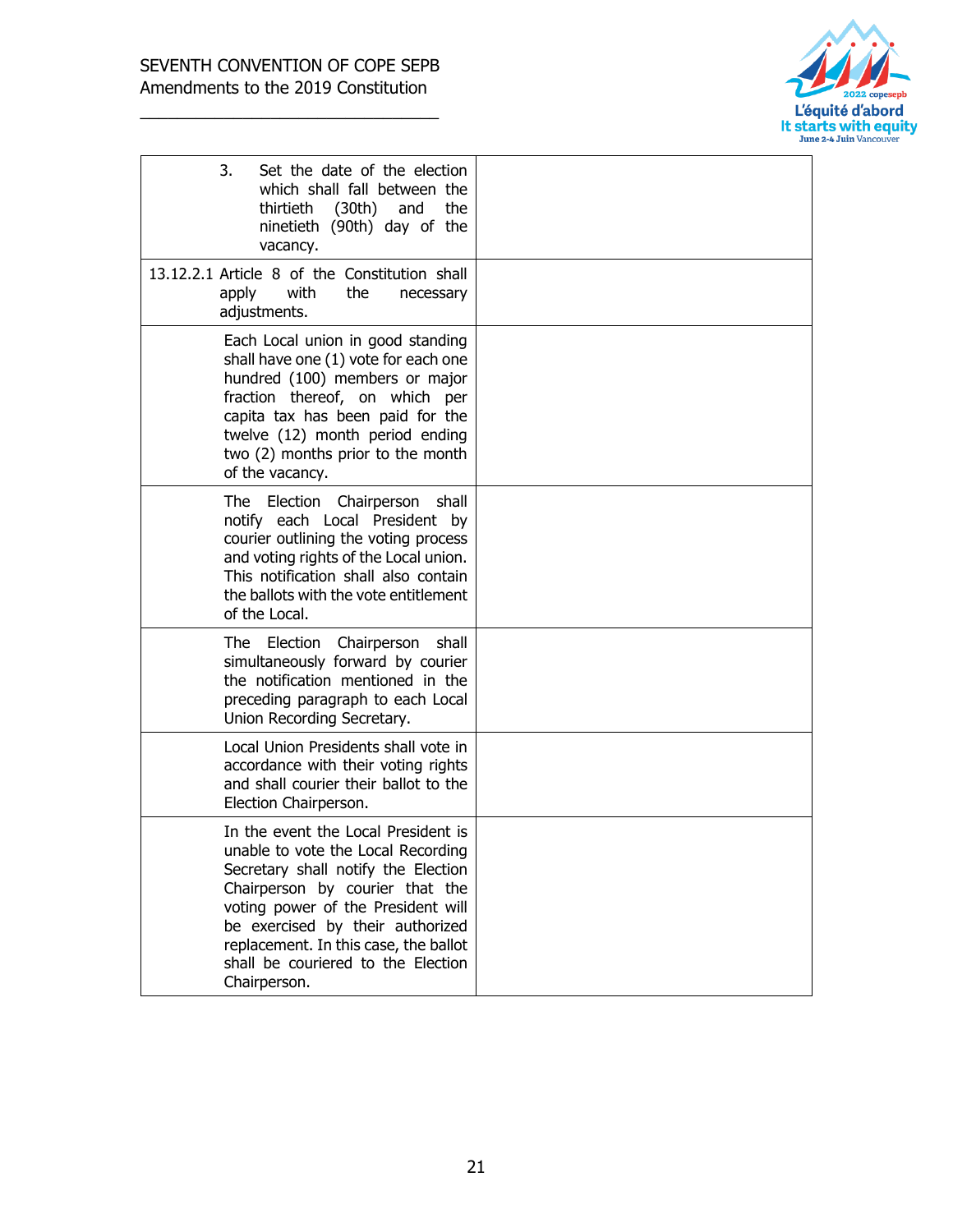

|         | A majority of votes cast is required<br>to elect. In case no candidate<br>receives a majority, the candidate<br>receiving the lowest number of<br>votes shall<br>be dropped<br>from<br>subsequent balloting.                                                                                                                                                                                                                                                    |  |
|---------|-----------------------------------------------------------------------------------------------------------------------------------------------------------------------------------------------------------------------------------------------------------------------------------------------------------------------------------------------------------------------------------------------------------------------------------------------------------------|--|
|         | If other election terms become<br>necessary, the Election Chairperson<br>shall submit them to the National<br>Executive for approval.                                                                                                                                                                                                                                                                                                                           |  |
| 13.12.3 | No compensation will be paid to any<br>officer while they are<br>being<br>replaced.                                                                                                                                                                                                                                                                                                                                                                             |  |
| 13.12.4 | The successor shall serve until the<br>incumbent resumes their position or<br>until their successor is appointed<br>and installed in their office at the<br>next Convention.                                                                                                                                                                                                                                                                                    |  |
| 13.12.5 | Incapacity shall be defined as a<br>medical condition certified by a<br>licensed physician as rendering the<br>National President or the National<br>Secretary-Treasurer<br>unable<br>to<br>perform the duties of their office. If<br>such incapacity is non-permanent,<br>the appointment shall end as soon<br>National<br>the<br>President<br>as<br>or<br>National<br>Secretary-Treasurer<br>is<br>certified as able to resume the<br>duties of their office. |  |
| 13.13   | In the event the office of Regional<br>Vice-President<br>becomes<br>permanently vacant, the following<br>procedure shall apply:                                                                                                                                                                                                                                                                                                                                 |  |
| 13.13.1 | Notice of vacancy shall be sent to all<br>Local Union and Council Presidents<br>within the Region.                                                                                                                                                                                                                                                                                                                                                              |  |
| 13.13.2 | Eligible members shall apply within<br>following<br>(10)<br>days<br>the<br>ten<br>notification herein above mentioned<br>by informing the National President.                                                                                                                                                                                                                                                                                                   |  |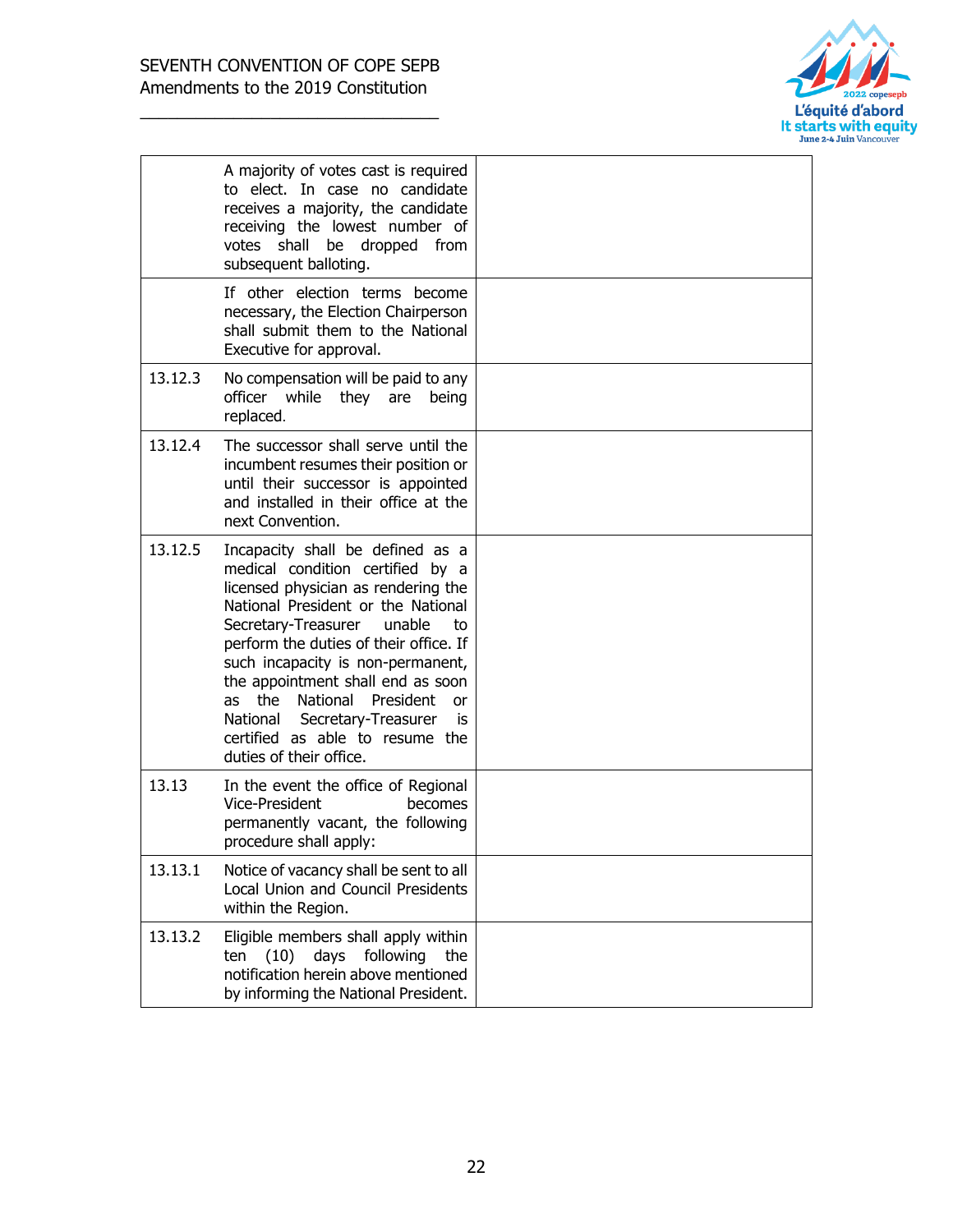

| 13.13.3 | The office is filled by decision of the<br>National Executive using whatever<br>method the National Executive finds<br>appropriate.                                                                                                                                                                                                                                                                                                                                         |  |
|---------|-----------------------------------------------------------------------------------------------------------------------------------------------------------------------------------------------------------------------------------------------------------------------------------------------------------------------------------------------------------------------------------------------------------------------------------------------------------------------------|--|
| 13.14   | In the event the office of Vice-<br>President seat reserved for women<br>becomes permanently vacant, the<br>position shall be filled in the<br>following manner:                                                                                                                                                                                                                                                                                                            |  |
| 13.14.1 | Notice of vacancy shall be sent to all<br>Local Union and Council Presidents<br>across Canada.                                                                                                                                                                                                                                                                                                                                                                              |  |
| 13.14.2 | Eligible members shall apply within<br>days following<br>(10)<br>ten<br>the<br>notification herein above mentioned<br>by informing the National President.                                                                                                                                                                                                                                                                                                                  |  |
| 13.14.3 | Regional Vice-Presidents may apply<br>provided they resign their position if<br>elected.                                                                                                                                                                                                                                                                                                                                                                                    |  |
| 13.14.4 | The office is filled by decision of the<br>National Executive using whatever<br>method the National Executive finds<br>appropriate.                                                                                                                                                                                                                                                                                                                                         |  |
| 13.15   | In the case of amalgamation of<br>Local<br>Unions,<br>the<br>National<br>Executive shall be empowered to<br>waive<br>that<br>portion<br>of<br>this<br>Constitution restricting election to<br>Local Union office to only those<br>who<br>have<br>been<br>persons<br>in.<br>continuous good standing in their<br>Local Union for twelve (12) months.                                                                                                                         |  |
| 13.16   | <b>The</b><br>National<br>Executive<br>shall<br>designate a certified accountant<br>who shall audit the books, records<br>and financial accounts of the<br>National Union for at least each<br>fiscal year within three (3) months<br>following the end of each such year,<br>a copy of each fiscal year's audit<br>being promptly supplied by the<br>Secretary-Treasurer of the National<br>Union to each member of the<br>National Executive, and to each<br>Local Union. |  |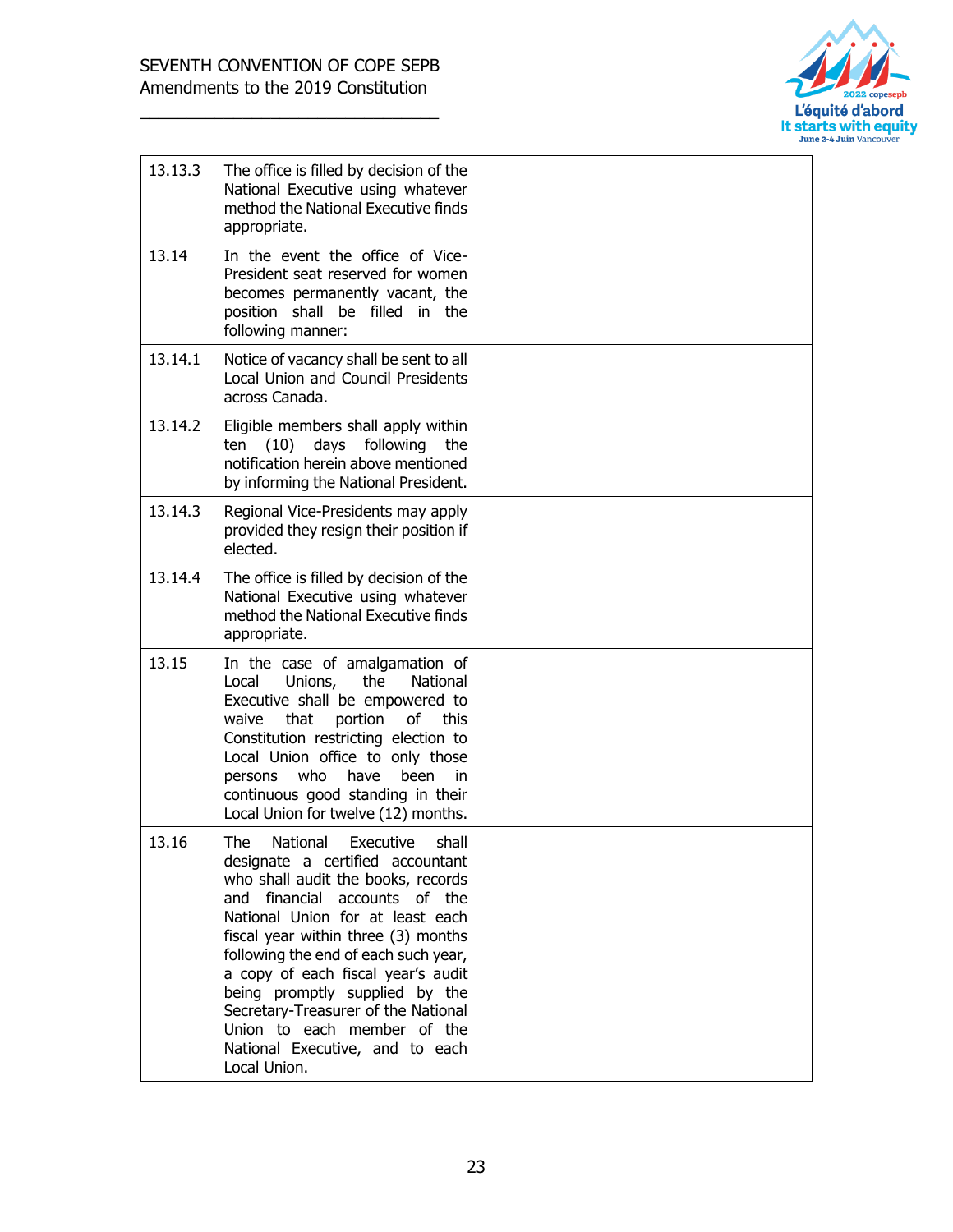

## ARTICLE 14

# Canadian Equity Council

| 14.1 | The Canadian Equity Council is a<br>consultative body that meets before<br>or after the Convention;                                                                                                                                                                                            |      |                                                                                                                                                                                                                                                                                                                                                                                                                                                                                |
|------|------------------------------------------------------------------------------------------------------------------------------------------------------------------------------------------------------------------------------------------------------------------------------------------------|------|--------------------------------------------------------------------------------------------------------------------------------------------------------------------------------------------------------------------------------------------------------------------------------------------------------------------------------------------------------------------------------------------------------------------------------------------------------------------------------|
| 14.2 | The National Executive may call a<br>special meeting of the Canadian<br>Equity Council;                                                                                                                                                                                                        |      |                                                                                                                                                                                                                                                                                                                                                                                                                                                                                |
| 14.3 | The Canadian Equity Council is a<br>forum to<br>discuss equity-related<br>matters<br>make<br>and<br>t٥<br>recommendations to the National<br>Executive;                                                                                                                                        |      |                                                                                                                                                                                                                                                                                                                                                                                                                                                                                |
| 14.4 | It shall be composed of the National<br>members<br>Executive<br>and of a<br>maximum of four (4) persons per<br>region that are aboriginal, racialized<br>workers, gays, lesbians, bisexuals,<br>transgender and<br>intersex,<br>and<br>workers living with a disability, and<br>young workers; | 14.4 | It shall be composed of the National<br>Executive members and of a maximum<br>of four (4) <b>persons members</b> per<br>region that who are a member of<br>any of the following<br>equity<br>seeking communities:<br>aboriginal First Nations, Métis,<br>Inuit, racialized workers people,<br>Two Spirit, lesbian, gays, lesbians,<br>bisexuals, transgender and, queer,<br>intersex, asexual, and workers<br><b>people</b> living with a disability, and or<br>young workers. |
| 14.5 | A young worker must be less than<br>thirty-five (35) years old at the time<br>of the selection. This person may<br>complete their term if they reach<br>the age limit during the mandate;                                                                                                      |      |                                                                                                                                                                                                                                                                                                                                                                                                                                                                                |
| 14.6 | When a seat becomes vacant the<br>region concerned is entitled to fill<br>the seat with an alternate provided<br>they have been chosen under the<br>same conditions;                                                                                                                           |      |                                                                                                                                                                                                                                                                                                                                                                                                                                                                                |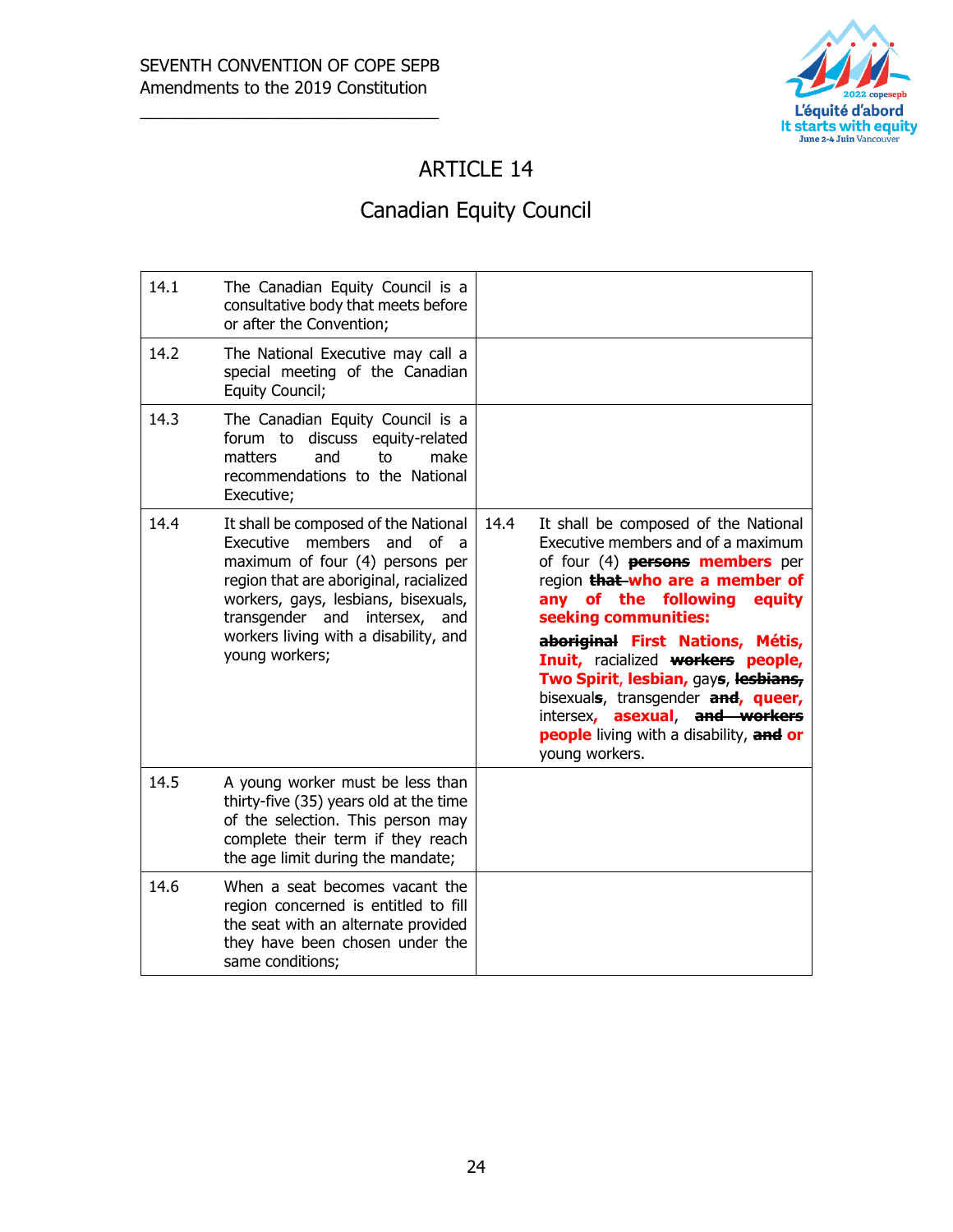

| 14.7  | The method, number and time of<br>selection of these representatives,<br>who are members in good standing<br>of their Locals, are determined by<br>the Regional Vice President; they<br>must receive official support from<br>their own Locals;                                                                                                                                                              |  |
|-------|--------------------------------------------------------------------------------------------------------------------------------------------------------------------------------------------------------------------------------------------------------------------------------------------------------------------------------------------------------------------------------------------------------------|--|
| 14.8  | Notwithstanding<br>the<br>preceding<br>paragraph and its consultative<br>character, the Canadian Equity<br>Council may elect a Chair person for<br>the term of office as described<br>below. The Chair person shall be<br>at<br>the<br>elected<br>Council's<br>first<br>meeting following convention and<br>Canadian<br>the<br>Equity<br>Council<br>chooses its own<br>Chair<br>person<br>selection process; |  |
| 14.9  | The term of office shall commence<br>at the adjournment of a statutory<br>national convention and up to the<br>adjournment of the one that follows<br>immediately;                                                                                                                                                                                                                                           |  |
| 14.10 | Locals will cover the expenses and<br>lost wages for these representatives<br>for the duration of their term, in<br>accordance with the rules that<br>govern them.                                                                                                                                                                                                                                           |  |
| 14.11 | Regardless of the advisory nature of<br>the Council, delegates from their<br>respective region may, during a<br>meeting of the said Council, vote on<br>a resolution to be submitted to the<br>National Convention subject to the<br>following conditions:                                                                                                                                                   |  |
|       | A quorum to adopt such a<br>resolution shall consist of a<br>majority of delegates;                                                                                                                                                                                                                                                                                                                          |  |
|       | The resolution shall be in direct<br>relation with an equity issue.                                                                                                                                                                                                                                                                                                                                          |  |
|       | Once carried, the resolution is<br>deemed to have been received by<br>the National Secretary-Treasurer.                                                                                                                                                                                                                                                                                                      |  |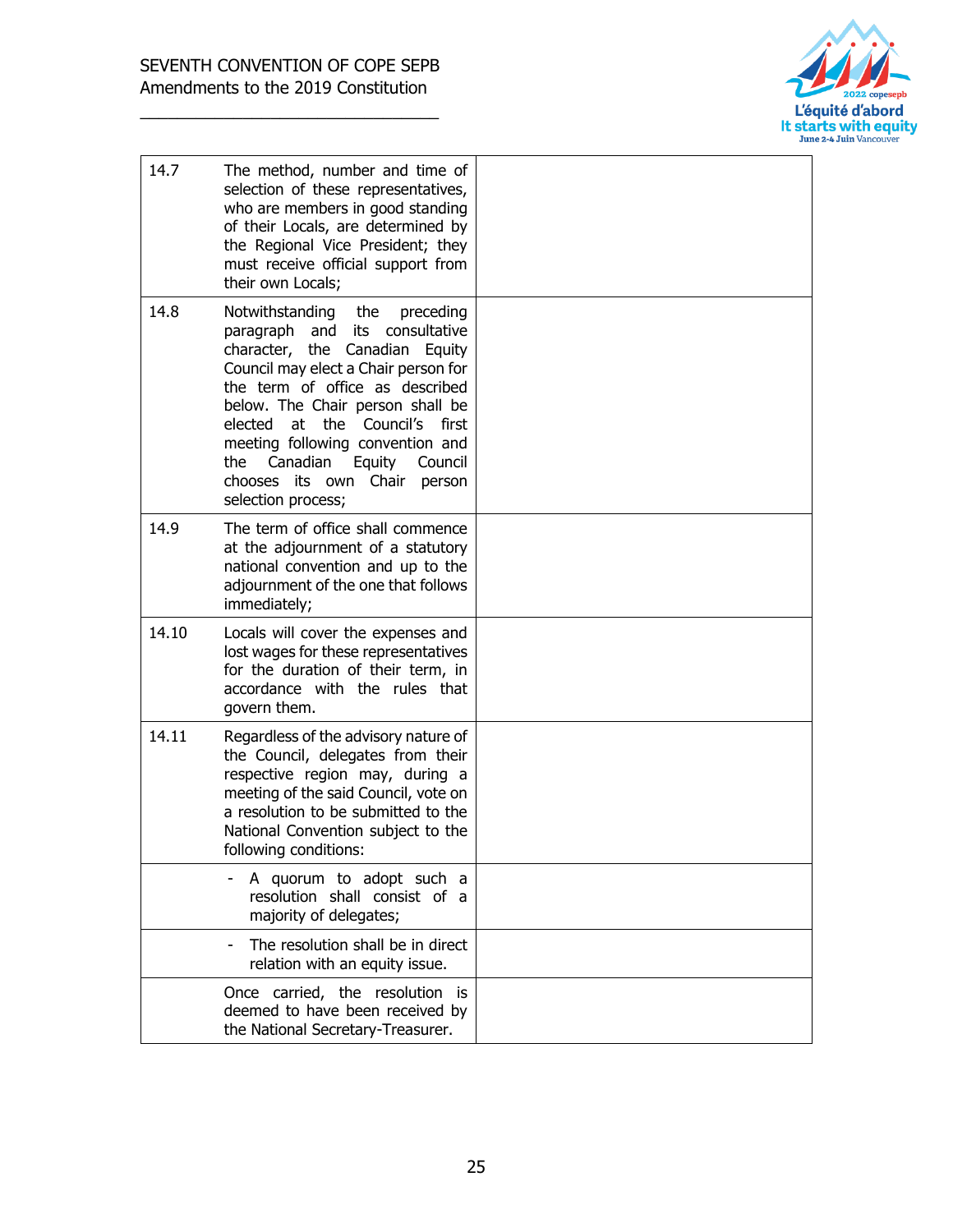

#### ARTICLE 15

## Prohibited Activities

| А-   | <b>DISCIPLINARY</b><br><b>PROCEDURE</b><br><b>APPLICABLE</b><br><b>WHEN</b><br>THE.<br><b>NATIONAL EXECUTIVE IS SEIZED</b><br><b>FIRST INSTANCE</b><br>ΙN<br><b>OF</b><br>A<br><b>COMPLAINT</b><br><b>ALLEGING</b><br>VIOLATION OF THE NATIONAL<br>UNION'S CONSTITUTION OR ANY<br><b>DETRIMENTAL</b><br><b>ACTIVITY</b><br><b>OR</b><br><b>CONTRARY TO THE INTERESTS</b><br>OF THE NATIONAL UNION                                                                                                                                                                                                                            |  |
|------|------------------------------------------------------------------------------------------------------------------------------------------------------------------------------------------------------------------------------------------------------------------------------------------------------------------------------------------------------------------------------------------------------------------------------------------------------------------------------------------------------------------------------------------------------------------------------------------------------------------------------|--|
| 15.1 | The National Executive shall have the<br>power, within its discretion and in<br>accordance with the<br>procedure<br>hereinafter set forth, to suspend,<br>expel and discipline members of any<br>Local Union, officers of the National<br>Union or of any Council or Local Union<br>or any Local Union or Council itself<br>(hereafter referred to as the accused)<br>for violating the Constitution of the<br>National Union or for engaging in any<br>activity or course of conduct which is<br>deemed by the National Executive to<br>be contrary or detrimental to the<br>welfare or interests of the National<br>Union. |  |
|      | Notwithstanding the<br>above,<br>the<br>National Executive may suspend any<br>Local Union which becomes three (3)<br>months in arrears in its per capita tax<br>payments to a Council or to the<br>National Union. Such suspension shall<br>remain in effect until the amounts<br>owed are paid. This decision is final<br>and is not open to appeal, nor is it<br>subject to the following procedure.                                                                                                                                                                                                                       |  |
| 15.2 | The following people may lodge a<br>complaint:                                                                                                                                                                                                                                                                                                                                                                                                                                                                                                                                                                               |  |
|      | A member;                                                                                                                                                                                                                                                                                                                                                                                                                                                                                                                                                                                                                    |  |
|      | An officer of a Local Union;                                                                                                                                                                                                                                                                                                                                                                                                                                                                                                                                                                                                 |  |
|      | An officer of a Council;                                                                                                                                                                                                                                                                                                                                                                                                                                                                                                                                                                                                     |  |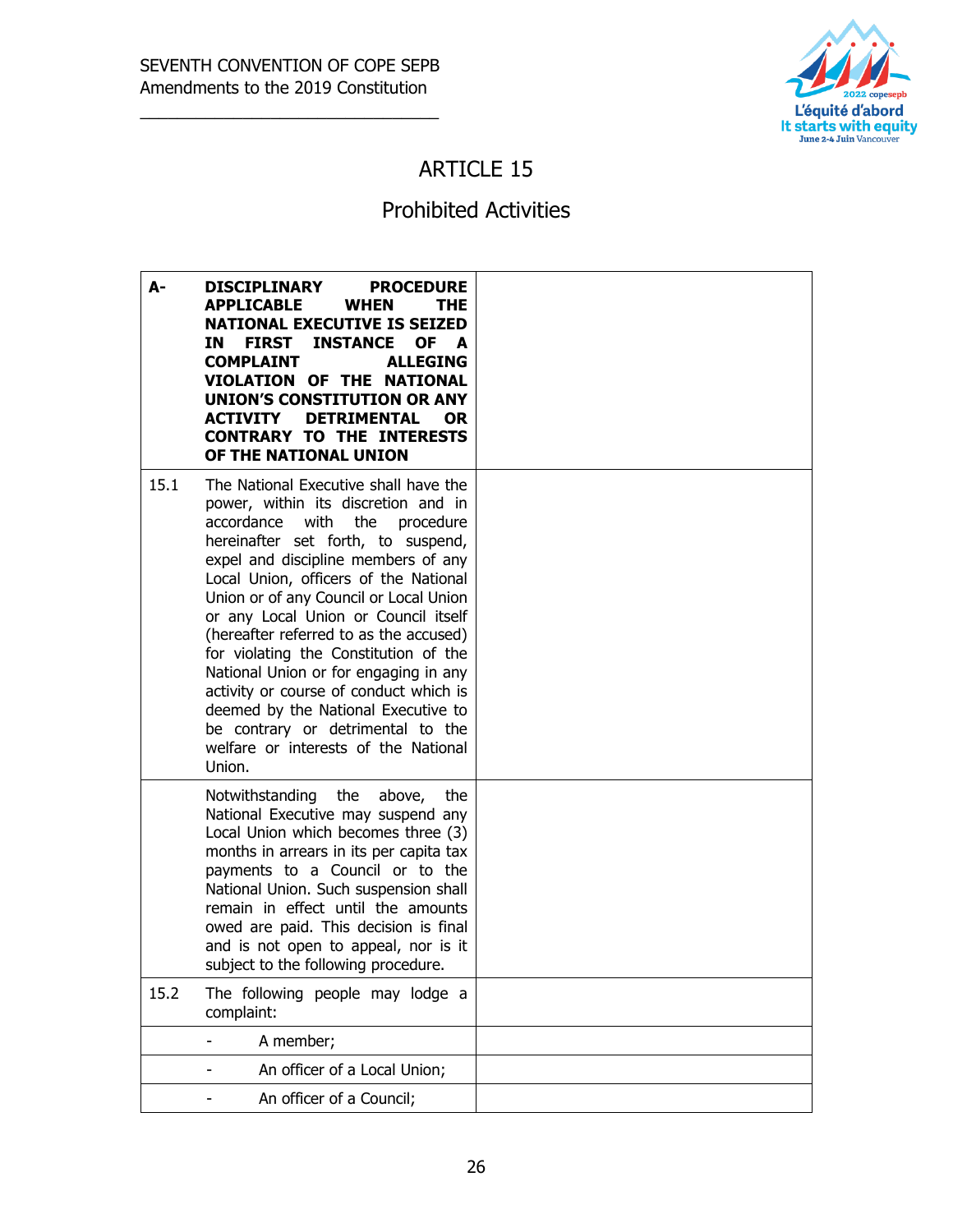

|       | The National President;                                                                                                                                                                                                                                       |
|-------|---------------------------------------------------------------------------------------------------------------------------------------------------------------------------------------------------------------------------------------------------------------|
|       | The National Executive.                                                                                                                                                                                                                                       |
| $A-1$ | <b>COMPLAINTS</b><br><b>LODGED</b><br><b>BY</b><br>A<br>MEMBER OR AN OFFICER OF A<br><b>LOCAL UNION OR COUNCIL</b>                                                                                                                                            |
| 15.3  | A member or an officer of a Local<br>Union or Council may lodge a<br>complaint against a member of any<br>Local Union or an officer of any Local<br>the<br>Union,<br>Council<br>or<br>National<br>Executive (hereafter referred to as the<br>accused member). |
| 15.4  | The complaint shall be in writing and<br>shall contain the following elements:                                                                                                                                                                                |
|       | the<br>The<br>of<br>a)<br>name<br>accused<br>member and the number of the<br>Local Union;                                                                                                                                                                     |
|       | b) The date or dates of each alleged<br>infraction;                                                                                                                                                                                                           |
|       | The articles of the Constitution of<br>C)<br>the National Union which are<br>alleged to have been violated;                                                                                                                                                   |
|       | A brief description of each alleged<br>d)<br>infraction;                                                                                                                                                                                                      |
|       | e) Where possible, the address, the<br>telephone<br>number,<br>the<br>fax<br>number and the email address of<br>each party;                                                                                                                                   |
|       | signature of the<br>f)<br>The<br>person<br>lodging the complaint.                                                                                                                                                                                             |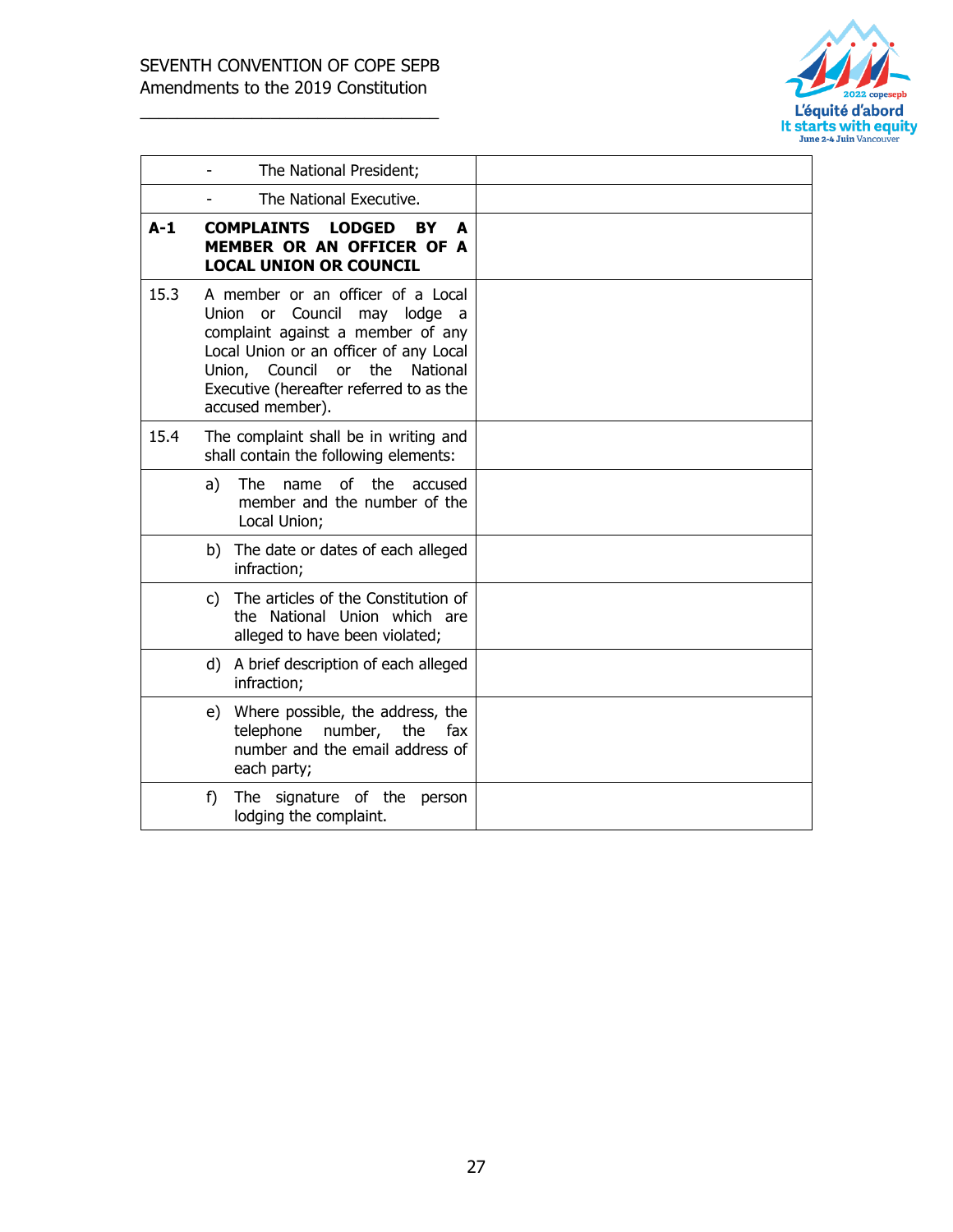

| 15.5 | The complaint must be lodged with the<br>National President within ninety (90)<br>days following the date on which the<br>complainant becomes aware or should<br>of<br>have<br>become<br>the<br>aware<br>circumstances or the actions which<br>form the basis of the complaint.<br>Notwithstanding<br>above,<br>the<br>the<br>National President may prolong the<br>aforementioned time limit provided<br>the complainant demonstrates suitable<br>reasons for their delay. |  |
|------|-----------------------------------------------------------------------------------------------------------------------------------------------------------------------------------------------------------------------------------------------------------------------------------------------------------------------------------------------------------------------------------------------------------------------------------------------------------------------------|--|
| 15.6 | The National President shall inform the<br>accused member in writing that a<br>complaint<br>has<br>been<br>lodged<br>by<br>forwarding the accused member a<br>copy of said complaint and by advising<br>that a written response may be<br>forwarded within a period of time<br>determined by the National President.                                                                                                                                                        |  |
| 15.7 | The National President may:                                                                                                                                                                                                                                                                                                                                                                                                                                                 |  |
|      | Designate an investigator who is<br>a)<br>charged with collecting facts,<br>obtaining copies of all pertinent<br>documents and reporting to the<br>National Executive;                                                                                                                                                                                                                                                                                                      |  |
|      | Designate a mediator to try to<br>b)<br>settle the complaint;                                                                                                                                                                                                                                                                                                                                                                                                               |  |
|      | Forward the case to the National<br>c)<br>Executive.                                                                                                                                                                                                                                                                                                                                                                                                                        |  |
| 15.8 | The National Executive decides if the<br>complaint meets the requirements as<br>set out in Article 15. In the event that<br>the complaint is found not to meet<br>requirements,<br>shall<br>those<br>it<br>be<br>dropped and no appeal may be lodged.                                                                                                                                                                                                                       |  |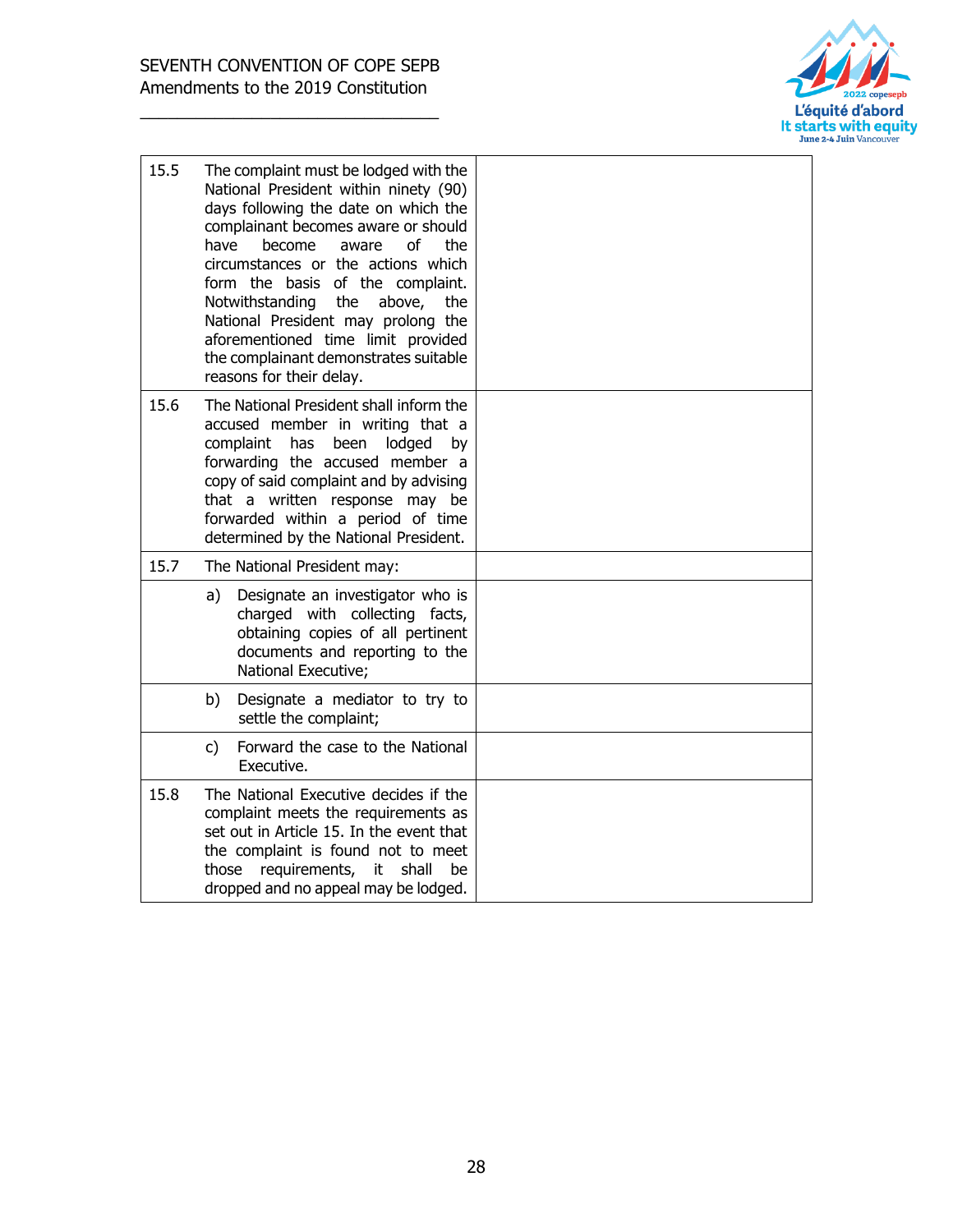

| 15.9  | In the event that the National<br>Executive finds the complaint meets<br>the requirements as set out in<br>Article 15, the National Executive shall<br>designate a Complaint Committee<br>(hereafter referred<br>to<br>the<br>as<br>Committee) composed of three (3)<br>people, at least one (1) of which shall<br>be a member of the National<br>Executive. | 15.9  | In the event that the National<br>Executive finds the complaint meets<br>the requirements as set out in<br>Article 15, the National Executive shall<br>designate a Complaint Committee<br>referred<br>to<br>(hereafter<br>the<br>as<br>Committee) composed of at least<br>three $(3)$ people, at least one $(1)$ of<br>which shall be a member of the<br>National Executive. |
|-------|--------------------------------------------------------------------------------------------------------------------------------------------------------------------------------------------------------------------------------------------------------------------------------------------------------------------------------------------------------------|-------|------------------------------------------------------------------------------------------------------------------------------------------------------------------------------------------------------------------------------------------------------------------------------------------------------------------------------------------------------------------------------|
| 15.10 | These three (3) people must not have<br>any conflict of interest.                                                                                                                                                                                                                                                                                            | 15.10 | These three (3) people The<br>members of the Committee must<br>not have any conflict of interest.                                                                                                                                                                                                                                                                            |
| 15.11 | The Committee must allow all parties<br>to present their respective points of<br>view in accordance with the manner<br>and format that the Committee deems<br>to be appropriate.                                                                                                                                                                             |       |                                                                                                                                                                                                                                                                                                                                                                              |
| 15.12 | The Committee may:                                                                                                                                                                                                                                                                                                                                           |       |                                                                                                                                                                                                                                                                                                                                                                              |
|       | Accept all written testimony or<br>a)<br>other documents or information<br>which it deems appropriate;                                                                                                                                                                                                                                                       |       |                                                                                                                                                                                                                                                                                                                                                                              |
|       | Require any person to present<br>b)<br>testimony,<br>written<br>or<br>other<br>documents or information which<br>it deems appropriate.                                                                                                                                                                                                                       |       |                                                                                                                                                                                                                                                                                                                                                                              |
| 15.13 | The Committee<br>may render<br>its<br>decisions or rule on any matter with<br>which it has been charged without<br>holding a hearing. The Committee may<br>convene a hearing of the parties if it<br>deems it to be necessary.                                                                                                                               |       |                                                                                                                                                                                                                                                                                                                                                                              |
| 15.14 | In the event that the Committee<br>decides to hold a hearing, it shall<br>inform the concerned parties in writing<br>of the date, time and location of the<br>hearing at least fifteen (15) days prior<br>to the date of such hearing being held.<br>The hearing shall be held in a location<br>deemed to be suitable by the<br>Committee.                   |       |                                                                                                                                                                                                                                                                                                                                                                              |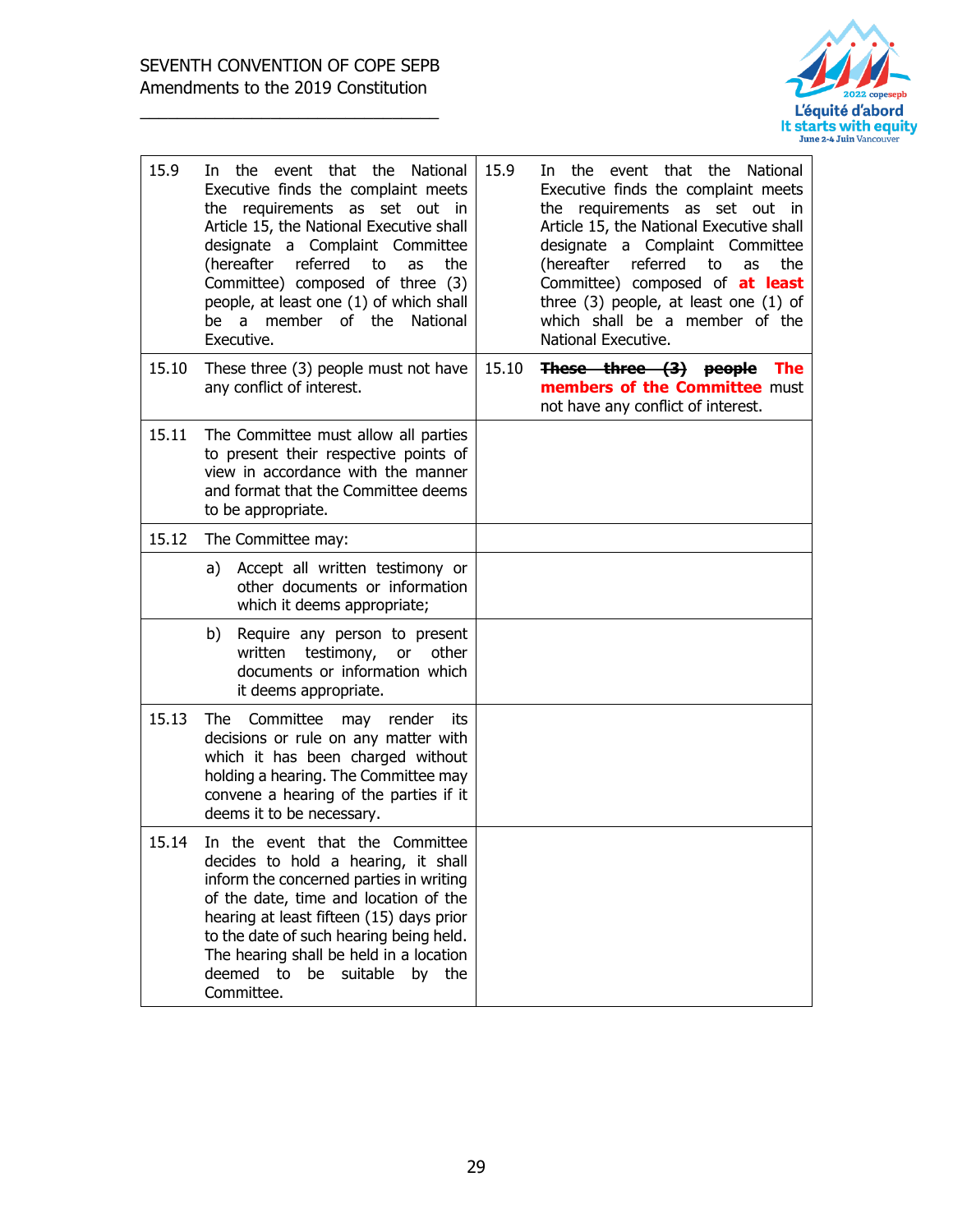

| 15.15 |                           | If a duly advised party is not present<br>at the time chosen for the hearing and<br>did not make known valid reasons<br>justifying their absence or refusal to be<br>heard, the Committee may proceed<br>with the hearing. |  |
|-------|---------------------------|----------------------------------------------------------------------------------------------------------------------------------------------------------------------------------------------------------------------------|--|
| 15.16 | accordance<br>proceedings | The Committee shall proceed in an<br>orderly, fair and impartial manner, in<br>with<br>the<br>hearing<br>introduction<br>and<br>οf<br>evidence it finds appropriate.                                                       |  |
| 15.17 | chosen                    | The Committee shall give its written<br>findings based upon equity and the<br>merits of the case. In the event that a<br>penalty is to be imposed, it shall be<br>by the Committee<br>from<br>amongst the following:       |  |
|       | a)                        | A written reprimand;                                                                                                                                                                                                       |  |
|       | b)                        | A fine;                                                                                                                                                                                                                    |  |
|       | c)                        | Reimbursement of any lost<br>monies;                                                                                                                                                                                       |  |
|       | d)                        | Suspension of membership<br>rights for a specified period of<br>time;                                                                                                                                                      |  |
|       | e)                        | Suspension of the rights to<br>hold office for a<br>specified<br>of<br>thereby<br>period<br>time<br>invoking Article 15.43;                                                                                                |  |
|       | f)                        | Expulsion of a member or an<br>Officer<br>thereby<br>invoking<br>Article 15.43;                                                                                                                                            |  |
|       | g)                        | A combination of any of the<br>preceding elements.                                                                                                                                                                         |  |
| 15.18 |                           | The Committee shall forward<br>its<br>findings in writing to the National<br>Executive and shall forward copies of<br>the findings to the parties involved.                                                                |  |
| 15.19 |                           | The National Executive is bound by the<br>written findings of the Committee and<br>shall render its decision accordingly.                                                                                                  |  |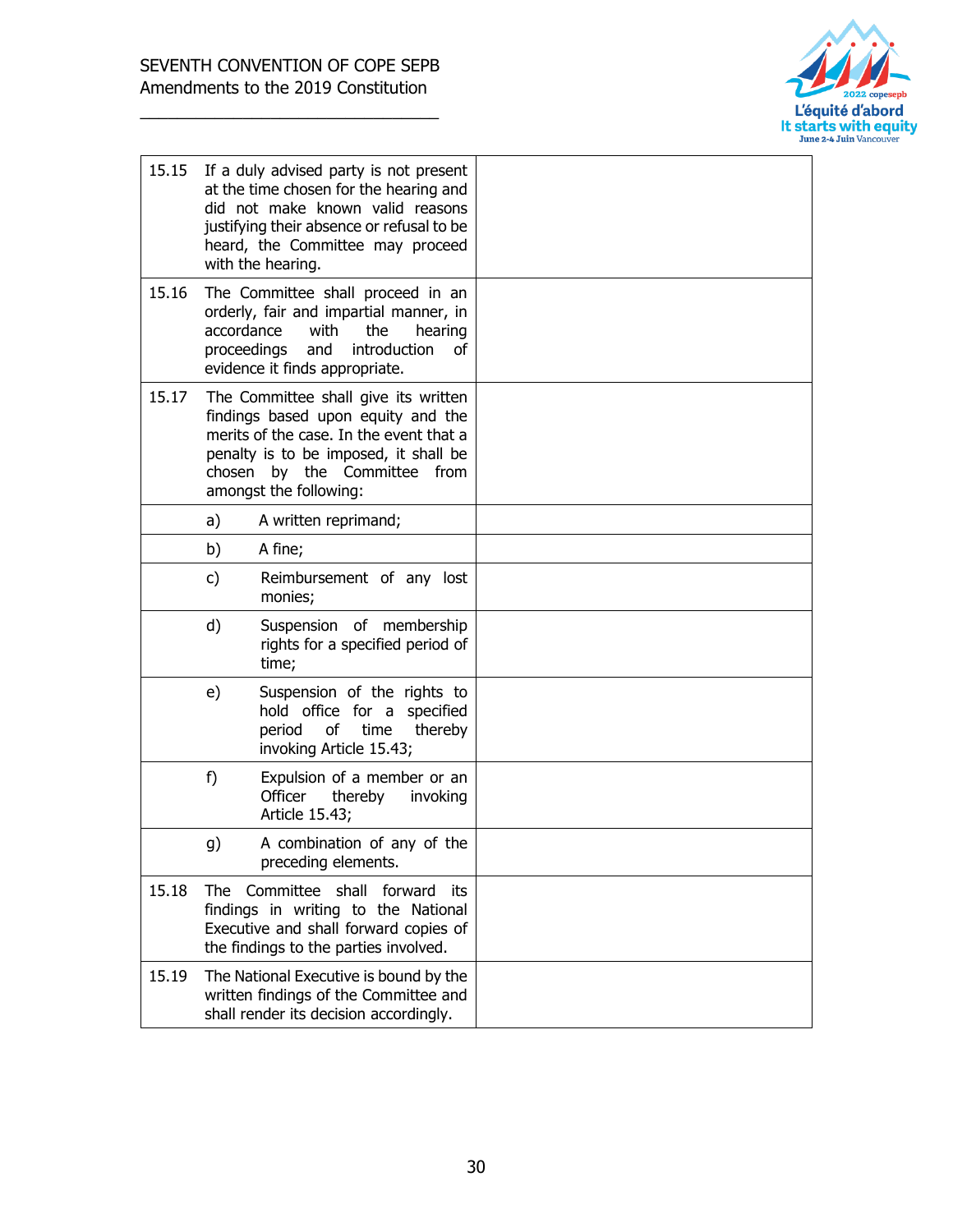

| 15.20 | Any party who believes themselves to<br>be aggrieved by the decision issued by<br>the National Executive may lodge an<br>appeal to the regular Convention of<br>the National Union within thirty (30)<br>days of being notified of the decision.                                                                                                            |  |
|-------|-------------------------------------------------------------------------------------------------------------------------------------------------------------------------------------------------------------------------------------------------------------------------------------------------------------------------------------------------------------|--|
| 15.21 | The declaration of appeal shall contain<br>the following elements:                                                                                                                                                                                                                                                                                          |  |
|       | a)<br>The name, address, telephone<br>number, fax number, email<br>address, and signature of the<br>party lodging the appeal, as<br>well as the number of the<br>Local Union involved in the<br>matter;                                                                                                                                                     |  |
|       | b)<br>A copy of the decision;                                                                                                                                                                                                                                                                                                                               |  |
|       | Detailed reasons for appeal;<br>c)                                                                                                                                                                                                                                                                                                                          |  |
|       | d)<br><b>The</b><br>corrective<br>measures<br>sought.                                                                                                                                                                                                                                                                                                       |  |
| 15.22 | The declaration of appeal is forwarded<br>to the National President and the<br>respondent.                                                                                                                                                                                                                                                                  |  |
| 15.23 | The respondent may, within thirty (30)<br>following<br>receipt<br>days<br>of the<br>declaration of appeal, file written<br>and<br>the<br>arguments<br>corrective<br>outcome sought in response to the<br>appeal, by forwarding it to the<br>National President and the appellant.                                                                           |  |
| 15.24 | The National President shall forward<br>appeal case to the regular<br>the<br>Convention of the National Union.                                                                                                                                                                                                                                              |  |
| 15.25 | A party has the right to present<br>themselves before any committee set<br>up by the Convention, but cannot<br>come before the Convention itself,<br>unless the Convention gives<br>its<br>consent. The committee shall report to<br>the Convention who shall render any<br>decisions that it believes to be just and<br>equitable under the circumstances. |  |
| 15.26 | The decision of the Convention is final.                                                                                                                                                                                                                                                                                                                    |  |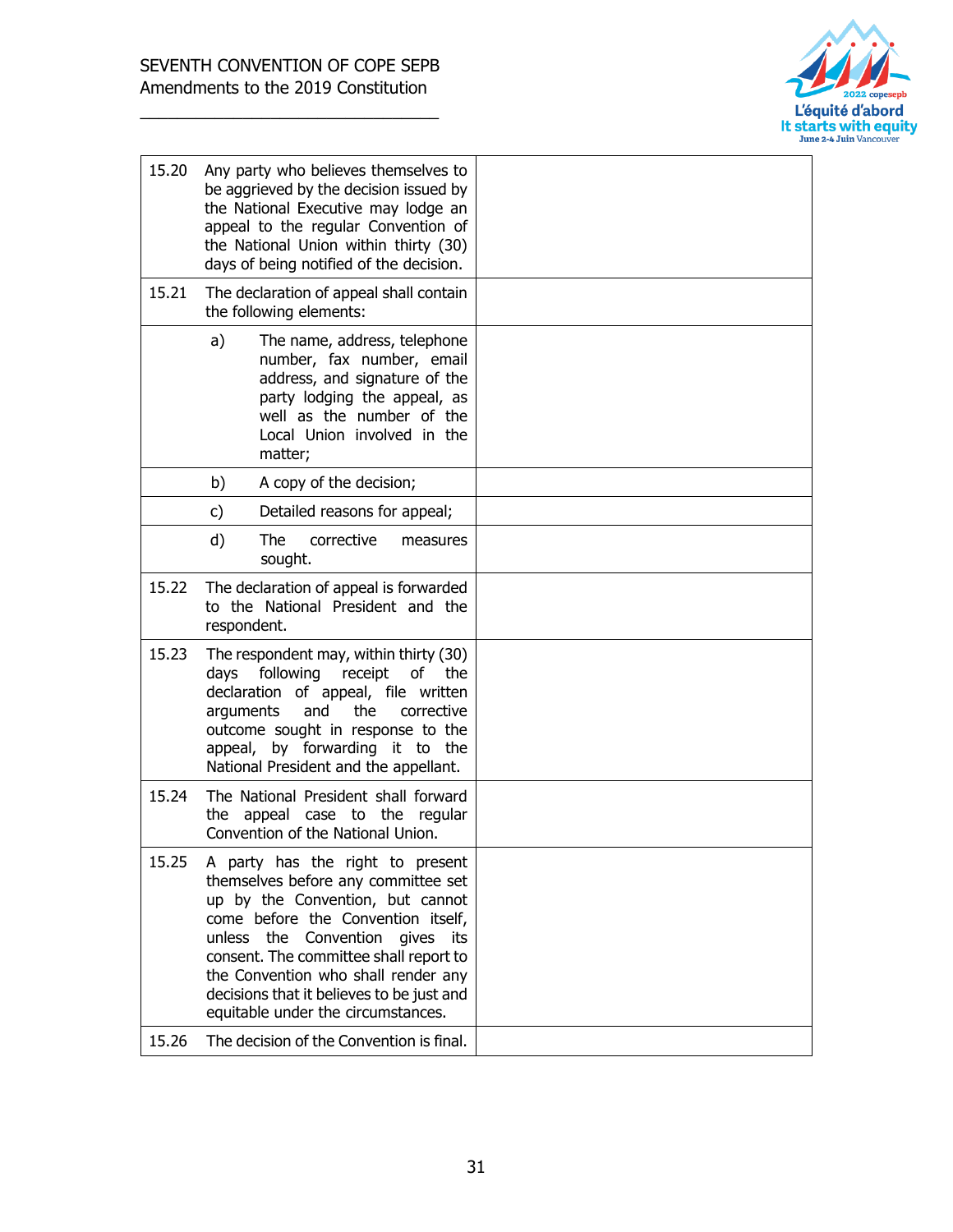

| $A-2$ | <b>COMPLAINTS LODGED BY THE</b><br>NATIONAL PRESIDENT OR BY<br>THE NATIONAL EXECUTIVE                                                                                                                                                                                                         |  |
|-------|-----------------------------------------------------------------------------------------------------------------------------------------------------------------------------------------------------------------------------------------------------------------------------------------------|--|
| 15.27 | The National President or the National<br>Executive may lodge a complaint<br>against a member of any Local Union,<br>an officer of any Council or Local<br>Union or of the National Union, or<br>against a Local Union or a Council<br>itself (hereafter referred to as the<br>accused).      |  |
| 15.28 | The complaint shall be in writing and<br>shall contain the following elements:                                                                                                                                                                                                                |  |
|       | The name of the accused;<br>a)                                                                                                                                                                                                                                                                |  |
|       | The date or dates of each<br>b)<br>alleged infraction;                                                                                                                                                                                                                                        |  |
|       | The articles of the Constitution<br>c)<br>of the National Union which<br>are alleged to have been<br>violated;                                                                                                                                                                                |  |
|       | d)<br>A brief statement describing<br>each alleged infraction.                                                                                                                                                                                                                                |  |
| 15.29 | In cases of urgency where the<br>reasonable interests of the National<br>Union require immediate action, the<br>National President may suspend any<br>member or any officer of the National<br>Union or of any Local Union or Council,<br>or any Local Union or Council itself.               |  |
| 15.30 | Such a suspension shall be followed by<br>a written complaint forwarded to the<br>within<br>suspended,<br>person<br>a<br>reasonable time frame, and is<br>immediately referred to the National<br>Executive who shall deal with it in<br>accordance<br>with<br>the<br>following<br>procedure. |  |
| 15.31 | The National Executive shall designate<br>a Complaint Committee (hereafter<br>referred to<br>the<br>as<br>Committee)<br>composed of three (3) people. No<br>member of the National Executive may<br>sit on the Committee.                                                                     |  |
| 15.32 | These three (3) people must not have<br>any conflict of interest.                                                                                                                                                                                                                             |  |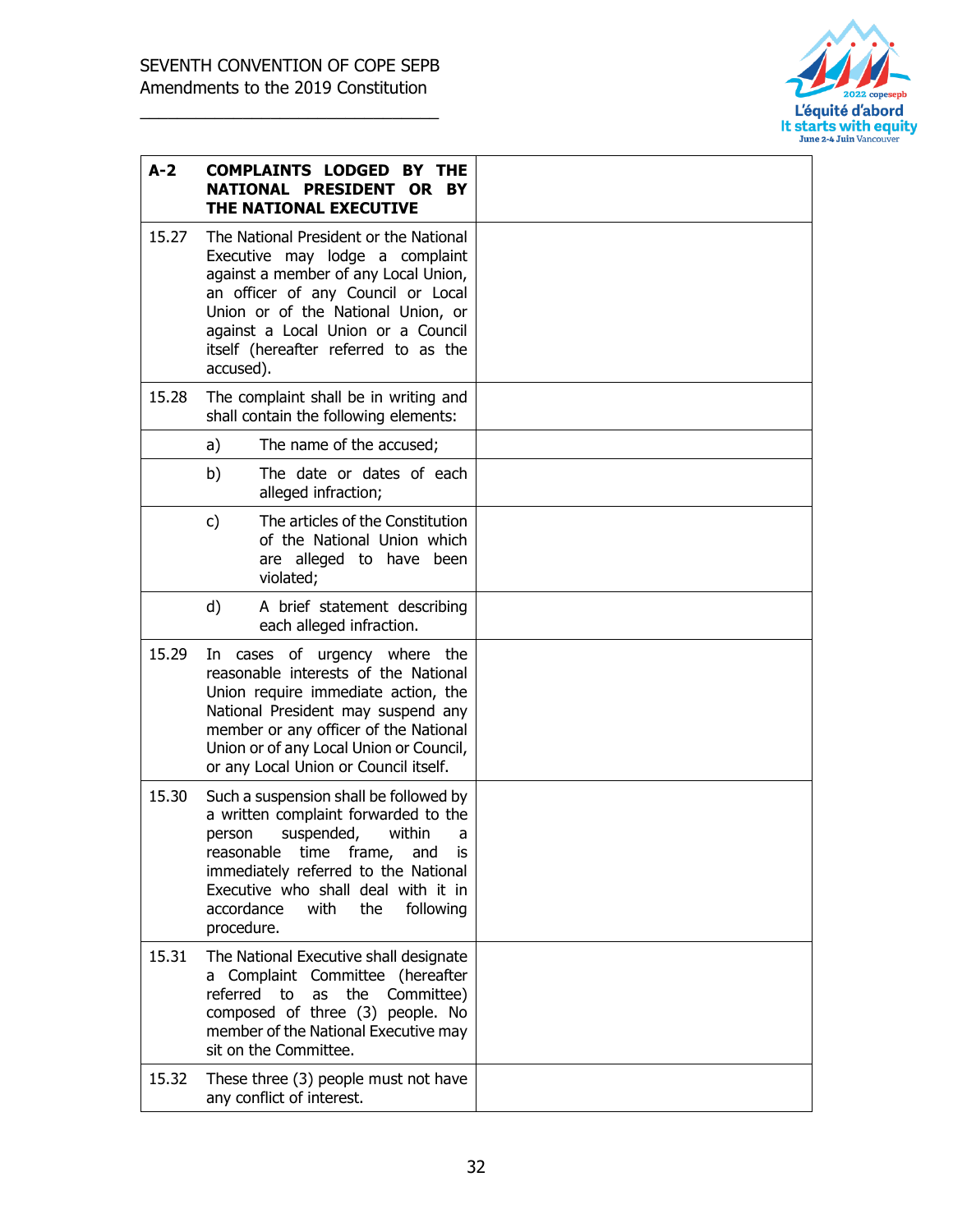

| 15.33 | The procedure provided for in Articles<br>15.11 to 15.19 shall apply.                                                                                                                                                                                                                 |  |
|-------|---------------------------------------------------------------------------------------------------------------------------------------------------------------------------------------------------------------------------------------------------------------------------------------|--|
| 15.34 | The appeal process provided for in<br>Articles 15.20 to 15.26 shall apply with<br>all appropriate adaptations<br>being<br>made.                                                                                                                                                       |  |
| 15.35 | Any of the following penalties may be<br>imposed on a Local Union or Council:                                                                                                                                                                                                         |  |
|       | a)<br>A written reprimand;                                                                                                                                                                                                                                                            |  |
|       | A fine;<br>b)                                                                                                                                                                                                                                                                         |  |
|       | c)<br>Suspension of rights for a<br>specified period of time;                                                                                                                                                                                                                         |  |
|       | d)<br>Expulsion;                                                                                                                                                                                                                                                                      |  |
|       | e)<br>A combination of any of the<br>preceding elements.                                                                                                                                                                                                                              |  |
| 15.36 | In the case of expulsion of a Local<br>Union, all properties and assets<br>including all funds, books and records<br>shall become the property of the<br>Council or the National Union in cases<br>where no Council exists. All funds<br>shall be deposited into the General<br>Fund. |  |
|       | In the case of expulsion of a Council,<br>all properties and assets including all<br>funds, books and records shall<br>become the property of the National<br>Union. All funds shall be deposited<br>into the General Fund.                                                           |  |
| в-    | <b>TRUSTEESHIP OR SUPERVISION</b><br>OF A LOCAL UNION OR COUNCIL                                                                                                                                                                                                                      |  |
| 15.37 | National Executive<br>shall<br>The<br>be<br>empowered to place a Local Union or<br>Council<br>under<br>trusteeship<br>or<br>supervision, in whole or in part, to<br>suspend one or more officers, notably<br>on one of the following grounds:                                         |  |
|       | Because<br>constitutional<br>requirements are not upheld;                                                                                                                                                                                                                             |  |
|       | To ensure that their course of<br>conduct or activities are compliant<br>to the principles or course of<br>conduct of the National Union;                                                                                                                                             |  |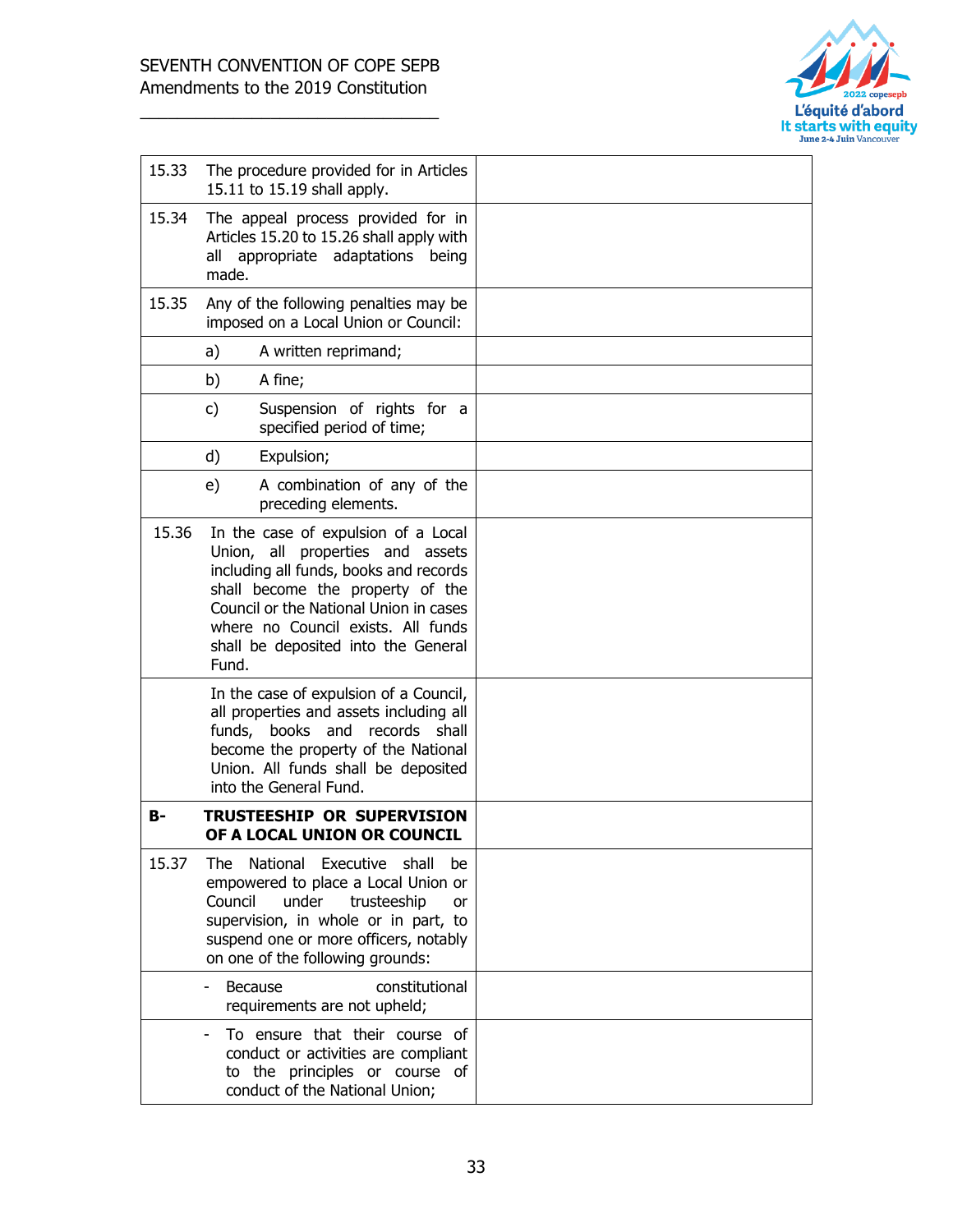

|       | To prevent or rectify corrupt<br>practices;                                                                                                                                                                                                                                                                                     |  |
|-------|---------------------------------------------------------------------------------------------------------------------------------------------------------------------------------------------------------------------------------------------------------------------------------------------------------------------------------|--|
|       | To restore democracy.                                                                                                                                                                                                                                                                                                           |  |
|       | In this respect, the National Executive<br>or its designated representative shall<br>be empowered to investigate.                                                                                                                                                                                                               |  |
| 15.38 | At the end of such an investigation,<br>the National Executive must, unless<br>circumstances prevent it, hold a<br>hearing upon request of an officer of<br>the Local Union or Council before<br>taking<br>deemed<br>any<br>measure<br>appropriate.                                                                             |  |
|       | The National Executive is empowered,<br>conditional upon a two thirds (2/3)<br>vote, to take either one of the<br>following measures:                                                                                                                                                                                           |  |
|       | Place the Local or Council, in whole<br>or in part, under the trusteeship of<br>a trustee, who will immediately<br>exert authority and carry out the<br>duties below<br>mentioned. The<br>National Executive shall also be<br>empowered to suspend officers.                                                                    |  |
|       | Take all necessary supervision<br>measures which may or may not<br>include the suspension of officers.                                                                                                                                                                                                                          |  |
|       | A trusteeship should not continue for<br>more than one year from when it is<br>imposed<br>unless<br>extraordinary<br>circumstances endorsed by a two<br>thirds (2/3) vote of the National<br>Executive.                                                                                                                         |  |
|       | Any measures taken by the National<br>Executive may be subject to appeal at<br>the next convention.                                                                                                                                                                                                                             |  |
| 15.39 | In cases of urgency where the<br>reasonable interests of the National<br>Union require immediate action, the<br>National President may place any<br>Local Union or Council, in whole or in<br>part, under trusteeship of a trustee<br>who shall immediately be empowered<br>and assume the functions as described<br>hereafter. |  |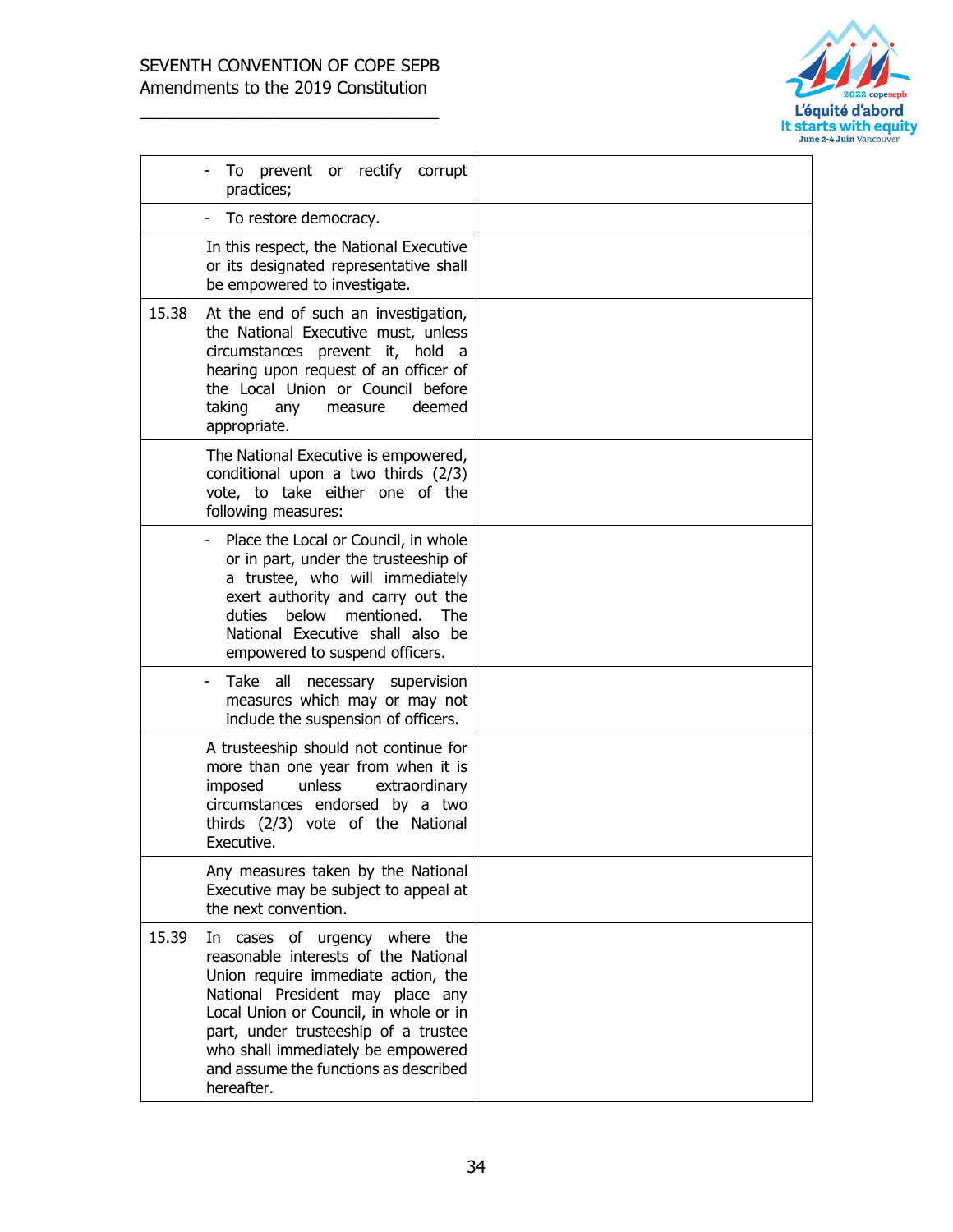

|       | 15.39.1 Such a decision by the National<br>President is immediately forwarded to<br>the National Executive. The National<br>Executive has the power to maintain<br>or overturn the decision made by the<br>National<br>President<br>after<br>having<br>followed<br>the<br>aforementioned<br>procedure.                                                                                                                     |    |                           |
|-------|----------------------------------------------------------------------------------------------------------------------------------------------------------------------------------------------------------------------------------------------------------------------------------------------------------------------------------------------------------------------------------------------------------------------------|----|---------------------------|
| 15.40 | The trustee shall assume the direction<br>and administration of the affairs of the<br>Local Union or Council. All monies,<br>properties, books and assets shall be<br>turned over to the trustee.                                                                                                                                                                                                                          |    |                           |
| 15.41 | The trusteeship or the supervision<br>may be removed at the discretion of<br>the National Executive.                                                                                                                                                                                                                                                                                                                       |    |                           |
| $C-$  | <b>REORGANIZATION IN ORDER TO</b><br><b>COMPLY</b><br><b>WITH</b><br><b>THE</b><br><b>CONSTITUTIONAL</b><br><b>REQUIREMENTS</b>                                                                                                                                                                                                                                                                                            |    |                           |
| 15.42 | Rather than imposing a trusteeship or<br>supervision, the National Executive<br>may, conditional upon a two thirds<br>(2/3) vote, take all measures deemed<br>appropriate in order for the statutory<br>obligations to be upheld, such as the<br>appointment of an interim Executive<br>Board. Any measure taken by the<br>National Executive may be subject to<br>an appeal at the next convention.                       |    |                           |
|       | <b>GENERAL PROVISIONS</b>                                                                                                                                                                                                                                                                                                                                                                                                  | D- | <b>GENERAL PROVISIONS</b> |
| 15.43 | In cases where an officer of a Local<br>Union or Council or of the National<br>Union<br>been suspended<br>has<br>or<br>expelled, all monies, properties, books<br>and assets of the Local Union, Council<br>or of the National Union held by such<br>officer shall be turned over to a person<br>designated by the National President<br>who shall administer them until a<br>successor has been designated or<br>elected. |    |                           |
| 15.44 | Each party shall assume their own<br>expenses and/or fees incurred.                                                                                                                                                                                                                                                                                                                                                        |    |                           |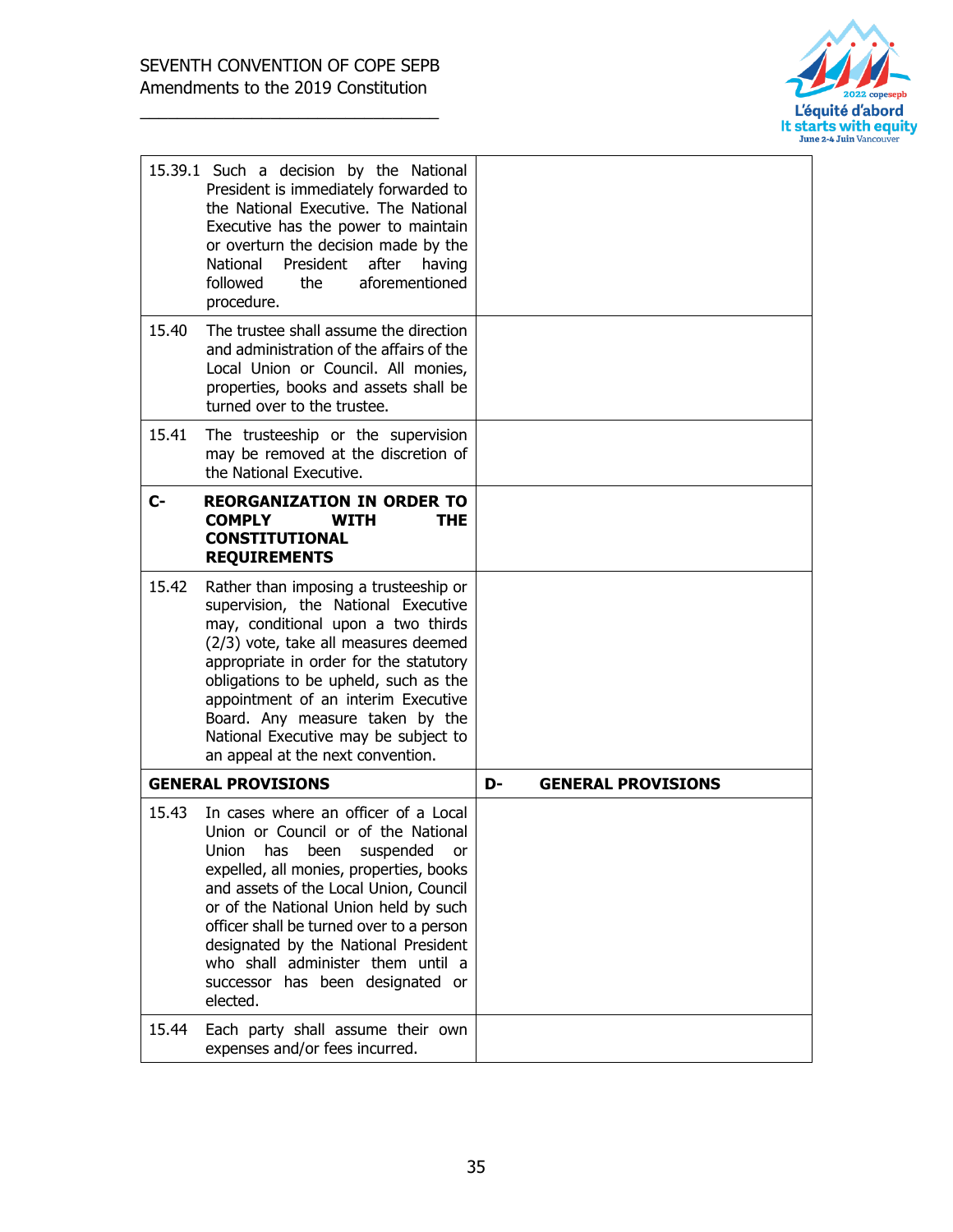

| 15.45 In any case no recourse to a court of<br>law shall be authorized until all the<br>procedures provided for under the<br>Constitution of the National Union<br>have been exhausted. |  |
|-----------------------------------------------------------------------------------------------------------------------------------------------------------------------------------------|--|
| 15.46 The National Union shall cover the<br>expenses of the Committee.                                                                                                                  |  |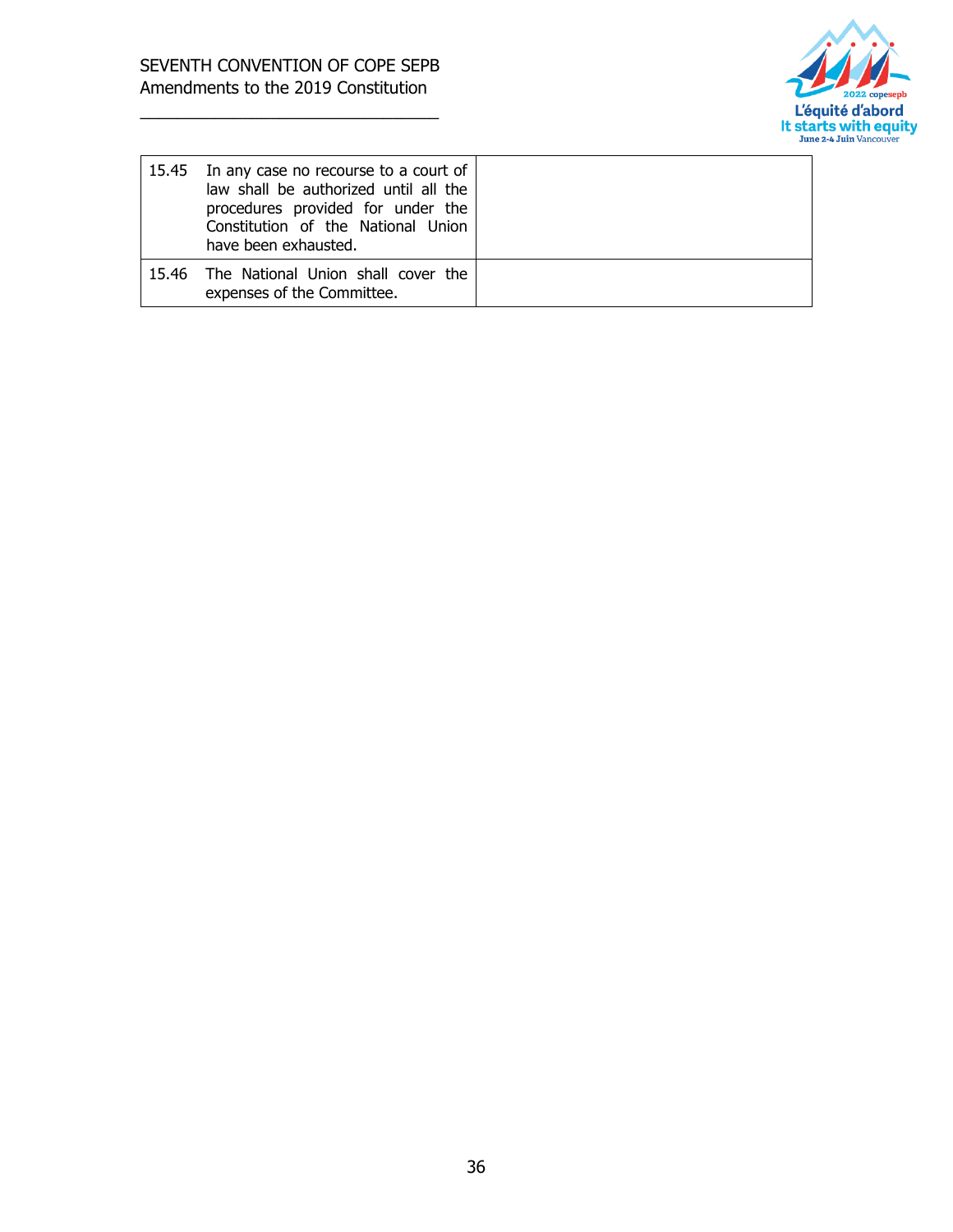

#### ARTICLE 16

#### Finances

| 16.1 | The revenue of the National Union<br>shall be obtained as follows:                                                                                                                                                                                                                                                                                                                                 |                                                                                                                                                                                                                                                                                                                                                                                                                        |
|------|----------------------------------------------------------------------------------------------------------------------------------------------------------------------------------------------------------------------------------------------------------------------------------------------------------------------------------------------------------------------------------------------------|------------------------------------------------------------------------------------------------------------------------------------------------------------------------------------------------------------------------------------------------------------------------------------------------------------------------------------------------------------------------------------------------------------------------|
|      |                                                                                                                                                                                                                                                                                                                                                                                                    | <b>16.1.1 PER CAPITA TAX</b>                                                                                                                                                                                                                                                                                                                                                                                           |
|      | A per capita tax collected by the<br>Local Union, in the amount of \$3.75<br>per person, per month; effective<br>January $1st$ , 2019 and payable in<br>February 2019;                                                                                                                                                                                                                             | -A per capita tax collected by the Local<br>Union, in the amount of \$3.75<br>\$2.60 (two dollars sixty cents)<br>per person, per month; effective<br>January 1st, 2019 July 1st, 2022,<br>and payable in February 2019<br><b>August 2022;</b>                                                                                                                                                                         |
|      | Effective January $1st$ , 2020, and for<br>the subsequent years, the amount<br>mentioned in the above paragraph<br>will be increased to the rate of<br>inflation. The Canadian Consumer<br>Price Index will be used as the<br>reference.<br>The<br>year-over-year<br>reference period will go from<br>September $1st$ of a year to August<br>$31st$ of the year preceding the said<br>January 1st. | Effective January 1st, 2020 2026,<br>and for the subsequent years, the<br>amount mentioned in the above<br>paragraph will be increased to the<br>rate of inflation. The Canadian<br>Consumer Price Index will be used as<br>the reference. The year-over-year<br>period will<br>reference<br>go from<br>September 1st of a year to August<br>31st of the year preceding the said<br>January 1st.                       |
|      |                                                                                                                                                                                                                                                                                                                                                                                                    | <b>16.1.2 DEFENCE FUND</b>                                                                                                                                                                                                                                                                                                                                                                                             |
|      | - \$3.25 per person, per month to be<br>paid to the Strike and Lockout<br>Benefit and Defence Fund;                                                                                                                                                                                                                                                                                                | \$3.25 Effective July 1st, 2022,<br>\$0.00 (zero) per person, per month<br>to be paid to the <b>Strike and</b><br><b>Lockout Benefit and</b> Defence<br>Fund.                                                                                                                                                                                                                                                          |
|      |                                                                                                                                                                                                                                                                                                                                                                                                    | <b>Should the Defence Fund fall</b><br>below \$10,000,000 (ten million<br>dollars) for three consecutive<br>months, each Local Union shall<br>contribute \$2.00 (two dollars),<br>per person, per month, until the<br>next convention, or until such<br>time that the Defence Fund<br>reaches or exceeds \$12,000,000<br>(twelve million dollars) for three<br>consecutive<br>(3)<br>months,<br>whichever comes first. |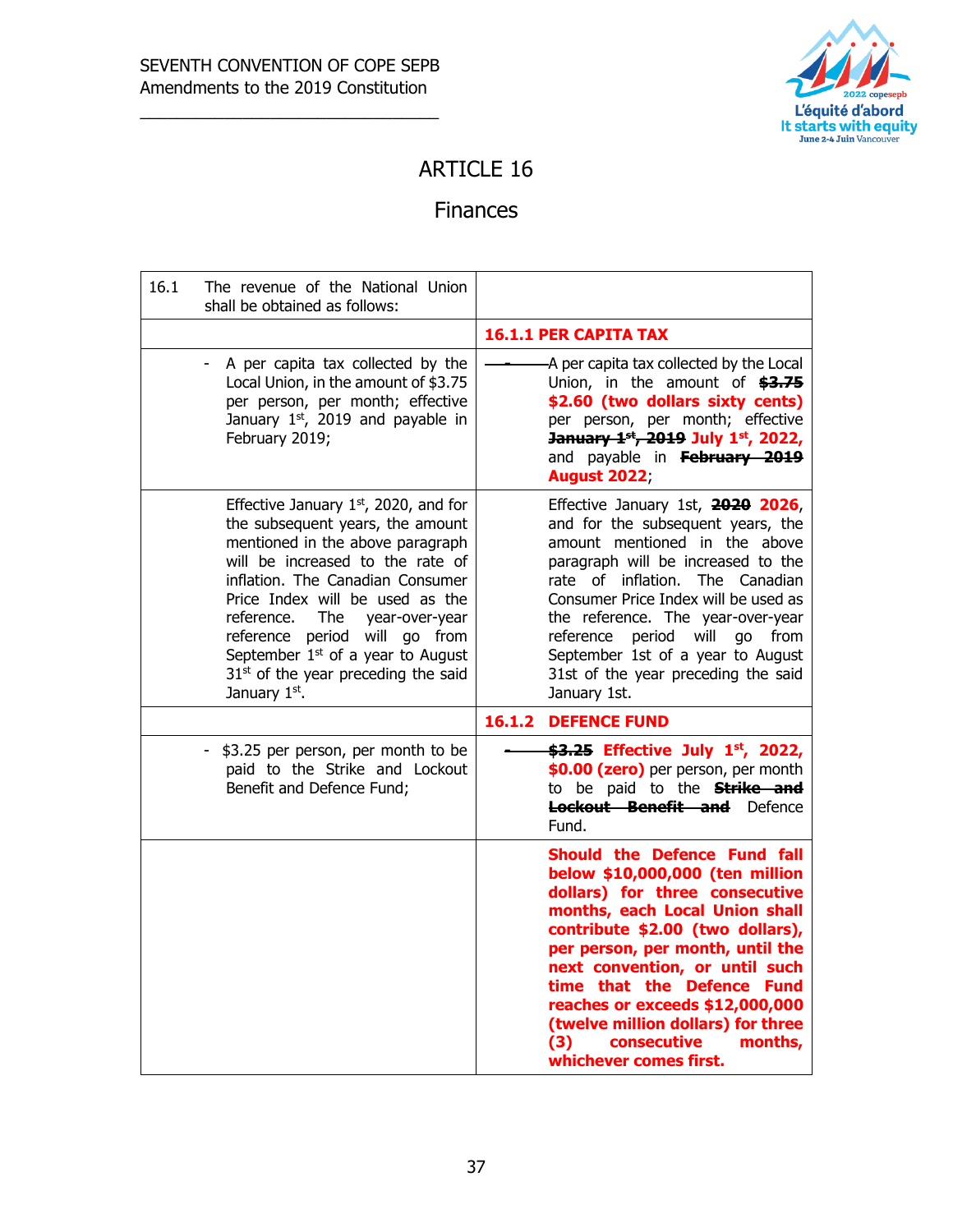

| Seventy-five dollars (\$75.00)<br>per Local Union per month to be<br>paid to the Convention Fund;                                                                                                                                                                                                                                                                                                                                       |
|-----------------------------------------------------------------------------------------------------------------------------------------------------------------------------------------------------------------------------------------------------------------------------------------------------------------------------------------------------------------------------------------------------------------------------------------|
| Effective January 1 <sup>st</sup> , 2020, and<br>for the subsequent years, the<br>amount mentioned in the above<br>paragraph will be increased to<br>the rate of inflation. The<br><b>Canadian Consumer Price Index</b><br>will be used as the reference.<br>The year-over-year reference<br>period will go from September<br>1 <sup>st</sup> of a year to August 31 <sup>st</sup> of the<br>year preceding the said January<br>$1st$ . |
| 16.1.3<br><b>SPECIAL ASSESSMENT</b>                                                                                                                                                                                                                                                                                                                                                                                                     |
| -A special assessment when required<br>in accordance with this Constitution.                                                                                                                                                                                                                                                                                                                                                            |
| 16.2<br><b>NATIONAL ORGANIZING FUND:</b>                                                                                                                                                                                                                                                                                                                                                                                                |
| An amount of ninety cents (90¢)<br>per member per month shall be<br>transferred from the per capita<br>tax received to the National<br>Organizing Fund.                                                                                                                                                                                                                                                                                 |
| For the purposes of managing<br>this fund, the National Executive<br>shall have a National Organizing<br>Program.                                                                                                                                                                                                                                                                                                                       |
| The National Secretary-<br><b>Treasurer shall be empowered to</b><br>direct the transfer of additional<br>funds from the General Fund into<br>the National Organizing Fund as<br>may be required from time to<br>time and shall submit to the<br>National President, on a<br>quarterly basis, a report of all<br>transactions.<br>Renumber subsequent articles accordingly.                                                             |
|                                                                                                                                                                                                                                                                                                                                                                                                                                         |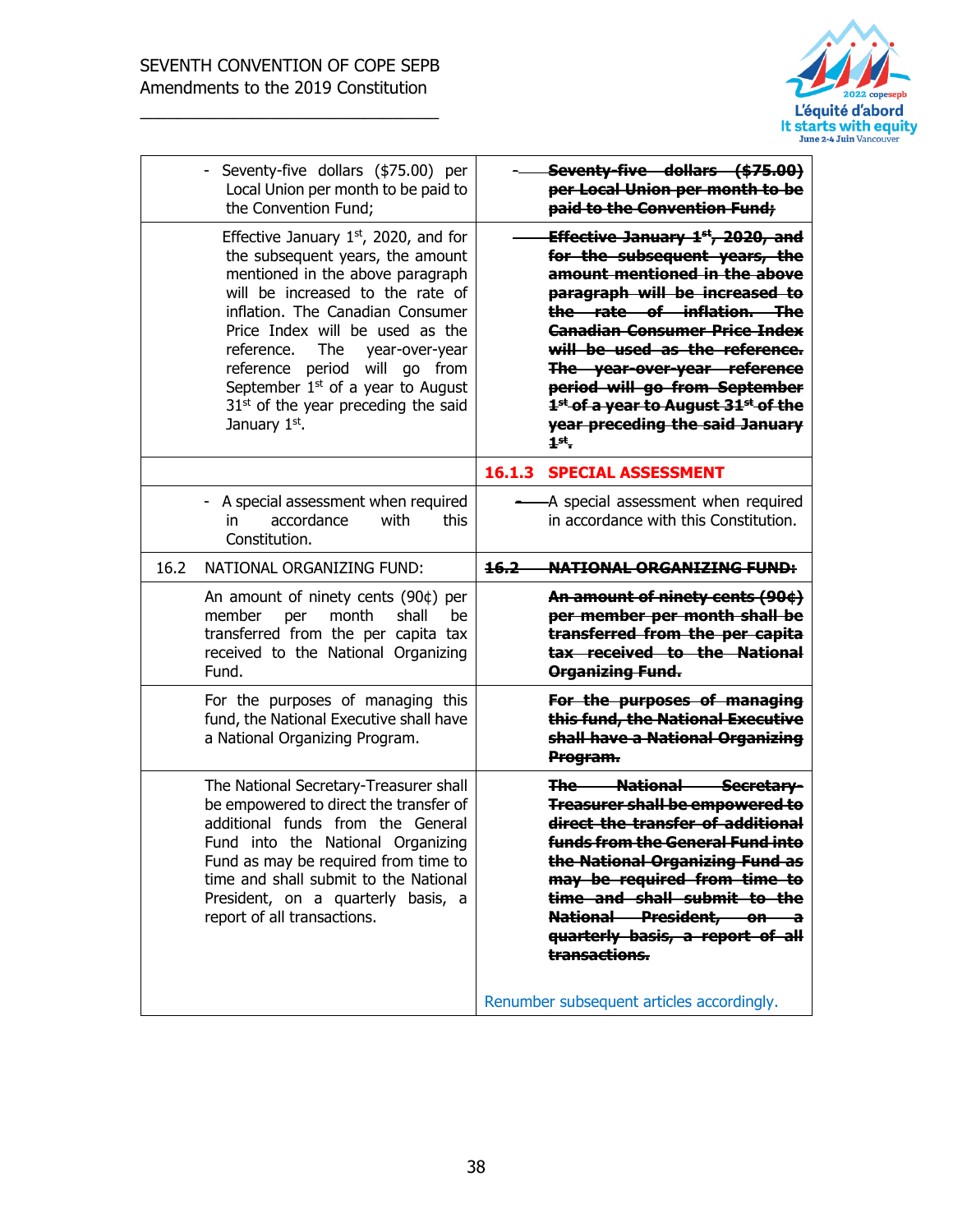

| 16.3 | This Article shall not prohibit the   |
|------|---------------------------------------|
|      | National Union or its National        |
|      | Executive from accepting revenues     |
|      | from other legitimate sources or from |
|      | borrowing money, or from raising      |
|      | funds by any legitimate means.        |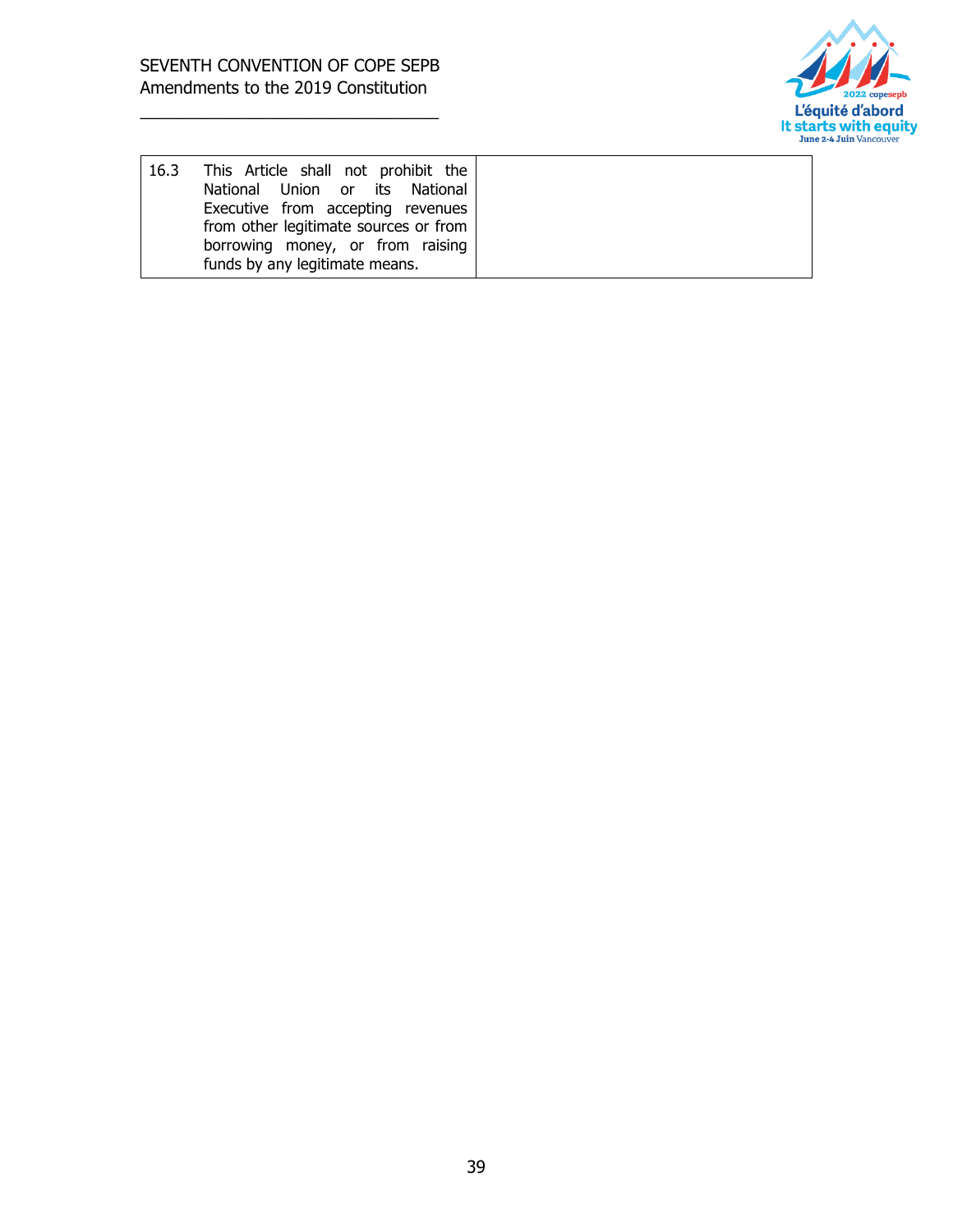

## ARTICLE 18

#### Local Unions

| 18.1 | A charter will be issued to a new Local<br>Union provided it has at least two<br>hundred and fifty (250) members.<br>However, under exceptional<br>circumstances and if financially viable a<br>new Local Union having less than two<br>hundred and fifty (250) members may<br>be granted a charter upon approval of<br>the National Executive. |  |
|------|-------------------------------------------------------------------------------------------------------------------------------------------------------------------------------------------------------------------------------------------------------------------------------------------------------------------------------------------------|--|
|      | Applications for a charter shall be filed<br>by the Regional Vice-President to the<br>National Secretary-Treasurer.                                                                                                                                                                                                                             |  |
|      | If granted, the charter shall thereafter<br>be installed by the National Secretary-<br>Treasurer.                                                                                                                                                                                                                                               |  |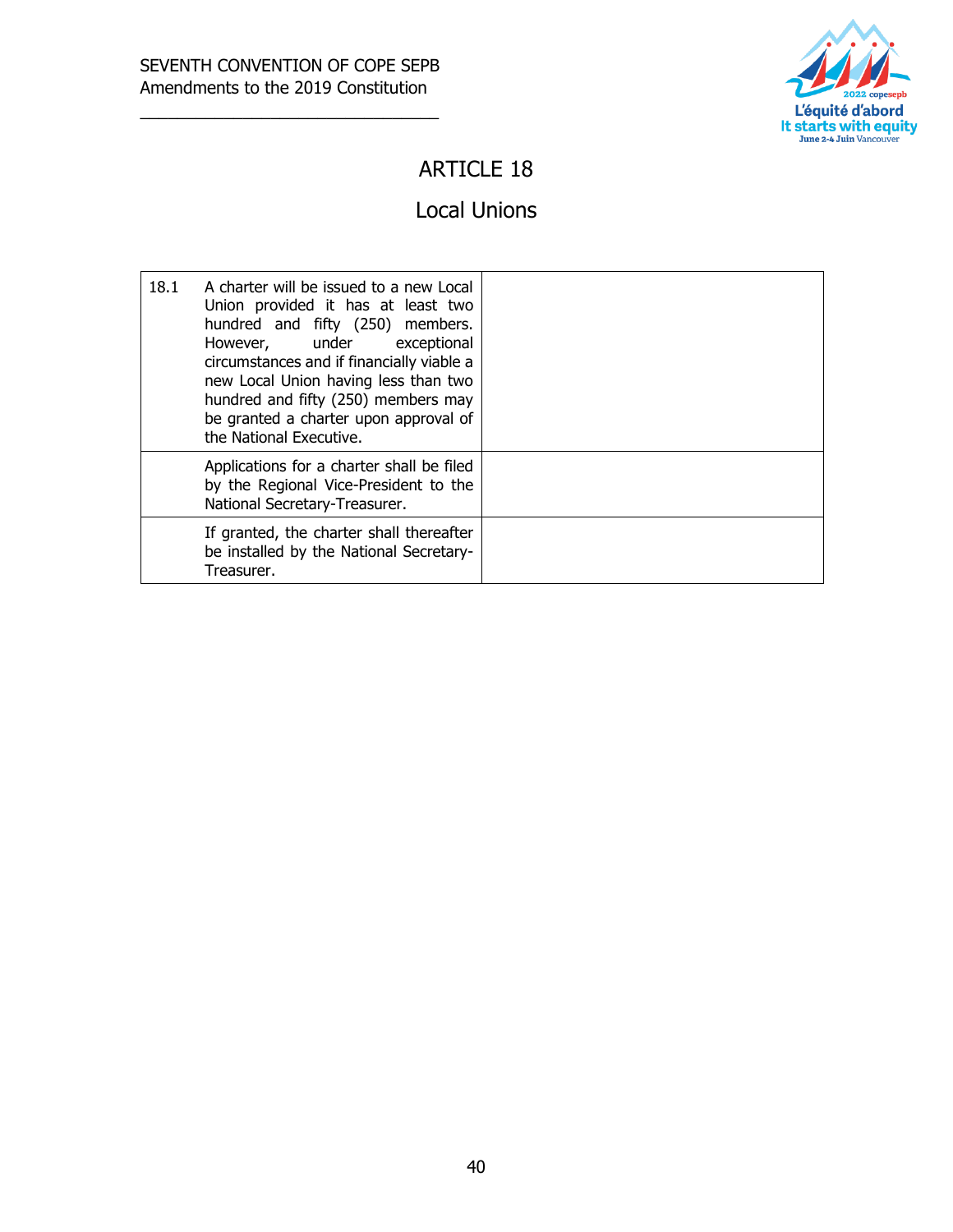

| 18.2   | The National Executive will work with<br>Local Unions to examine their financial<br>viability having regard to the legal<br>responsibilities of union representation.<br>This will<br>include examination<br>οf<br>mergers and, under extraordinary<br>circumstances, dissolution. When any<br>Local Union ceases to<br>represent<br>employees of any employer in such a<br>way that it affects its viability, the<br>National Executive may suspend the<br>charter of such Local Union and order it<br>dissolved. The funds of a Local Union<br>cannot be divided among individual<br>members and can be utilized only for<br>valid<br>union<br>purposes.<br>Upon<br>the<br>dissolution of any Local Union, all its<br>properties and assets, including its<br>funds, books and records, shall become<br>the property of the Council or if no<br>Council exists, of the National Union, to<br>be held in trust for a period of one (1)<br>year, during which time such property<br>shall be returned to the Local Union, if<br>it is reconstituted. After such one (1)<br>year period, such properties and assets<br>shall become the property of the<br>Council or if no Council exists, of the<br>National Union and the funds placed in<br>the National Treasury to be used by the<br>National Union for its general purposes. |  |
|--------|------------------------------------------------------------------------------------------------------------------------------------------------------------------------------------------------------------------------------------------------------------------------------------------------------------------------------------------------------------------------------------------------------------------------------------------------------------------------------------------------------------------------------------------------------------------------------------------------------------------------------------------------------------------------------------------------------------------------------------------------------------------------------------------------------------------------------------------------------------------------------------------------------------------------------------------------------------------------------------------------------------------------------------------------------------------------------------------------------------------------------------------------------------------------------------------------------------------------------------------------------------------------------------------------------------------------------------|--|
| 18.2.1 | The funds of any unit that ceases its<br>activities cannot be divided among<br>individual members and can be utilized<br>only for valid union purposes. Upon the<br>cessation of activities by any unit, all<br>properties and assets, including its<br>funds, books and records, shall become<br>the property of the Local Union, to be<br>held in trust for a period of one (1)<br>year, during which time such property<br>shall be returned to the unit if it<br>resumes its activities. After such one-<br>year period, such properties and assets<br>shall become the property of the Local<br>Union and the funds deposited in its<br>general fund.                                                                                                                                                                                                                                                                                                                                                                                                                                                                                                                                                                                                                                                                         |  |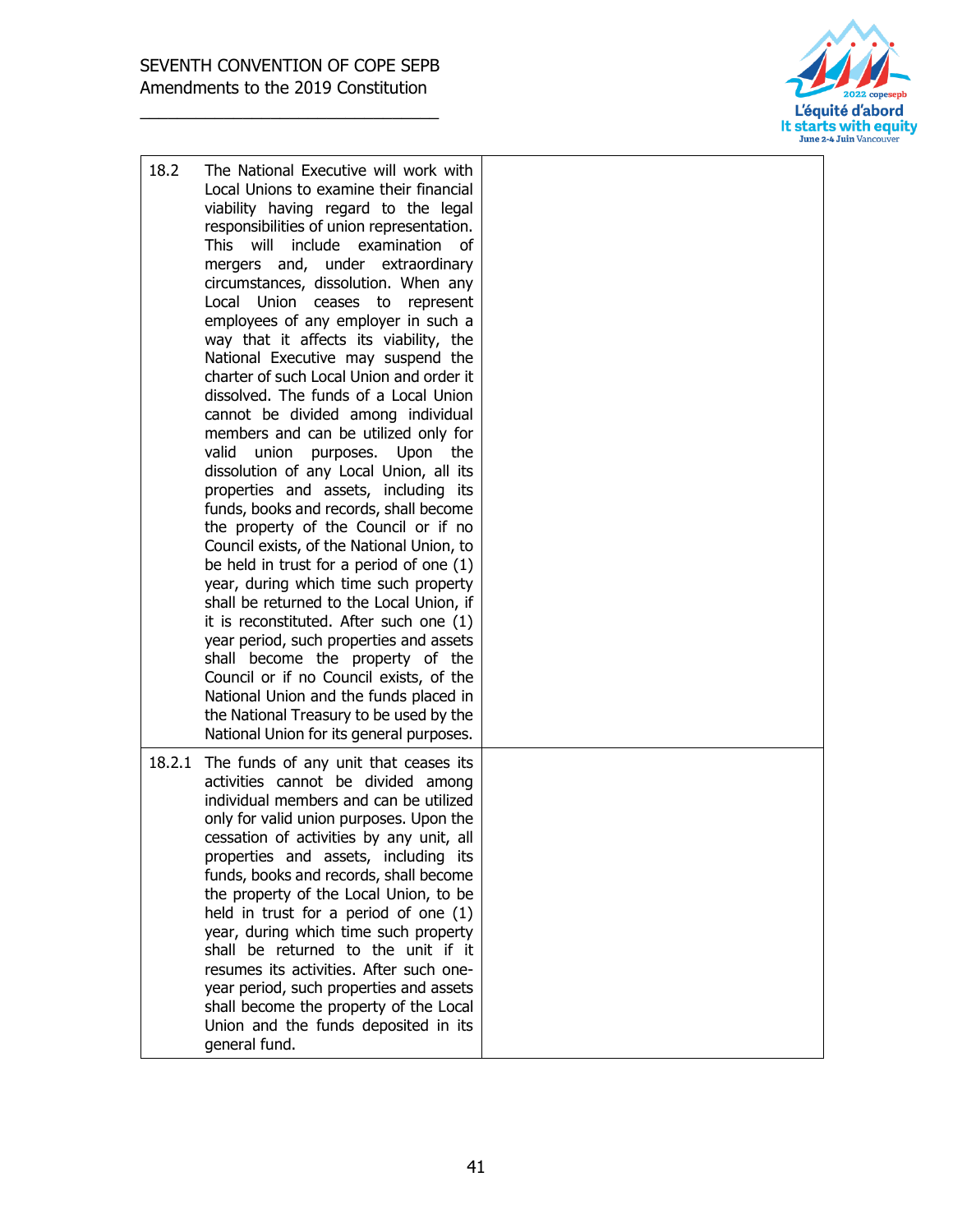

| 18.3   | All Local Unions shall have the following<br>minimum number of officers: President,<br>Vice-President, Treasurer, Recording<br>Secretary, except that a Local Union<br>may combine the office and duties of<br>the Recording Secretary with the office<br>and duties of the Treasurer to create a<br>position of Secretary-Treasurer. Each<br>Local Union may provide<br>in in<br>its<br>constitution and bylaws for such<br>additional<br>officers<br>it<br>deems<br>as<br>necessary for the conduct of its<br>business. A business representative or<br>business representatives may also be<br>designated as an officer or officers of<br>the Local Union, or may be employed,<br>in which latter case they need not<br>necessarily be members of a Local<br>Union at the time of hiring. Each Local<br>Union shall have an Executive Board<br>of the<br>aforementioned<br>consisting<br>officers. Trustees shall not sit on the<br>Local Union Executive Board. Local<br>Unions may decide to have three (3)<br>trustees to verify the Local Union's<br>books or retain the services of a<br>chartered accountant. In the event a<br>Local Union cannot<br>meet those<br>requirements it may by exception<br>obtain the authorization of the National<br>Executive to have the Local Union's<br>books verified in another fashion. |  |
|--------|----------------------------------------------------------------------------------------------------------------------------------------------------------------------------------------------------------------------------------------------------------------------------------------------------------------------------------------------------------------------------------------------------------------------------------------------------------------------------------------------------------------------------------------------------------------------------------------------------------------------------------------------------------------------------------------------------------------------------------------------------------------------------------------------------------------------------------------------------------------------------------------------------------------------------------------------------------------------------------------------------------------------------------------------------------------------------------------------------------------------------------------------------------------------------------------------------------------------------------------------------------------------------------------------------------------------------------------|--|
|        | 18.3.1 A Local Union shall by provision in its<br>constitution and bylaws provide for the<br>election of all of its Executive Board<br>members.                                                                                                                                                                                                                                                                                                                                                                                                                                                                                                                                                                                                                                                                                                                                                                                                                                                                                                                                                                                                                                                                                                                                                                                        |  |
| 18.3.2 | Only a member in good standing who<br>has met the requirements set out in<br>the Local Union Constitution may be<br>elected or appointed to a Local Union<br>office or to the Executive Board.                                                                                                                                                                                                                                                                                                                                                                                                                                                                                                                                                                                                                                                                                                                                                                                                                                                                                                                                                                                                                                                                                                                                         |  |
|        |                                                                                                                                                                                                                                                                                                                                                                                                                                                                                                                                                                                                                                                                                                                                                                                                                                                                                                                                                                                                                                                                                                                                                                                                                                                                                                                                        |  |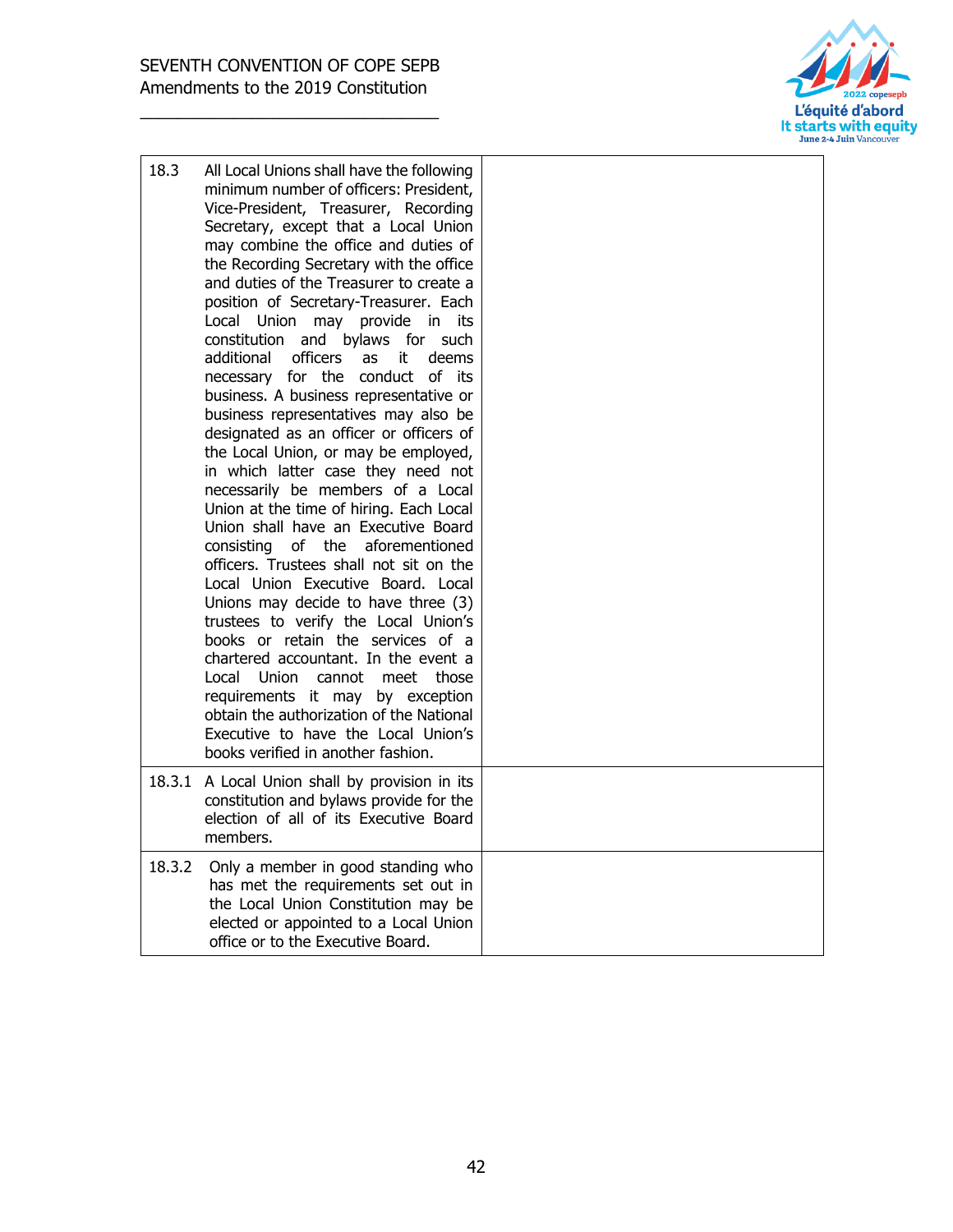

| 18.3.3 | For composite Local Unions, when an<br>employer definitely shuts down<br>operations governed by a certified<br>bargaining unit held by a Local Union,<br>or if the certificate is revoked while an<br>officer is in its employ, this officer may<br>continue to pay the regular monthly<br>union dues until the end of their term.<br>Once their term has expired, this<br>person may not be nominated to any<br>office of the Local Union. |  |
|--------|---------------------------------------------------------------------------------------------------------------------------------------------------------------------------------------------------------------------------------------------------------------------------------------------------------------------------------------------------------------------------------------------------------------------------------------------|--|
|        | 18.3.4 The Local Union is authorized<br>to<br>compensate its officers<br>and<br>representatives as it sees fit.                                                                                                                                                                                                                                                                                                                             |  |
| 18.4   | Applicants for membership in any Local<br>Union shall be required to fill out an<br>application or authorization card.                                                                                                                                                                                                                                                                                                                      |  |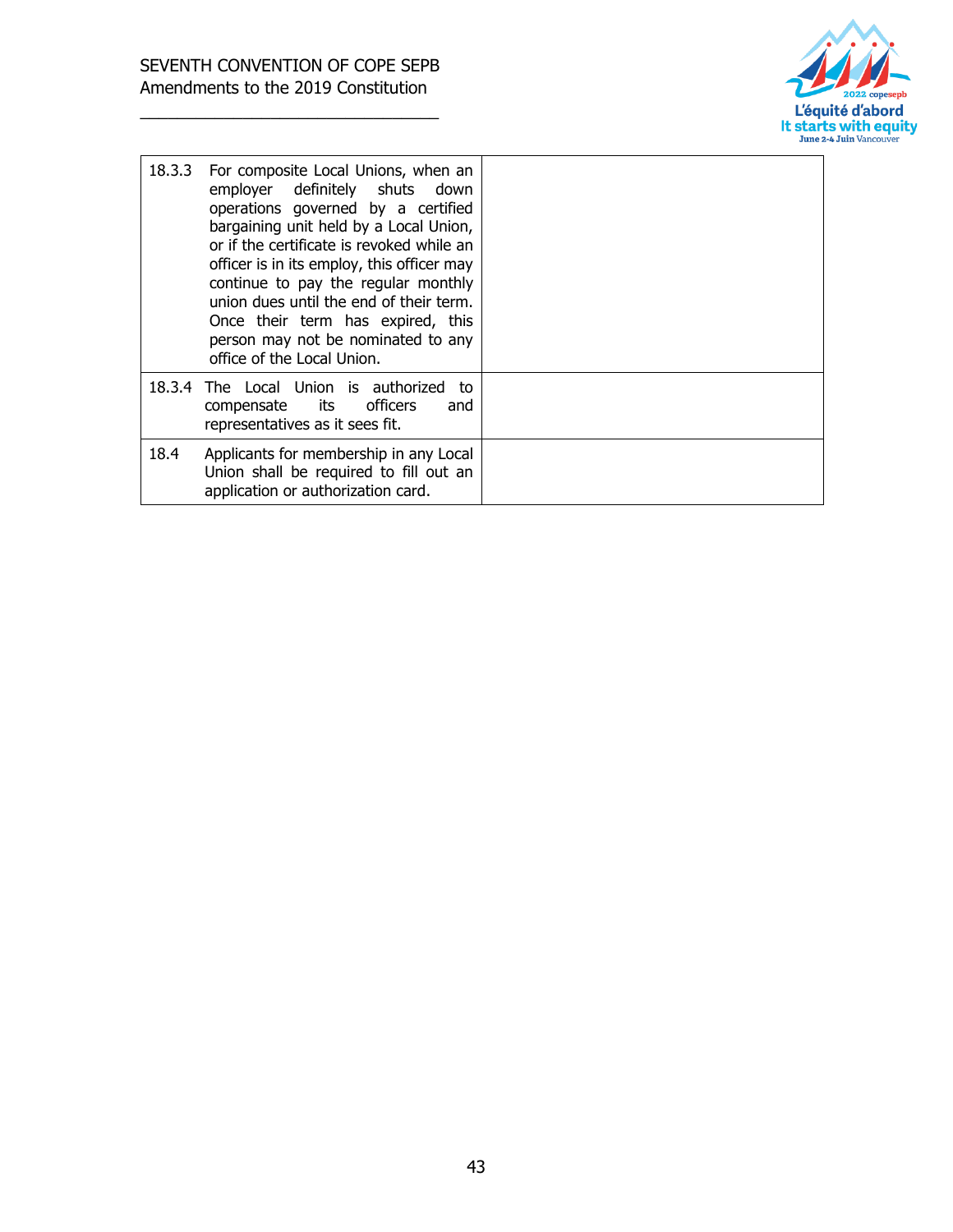

| 18.5 | The officers and Executive Board<br>members of a Local Union shall be<br>elected by a majority or a plurality of<br>the votes cast as set forth in its<br>constitution and bylaws. Any election of<br>officers and Executive Board members<br>of a Local Union shall be by secret<br>ballot, except that a Local Union may<br>provide in its constitution and bylaws<br>that such officers and Executive Board<br>members shall be declared duly elected<br>if only one nomination is made for any<br>such office. No voting by proxy shall be<br>allowed. Where geographic location<br>may cause difficulties in following the<br>usual election procedure, the President<br>of the National Union may authorize<br>mail balloting, or by electronic voting<br>provided the secrecy of the vote is<br>ensured. The procedures for holding<br>elections shall be prescribed in the<br>Local Union Constitution and Bylaws<br>and the term of office of officers and<br>Executive Board members shall not be<br>less than one (1) year nor more than<br>three (3) years. Vacancies in office or<br>on the Executive Board shall be filled by<br>special election; except that, if so<br>provided in the Local Union Constitution<br>and Bylaws, the Local Union Executive<br>Board may appoint officers or Executive<br>Board members to fill vacancies.<br>All Local union officers shall pledge by |
|------|-----------------------------------------------------------------------------------------------------------------------------------------------------------------------------------------------------------------------------------------------------------------------------------------------------------------------------------------------------------------------------------------------------------------------------------------------------------------------------------------------------------------------------------------------------------------------------------------------------------------------------------------------------------------------------------------------------------------------------------------------------------------------------------------------------------------------------------------------------------------------------------------------------------------------------------------------------------------------------------------------------------------------------------------------------------------------------------------------------------------------------------------------------------------------------------------------------------------------------------------------------------------------------------------------------------------------------------------------------------------------------------------------------|
|      | oath the following obligation:                                                                                                                                                                                                                                                                                                                                                                                                                                                                                                                                                                                                                                                                                                                                                                                                                                                                                                                                                                                                                                                                                                                                                                                                                                                                                                                                                                      |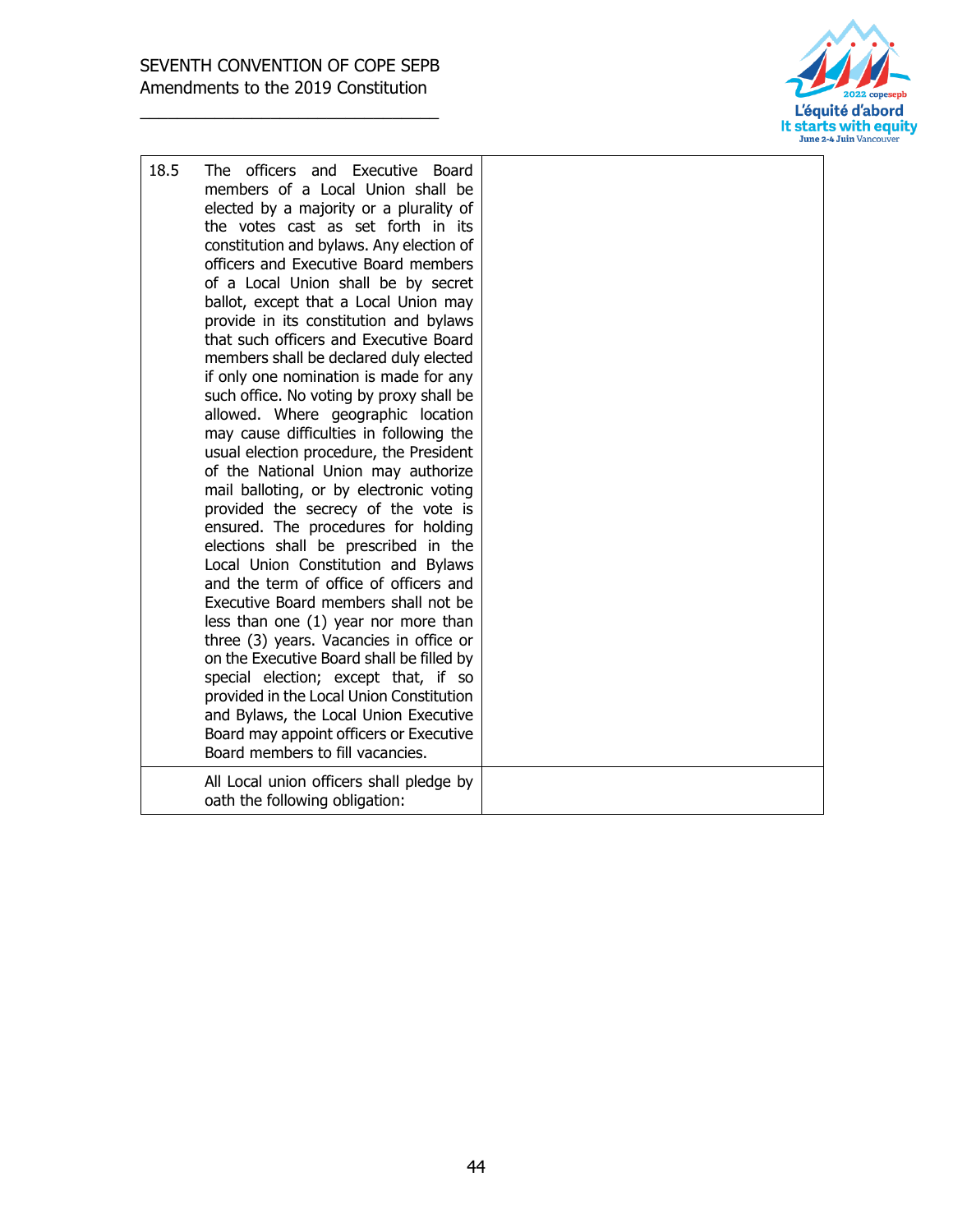

|        | "І,<br>do<br>hereby sincerely pledge my word<br>and honour to perform the duties<br>assigned to me in the Local Union<br>Constitution and Bylaws, to the<br>best of my ability and with<br>complete good faith to support,<br>advance and carry out all official<br>policies of the Local Union and to<br>harassment<br>promote<br>$\partial$<br>and<br>discrimination-free environment. I<br>will at all times devote my efforts<br>to further the aims, objectives and<br>best interests of the Canadian<br><b>Office and Professional Employees</b><br>Union. I will also surrender all<br>books, papers, electronic data and<br>other property of the Local Union<br>in my possession to my successor<br>in office." |  |
|--------|--------------------------------------------------------------------------------------------------------------------------------------------------------------------------------------------------------------------------------------------------------------------------------------------------------------------------------------------------------------------------------------------------------------------------------------------------------------------------------------------------------------------------------------------------------------------------------------------------------------------------------------------------------------------------------------------------------------------------|--|
| 18.6   | The duties of officers of Local Unions<br>shall include the following:                                                                                                                                                                                                                                                                                                                                                                                                                                                                                                                                                                                                                                                   |  |
| 18.6.1 | It shall be the duty of the President to<br>preside at all meetings of the Local<br>Union; to preserve order during its<br>deliberations; to sign all orders on the<br>treasury when required by the Local<br>Union; to appoint all committees not<br>otherwise required, and to transact<br>such other business as may of right<br>pertain to the President's office and<br>which may be necessary for the proper<br>functioning of the Local Union.                                                                                                                                                                                                                                                                    |  |
|        | The President or designate shall be the<br>main spokesperson and officer of the<br>Local Union; it shall be the duty of the<br>President to protect and promote its<br>interests.                                                                                                                                                                                                                                                                                                                                                                                                                                                                                                                                        |  |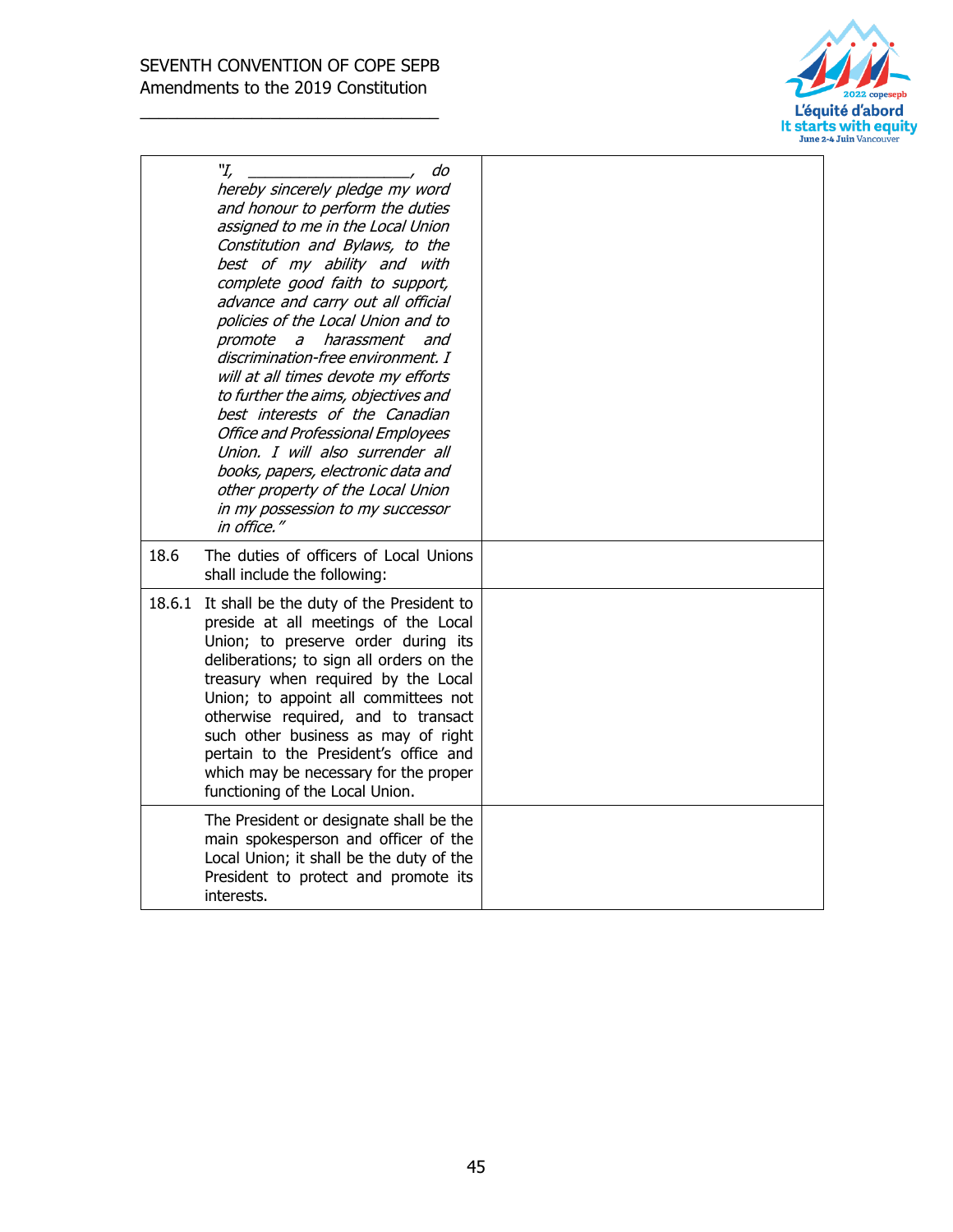

|            | 18.6.2 The Vice-President shall perform the<br>duties of the President in the absence<br>of that officer and, in case of the<br>resignation or death of the President,<br>perform the duties<br>shall<br>of the<br>President until such vacancy is filled as<br>provided for by the Local Union<br>Constitution. The Vice-President shall<br>also preside when called upon by the<br>President and at times when the<br>President may be temporarily unable to<br>discharge the duties of the office of the<br>President. |  |
|------------|---------------------------------------------------------------------------------------------------------------------------------------------------------------------------------------------------------------------------------------------------------------------------------------------------------------------------------------------------------------------------------------------------------------------------------------------------------------------------------------------------------------------------|--|
|            | 18.6.3 The Recording Secretary shall keep a<br>correct record of all union meetings and<br>of all meetings of the Executive Board<br>of the Local Union unless the Local<br>Union provides for and elects a recorder<br>for such purpose.                                                                                                                                                                                                                                                                                 |  |
|            | The Recording Secretary will provide<br>the National President and the National<br>Secretary-Treasurer with the names<br>and contact information of all the Local<br>Union officers as well as any changes to<br>that information.                                                                                                                                                                                                                                                                                        |  |
| 18.6.4 The | shall<br>Treasurer<br>perform<br>the<br>following duties:                                                                                                                                                                                                                                                                                                                                                                                                                                                                 |  |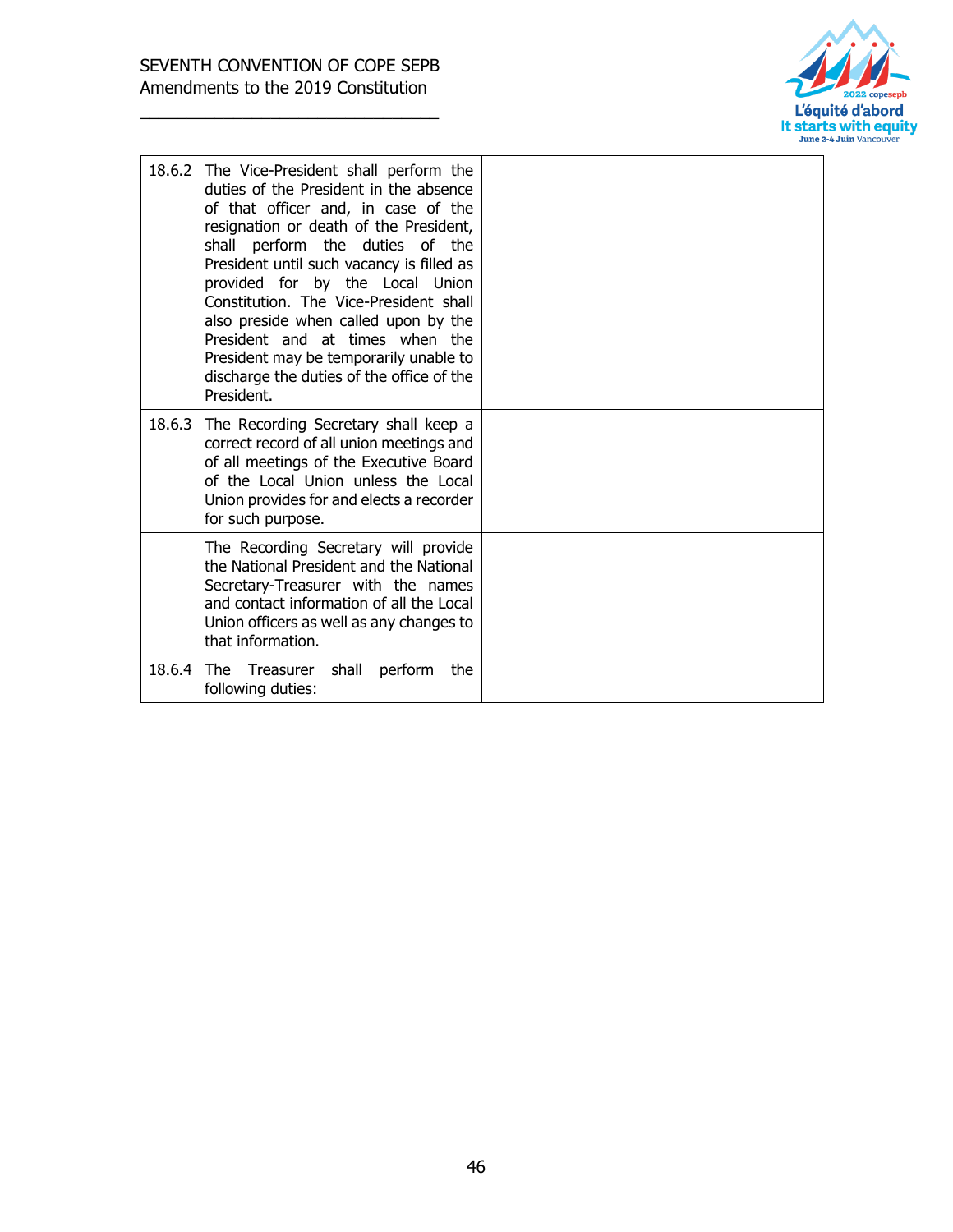

| 18.6.4.1 The Treasurer shall keep all financial<br>accounts of the Local Union and shall<br>maintain correct and proper accounts<br>of all of its members; collect all financial<br>obligations due from members of the<br>Local Union; make all disbursements<br>for the Local Union as provided in<br>Article 18.12; keep a correct record of<br>all monies received and expended, and<br>financial statements by<br>prepare<br>calendar months to be submitted to the<br>Secretary-Treasurer of the National<br>Union monthly and to the next regular<br>meeting of the Local Union. | 18.6.4.1 The Treasurer shall keep all financial<br>accounts of the Local Union and shall<br>maintain correct and proper accounts<br>of all of its members; collect all<br>financial obligations due from members<br>of the Local Union; make all<br>disbursements for the Local Union as<br>provided in Article 18.12; keep a<br>correct record of all monies received<br>and expended, and prepare financial<br>statements by calendar months to be<br>submitted to the Secretary-<br><b>Treasurer of the National Union</b><br><b>monthly and</b> to the next regular<br>meeting of the Local Union. <b>Annual</b><br>financial statements of Local<br>Unions must be submitted to the<br><b>Secretary-Treasurer</b><br>the<br>of<br><b>National Union in the following</b><br>calendar year. Local Unions are<br>also subject to Article 11.8. |
|-----------------------------------------------------------------------------------------------------------------------------------------------------------------------------------------------------------------------------------------------------------------------------------------------------------------------------------------------------------------------------------------------------------------------------------------------------------------------------------------------------------------------------------------------------------------------------------------|---------------------------------------------------------------------------------------------------------------------------------------------------------------------------------------------------------------------------------------------------------------------------------------------------------------------------------------------------------------------------------------------------------------------------------------------------------------------------------------------------------------------------------------------------------------------------------------------------------------------------------------------------------------------------------------------------------------------------------------------------------------------------------------------------------------------------------------------------|
|-----------------------------------------------------------------------------------------------------------------------------------------------------------------------------------------------------------------------------------------------------------------------------------------------------------------------------------------------------------------------------------------------------------------------------------------------------------------------------------------------------------------------------------------------------------------------------------------|---------------------------------------------------------------------------------------------------------------------------------------------------------------------------------------------------------------------------------------------------------------------------------------------------------------------------------------------------------------------------------------------------------------------------------------------------------------------------------------------------------------------------------------------------------------------------------------------------------------------------------------------------------------------------------------------------------------------------------------------------------------------------------------------------------------------------------------------------|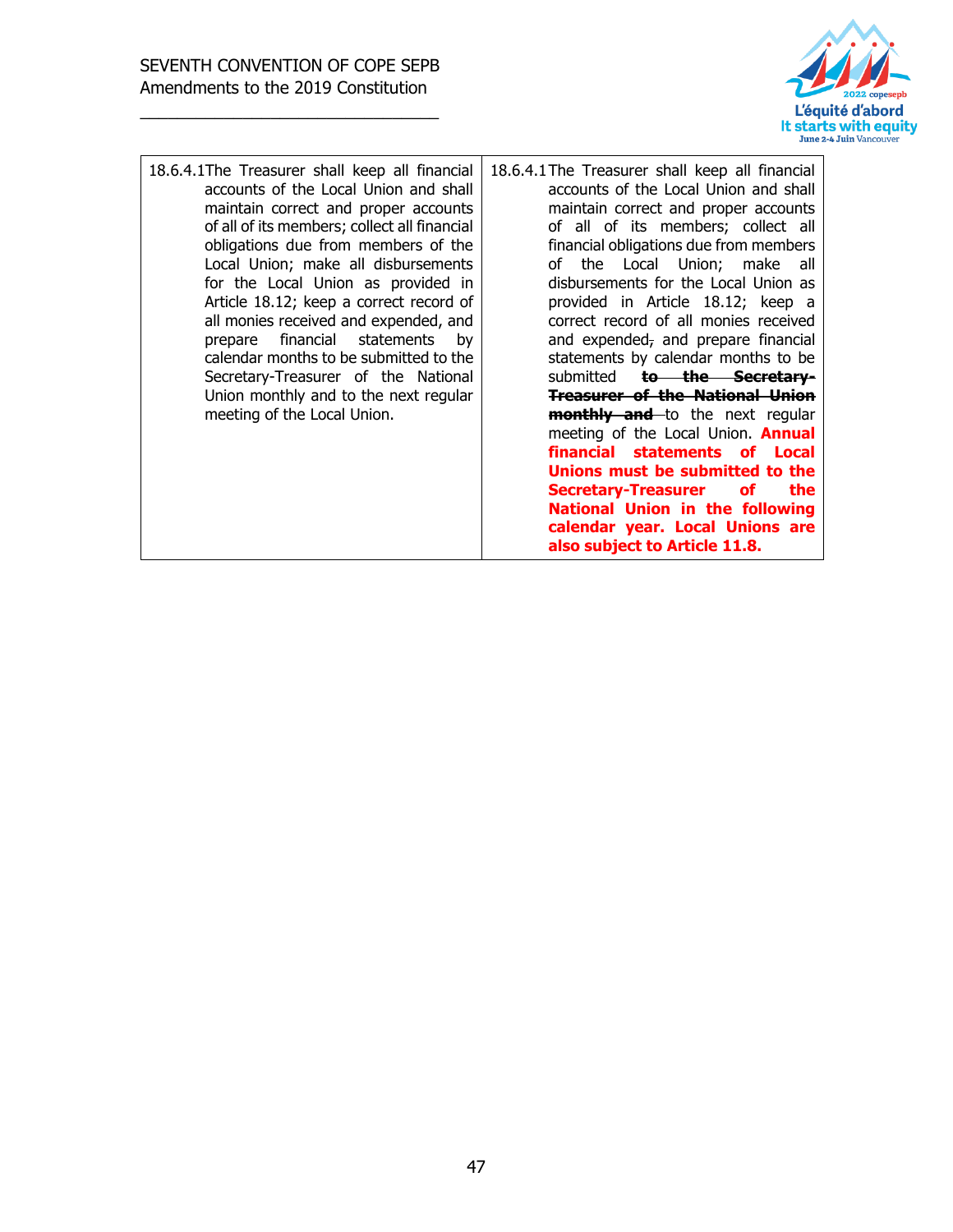

| 18.6.4.2Each Local Union may decide to secure<br>a bond by a bonding company and<br>under a bond approved by the Local<br>Treasurer. The Treasurer shall deposit<br>all funds of the Local Union in a<br>financial institution, may it be a bank or<br>a credit union and shall submit to the<br>National<br>Secretary-Treasurer<br>all<br>relevant information pertaining to those<br>bank accounts (name of the institution,<br>full address, account number, ). The<br>Treasurer shall endeavour to deposit<br>such funds in unionized financial<br>institutions. Where there are trustees,<br>the Treasurer shall, upon request,<br>submit to the trustees all books and<br>records including financial documents,<br>invoices, original bank statements and<br>supporting<br>documents<br>other<br>for<br>verification and approval and upon the<br>expiration of the term of office, turn<br>over to the successor all properties and<br>assets including funds, books and<br>records of the Local Union.<br><b>The</b><br>Treasurer shall turn over all properties<br>and assets, including funds, books and<br>records to the Secretary-Treasurer of<br>the National Union or the<br>duly<br>authorized<br>representative<br>when<br>properly called upon to do so. |
|-----------------------------------------------------------------------------------------------------------------------------------------------------------------------------------------------------------------------------------------------------------------------------------------------------------------------------------------------------------------------------------------------------------------------------------------------------------------------------------------------------------------------------------------------------------------------------------------------------------------------------------------------------------------------------------------------------------------------------------------------------------------------------------------------------------------------------------------------------------------------------------------------------------------------------------------------------------------------------------------------------------------------------------------------------------------------------------------------------------------------------------------------------------------------------------------------------------------------------------------------------------------------------|
| 18.6.4.3The Treasurer shall transmit monthly to<br>the Secretary-Treasurer of the National<br>Union all financial obligations owing to<br>the National Union no later than by the<br>$15th$ day of the following month. The<br>shall<br>follow<br>Treasurer<br>proper<br>accounting procedure. The Treasurer<br>shall be required to make monthly<br>reports to the Secretary-Treasurer of<br>the National Union of all dues-paying<br>members on forms prescribed by the<br>Secretary-Treasurer of the National<br>Union.                                                                                                                                                                                                                                                                                                                                                                                                                                                                                                                                                                                                                                                                                                                                                  |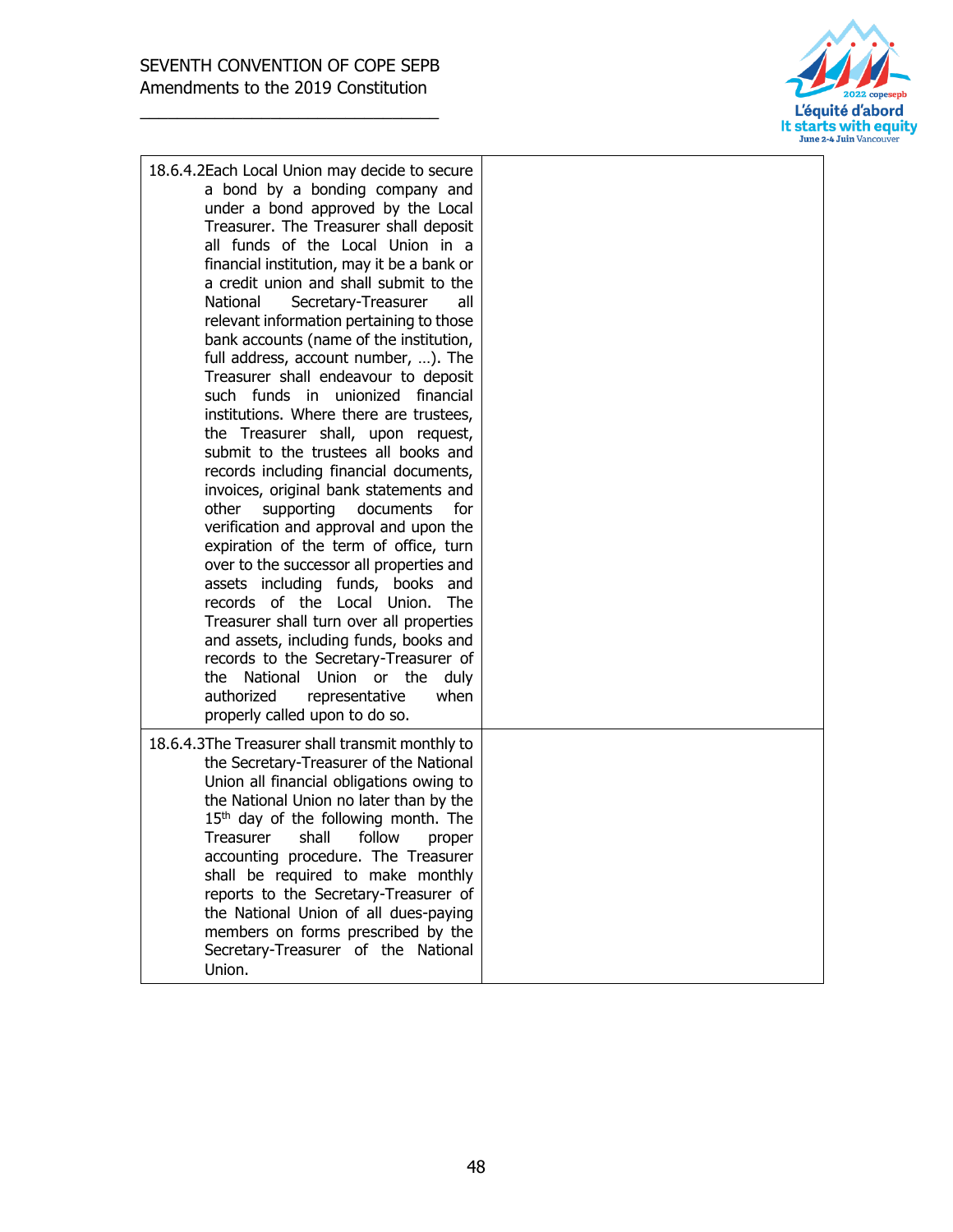

|      | 18.6.5 Where there are trustees, they shall<br>verify the books and records of the<br>Treasurer at least semiannually and at<br>the close of each fiscal year and shall<br>report each such verification to the<br>Local Union and to the Secretary-<br>Treasurer of the National Union, or if<br>the Local Union so chooses, it may, as<br>an alternative, have the verification<br>conducted annually by a certified or<br>chartered accountant, and have such<br>verifications reported to the Local<br>Union and to the Secretary-Treasurer of<br>the National Union.                                                                                                  |  |
|------|----------------------------------------------------------------------------------------------------------------------------------------------------------------------------------------------------------------------------------------------------------------------------------------------------------------------------------------------------------------------------------------------------------------------------------------------------------------------------------------------------------------------------------------------------------------------------------------------------------------------------------------------------------------------------|--|
| 18.7 | The duties of Executive Boards of Local<br>Unions shall be only such as are<br>specifically prescribed in the Local<br>Unions' constitutions<br>and<br>bylaws;<br>provided, however, that Local Unions<br>may not prescribe for their Executive<br>Boards in their constitutions and bylaws<br>any duties, functions or authorities<br>vested in any other person, Board, or<br>body under the National Constitution.                                                                                                                                                                                                                                                      |  |
| 18.8 | The Executive Board shall meet at least<br>every four (4) months.                                                                                                                                                                                                                                                                                                                                                                                                                                                                                                                                                                                                          |  |
| 18.9 | Local Unions may charge an initiation<br>fee of not more than one hundred<br>dollars (\$100). Effective January 1st,<br>2011, subject to the provisions for non-<br>active members, all Local Unions dues<br>shall be a minimum of one point five<br>percent (1.5%) of remuneration or its<br>equivalent per person per month, from<br>which the per capita tax collected by<br>the Local Union for the benefit of the<br>National Union shall be paid. Under<br>exceptional circumstances a<br>Local<br>Union can seek approval from the<br>National Executive for a lower minimum<br>dues structure if the Local Union can<br>demonstrate that it is financially viable. |  |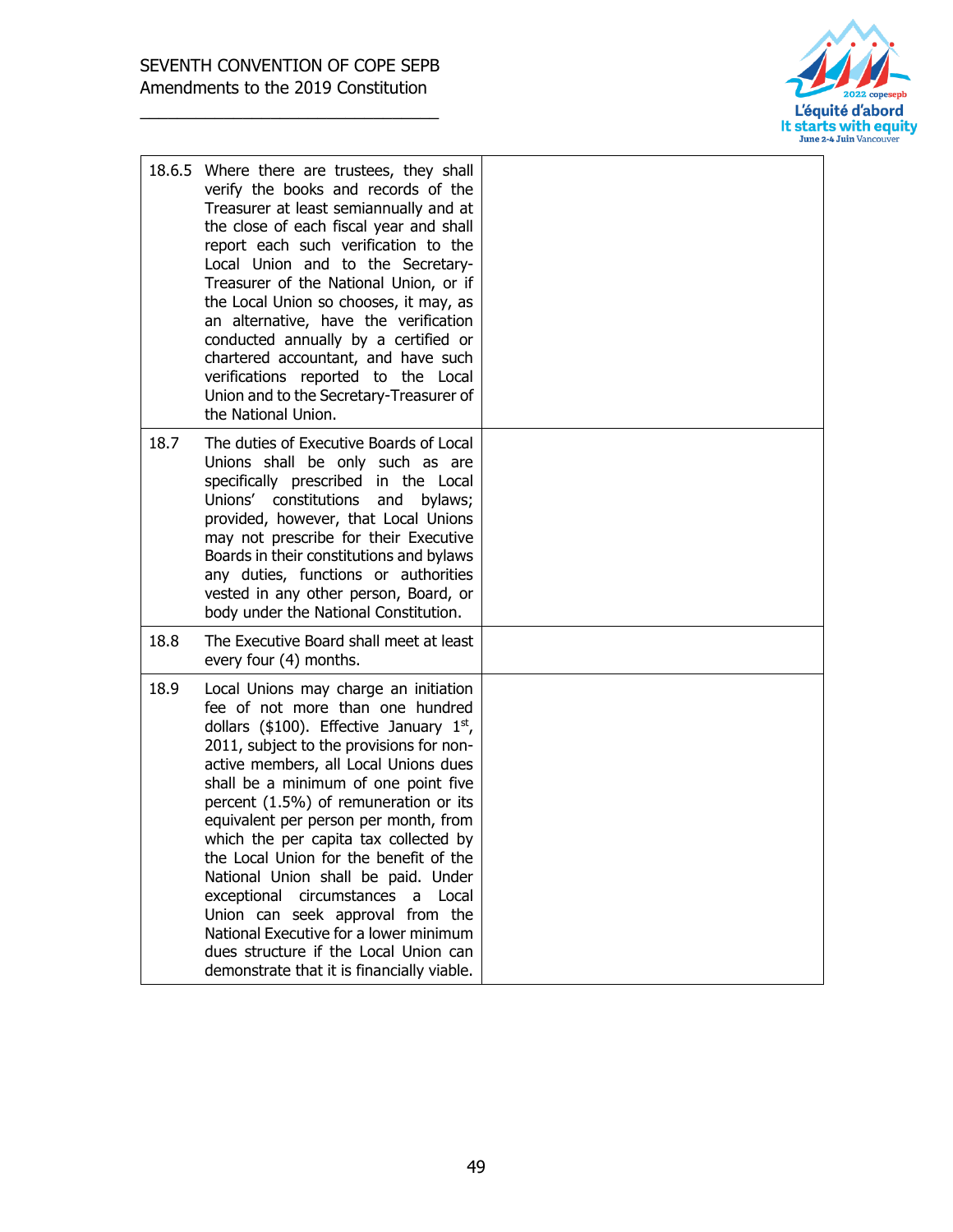

| 18.10 | No assessment of any kind can be<br>made by any Local Union except as<br>voted by secret ballot by a majority of<br>the membership or by an Executive<br>Council or similar body which is<br>representative of the membership, with<br>authority under the Local<br>Union<br>Constitution superior to that of the<br>Local Union Executive Board present at<br>a meeting called for that purpose and<br>of which all members have been<br>notified at least fifteen (15) days in<br>advance and provided further that such<br>assessments must be subject to the<br>approval of the President of the<br>National Union in advance of being<br>levied. However, benefit assessments<br>do not require approval of the President<br>of the National Union and are not<br>subject to the maximum limitations set<br>forth below provided that benefit funds<br>are maintained and operated from a<br>separate fund established by the Local<br>Union and are set forth in the Local<br>Union Constitution and Bylaws. |  |
|-------|--------------------------------------------------------------------------------------------------------------------------------------------------------------------------------------------------------------------------------------------------------------------------------------------------------------------------------------------------------------------------------------------------------------------------------------------------------------------------------------------------------------------------------------------------------------------------------------------------------------------------------------------------------------------------------------------------------------------------------------------------------------------------------------------------------------------------------------------------------------------------------------------------------------------------------------------------------------------------------------------------------------------|--|
| 18.11 | Local Unions may discipline their<br>members or officers for violation of the<br>National Constitution or the Local Union<br>Constitution and/or Bylaws or for<br>engaging in any activity or course of<br>conduct which is deemed to be contrary<br>or detrimental to the welfare or best<br>interest of the Local Union.<br><b>The</b><br>National Executive shall<br>establish<br>uniform procedures, including rights of<br>appeal, to ensure full compliance with<br>applicable law in order to afford the<br>fullest<br>protection for<br>all<br>parties<br>involved.                                                                                                                                                                                                                                                                                                                                                                                                                                        |  |
|       | None of the foregoing is applicable to<br>any matter involving delinquency or<br>failure to pay dues. Any Local Union<br>may provide in its bylaws for automatic<br>suspension of any member who is<br>delinquent in their obligations.                                                                                                                                                                                                                                                                                                                                                                                                                                                                                                                                                                                                                                                                                                                                                                            |  |
| 18.12 | Any Local Union which becomes three<br>(3) months in arrears in its per capita<br>tax obligations to the National Union<br>may be suspended.                                                                                                                                                                                                                                                                                                                                                                                                                                                                                                                                                                                                                                                                                                                                                                                                                                                                       |  |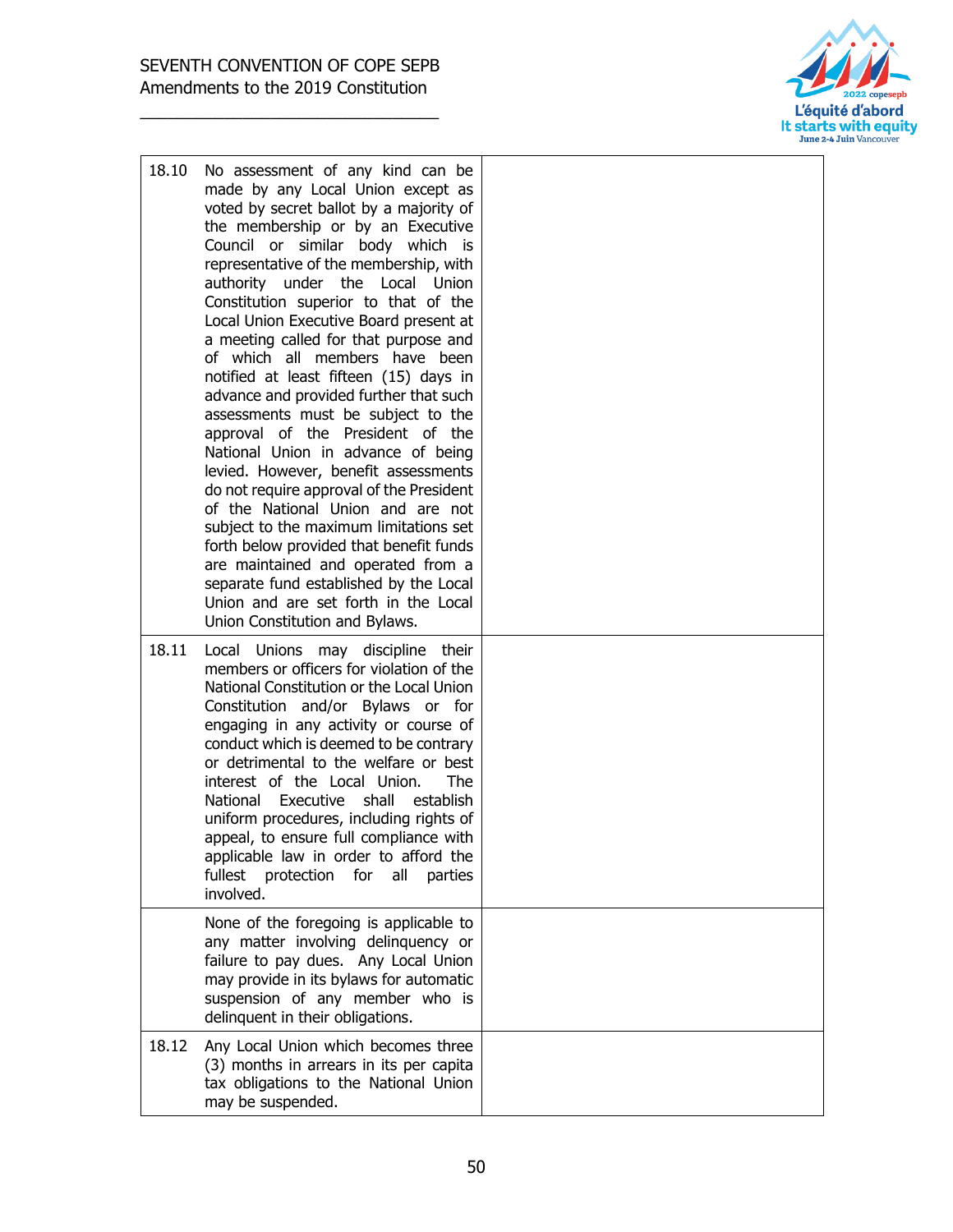

| 18.13 | Expenditures of the Local Union shall be<br>only for purposes of the Local Union<br>and shall be made by cheque signed by<br>the Treasurer and counter-signed by<br>the President or Vice-President. They<br>may also be made by electronic<br>payment as long as it is secured and<br>approved as if it were a cheque;<br>provided, however, that a petty cash<br>fund may be authorized by the Local<br>Union, from which expenditures can be<br>made.<br><b>The</b><br>initiation<br>fees,<br>reinstatement<br>fees<br>other<br>and<br>obligations owed by the Local Union to<br>the National Union shall constitute a<br>preferred claim and must be paid<br>promptly by the Local Union each<br>month prior to the payment of any<br>other obligation of the Local Union. |  |
|-------|--------------------------------------------------------------------------------------------------------------------------------------------------------------------------------------------------------------------------------------------------------------------------------------------------------------------------------------------------------------------------------------------------------------------------------------------------------------------------------------------------------------------------------------------------------------------------------------------------------------------------------------------------------------------------------------------------------------------------------------------------------------------------------|--|
| 18.14 | Each Local Union<br>must have<br>an<br>approved constitution and bylaws. It is<br>the obligation of the Local Unions to<br>their<br>constitutions<br>update<br>in.<br>accordance with the actions taken at<br>each Convention.                                                                                                                                                                                                                                                                                                                                                                                                                                                                                                                                                 |  |
| 18.15 | Amendments<br><b>Union</b><br>to<br>Local<br>constitutions may be made only by a<br>two thirds (2/3) vote of those eligible<br>members voting on such matters under<br>the Local Union Constitution, except<br>that changes in dues, initiation fees and<br>reinstatement fees shall require only a<br>majority vote of those members voting<br>on any such issue, notwithstanding any<br>provision<br>in<br>Local<br>Union<br>any<br>constitution to the contrary.                                                                                                                                                                                                                                                                                                            |  |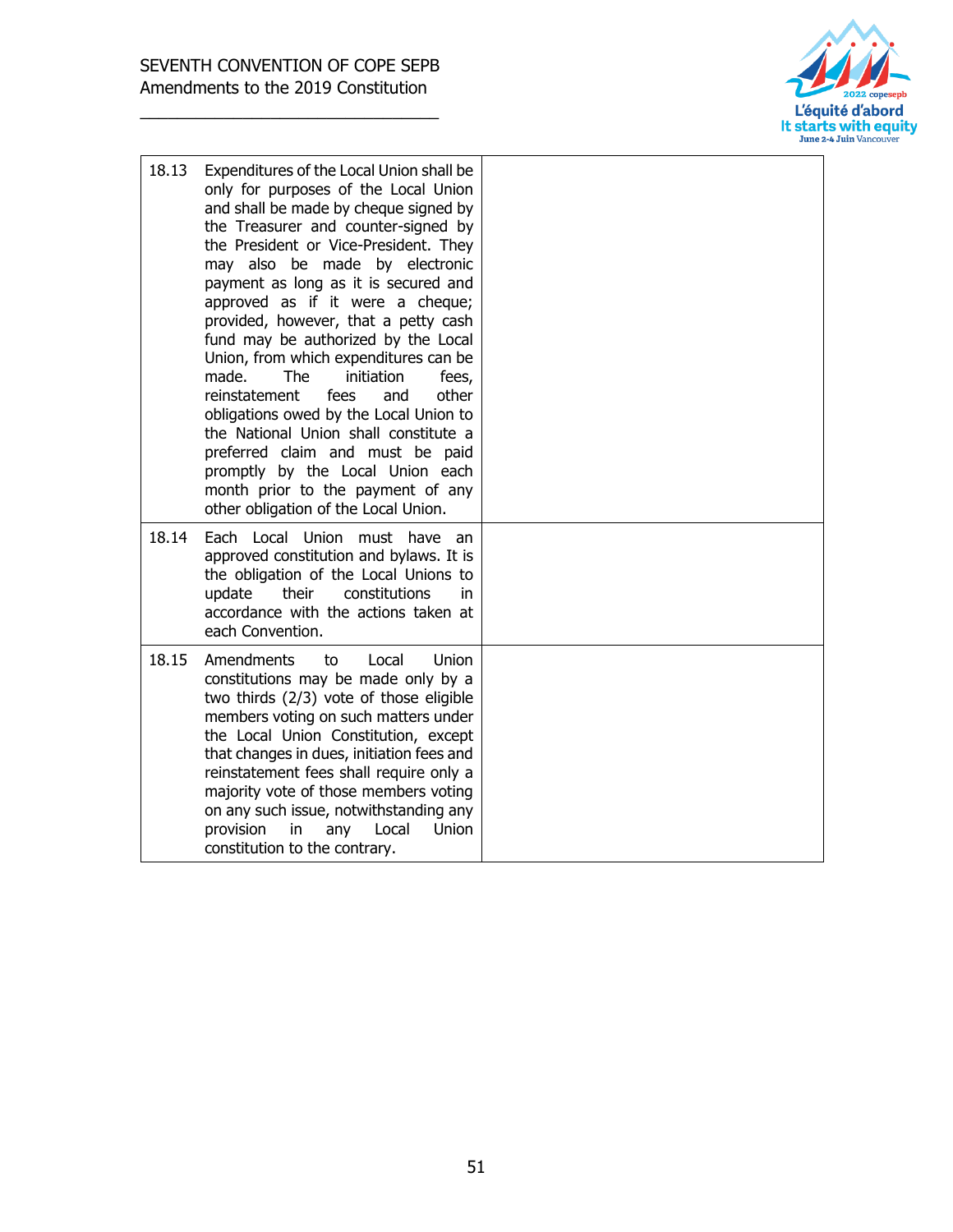

## ARTICLE 19

# Strike and Lockout Benefit and Defence Fund

| 19.1 | No Local Union shall call a strike<br>against an employer, or employers,<br>unless the members of the Local Union<br>employed by such employer or<br>employers by a majority vote of those<br>present at a meeting called for this<br>purpose so authorized by secret ballot.<br>Commencing a strike shall not be<br>construed as approval, ratification, or<br>participation by the National Union in<br>any particular activity of the Local<br>Union involving such strike and shall<br>imply no more than that such strike is<br>not contrary to the best interests of<br>the National Union, its Local Unions,<br>and its members. The role of the<br>National President shall be to ensure<br>that strike voting procedures are in<br>conformity with the constitution and<br>applicable laws. |  |
|------|------------------------------------------------------------------------------------------------------------------------------------------------------------------------------------------------------------------------------------------------------------------------------------------------------------------------------------------------------------------------------------------------------------------------------------------------------------------------------------------------------------------------------------------------------------------------------------------------------------------------------------------------------------------------------------------------------------------------------------------------------------------------------------------------------|--|
| 19.2 | The President of the National Union<br>shall be informed of all strikes by any<br>Local Union before they are called.                                                                                                                                                                                                                                                                                                                                                                                                                                                                                                                                                                                                                                                                                |  |
| 19.3 | Strikes against any employer, or<br>employers, may be terminated if a<br>majority of the members of the Local<br>Union affected present at a meeting so<br>decide by secret ballot.                                                                                                                                                                                                                                                                                                                                                                                                                                                                                                                                                                                                                  |  |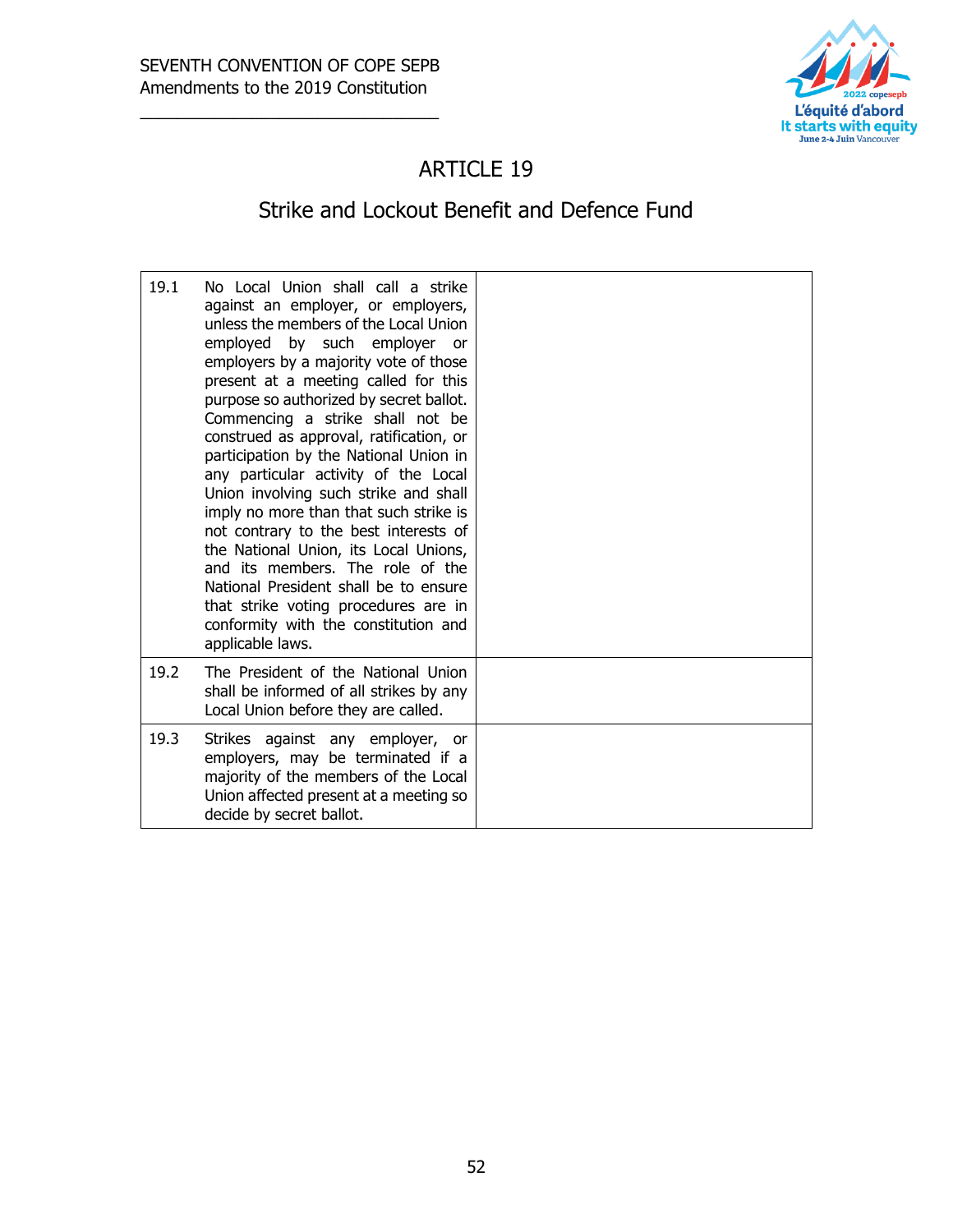

| 19.4 | The National Union shall maintain a<br>fund known as the Strike and Lockout<br>Benefit and Defence Fund consisting of<br>all monies paid by the Local Unions to<br>the National Union in compliance with<br>the applicable portion of Article 16<br>providing for Local Union payments to<br>such fund, which payment shall be in<br>addition to the other<br>payments<br>required in Article 16. Payments to the<br>Lockout Benefit<br>Strike<br>and<br>and<br>Defence Fund shall be set forth<br>separately from other Local Union<br>payments and shall be sent to the<br>Secretary-Treasurer of the National<br>Union, who<br>shall<br>deposit<br>such<br>payments in the Fund which shall be<br>kept separate and apart from all other<br>monies and accounts.                                                                                                     | 19.4 | The National Union shall maintain a<br>fund known as the <b>Strike and</b><br><b>Lockout Benefit and</b> Defence Fund<br>consisting of all monies paid by the<br>Local Unions to the National Union in<br>compliance with the applicable portion<br>of Article 16 providing for Local Union<br>such<br>payments to<br>fund,<br>which<br>payment shall be in addition to the<br>other payments required in Article 16.<br>Payments to the <b>Strike and Lockout</b><br><b>Benefit and</b> Defence Fund shall be<br>set forth separately from other Local<br>Union payments and shall be sent to<br>Secretary-Treasurer<br>of<br>the<br>the<br>National Union, who shall deposit such<br>payments in the Fund which shall be<br>kept separate and apart from all other<br>monies and accounts.                                                                              |
|------|-------------------------------------------------------------------------------------------------------------------------------------------------------------------------------------------------------------------------------------------------------------------------------------------------------------------------------------------------------------------------------------------------------------------------------------------------------------------------------------------------------------------------------------------------------------------------------------------------------------------------------------------------------------------------------------------------------------------------------------------------------------------------------------------------------------------------------------------------------------------------|------|---------------------------------------------------------------------------------------------------------------------------------------------------------------------------------------------------------------------------------------------------------------------------------------------------------------------------------------------------------------------------------------------------------------------------------------------------------------------------------------------------------------------------------------------------------------------------------------------------------------------------------------------------------------------------------------------------------------------------------------------------------------------------------------------------------------------------------------------------------------------------|
| 19.5 | Any Local Union involved in a strike or<br>lockout shall make application to the<br>National President for strike benefits to<br>be drawn from the Strike and Lockout<br>Benefit and<br>Defence Fund.<br><b>The</b><br>Convention shall adopt procedures,<br>and<br>regulations<br>for<br>rules<br>the<br>administration of the Strike<br>and<br>Lockout Benefit and Defence Fund.<br>The National Executive shall make all<br>determinations<br>concerning<br>the<br>issuance of funds in accordance with<br>the procedures, rules and regulations<br>adopted by the Convention. Payments<br>of benefits from the Fund shall not be<br>construed as approval, ratification, or<br>participation by the National Union in<br>any activity of the Local Union<br>involving such strike, but shall be<br>limited solely to economic aid to<br>members of the Local Union. | 19.5 | Any Local Union involved in a strike or<br>lockout shall make application to the<br>National President for strike benefits to<br>be drawn from the <b>Strike and</b><br><b>Lockout Benefit and Defence Fund.</b><br>shall<br>Convention<br>adopt<br>The<br>procedures, rules and regulations for<br>the administration of the <b>Strike and</b><br>Lockout Benefit and Defence Fund.<br>The National Executive shall make all<br>determinations<br>the<br>concerning<br>issuance of funds in accordance with<br>the procedures, rules and regulations<br>adopted by the Convention. Payments<br>of benefits from the Fund shall not be<br>construed as approval, ratification, or<br>participation by the National Union in<br>any activity of the Local Union<br>involving such strike, but shall be<br>limited solely to economic aid to<br>members of the Local Union. |
| 19.6 | The Strike and Lockout Benefit and<br>Defence Fund may also be used as<br>determined by the National Executive<br>for the defence of the National Union,<br>Local Unions, the Councils and their<br>members in accordance with the<br>procedures, rules and regulations<br>adopted by the Convention.                                                                                                                                                                                                                                                                                                                                                                                                                                                                                                                                                                   | 19.6 | The <b>Strike and Lockout Benefit</b><br>and Defence Fund may also be used<br>determined by the<br>National<br>as<br>Executive for the defence of the<br>National Union, Local Unions, the<br>and their members<br>Councils<br>in in<br>accordance with the procedures, rules<br>and regulations adopted by the<br>Convention.                                                                                                                                                                                                                                                                                                                                                                                                                                                                                                                                            |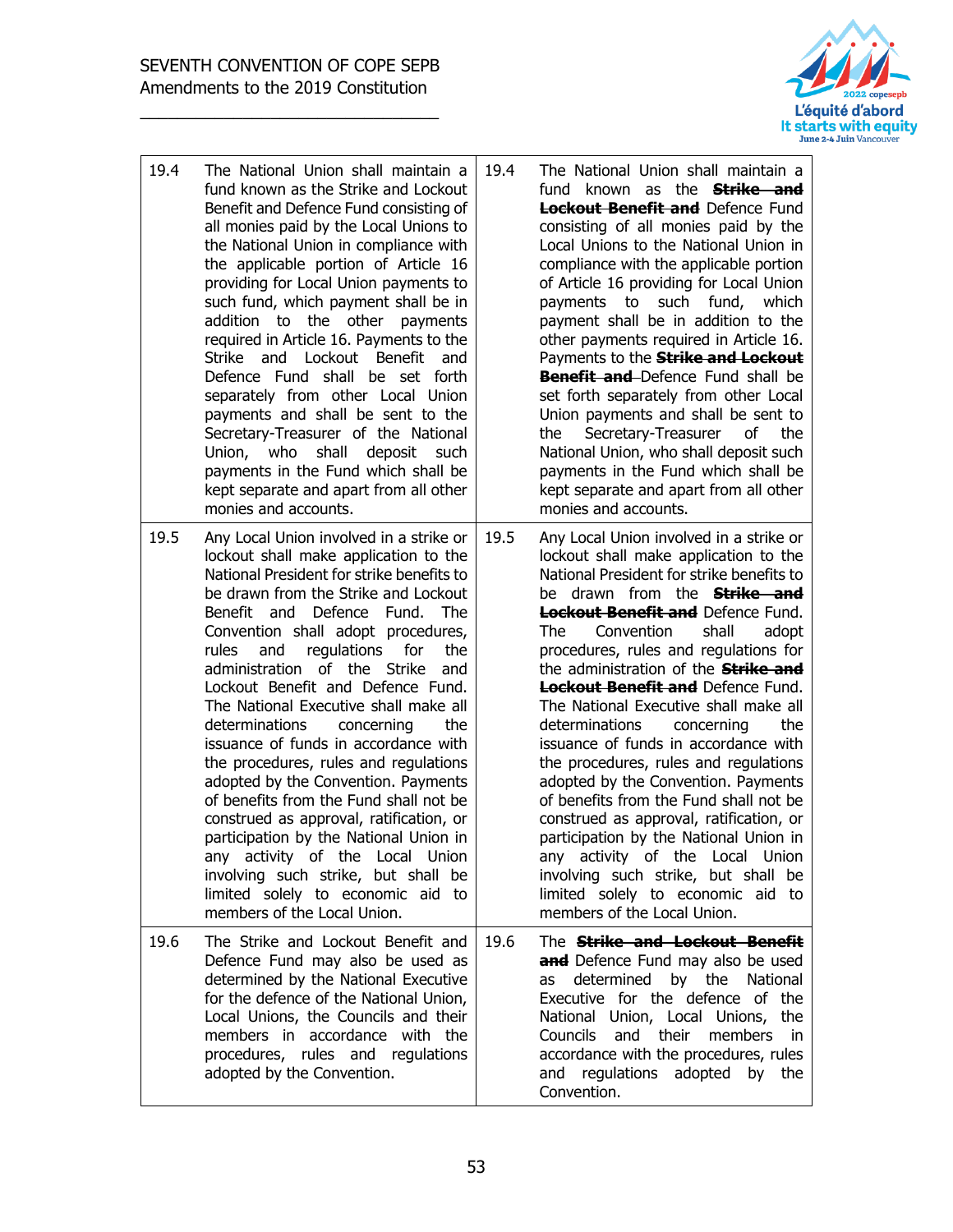

#### APPENDIX A

| At the closing of the November<br>1. .<br><b>2004 Convention, all Local Unions</b><br>and Councils shall adapt their<br>constitutions and bylaws and<br>have them submitted to the<br><b>National President for approval.</b>                                                                                                                                                                     | 1.<br>At the closing of the November 2004<br>Convention, all Local Unions and<br>Councils shall adapt their constitutions<br>and bylaws and have them submitted<br>to the National President for approval.                                                                                                                                                                                                        |
|---------------------------------------------------------------------------------------------------------------------------------------------------------------------------------------------------------------------------------------------------------------------------------------------------------------------------------------------------------------------------------------------------|-------------------------------------------------------------------------------------------------------------------------------------------------------------------------------------------------------------------------------------------------------------------------------------------------------------------------------------------------------------------------------------------------------------------|
| Until the approval of the new<br>$1.1 -$<br><b>Local Union and Councils</b><br>constitution and bylaws after the<br>2004 Convention, the following<br>measures will apply:                                                                                                                                                                                                                        | 1.1<br>Until the approval of the new Local<br>Union and Councils constitution and<br>bylaws after the 2004 Convention, the<br>following measures will apply:                                                                                                                                                                                                                                                      |
| The name OPEIU, Office and<br>Professional Employees<br><b>International Union shall be</b><br>replaced by COPE, Canadian<br>Office and Professional<br><b>Employees Union;</b>                                                                                                                                                                                                                   | - The<br>OPEIU, Office<br>and<br>name<br>Professional<br>Employees<br>International<br>Union<br>shall<br>be<br>replaced by COPE, Canadian Office<br>and Professional Employees Union;                                                                                                                                                                                                                             |
| The name SIEPB, Syndicat<br>international des employées et<br>employés professionnels-les et<br>de bureau shall be replaced by<br><b>SEPB, Syndicat canadien des</b><br>employées et employés<br>professionnels et de bureau.                                                                                                                                                                     | - The<br>SIEPB,<br>Syndicat<br>name<br>international des employées et<br>employés professionnels-les et de<br>bureau shall be replaced by SEPB,<br>Syndicat canadien des employées<br>et employés professionnels et de<br>bureau.                                                                                                                                                                                 |
| The COPE Constitution shall<br>become part of the Local<br>Unions and Councils<br>constitution and bylaws by<br>reference.                                                                                                                                                                                                                                                                        | The COPE Constitution shall become<br>part of the Local Unions and<br>Councils constitution and bylaws by<br>reference.                                                                                                                                                                                                                                                                                           |
| $2-$<br>Any proceedings that have been<br>initiated by virtue of old Article 15 -<br>Prohibited Activities - of the<br>Constitution shall continue to be<br>governed by this old Article and, as<br>of June 14, 2010, any new<br>proceedings shall be initiated in<br>conformity with Article 15 as<br>amended by the 2010 Convention,<br>renumbered Article 16 by the 2016<br><b>Convention.</b> | 2.<br>Any proceedings that have been<br>initiated by virtue of old Article 15 -<br>Prohibited<br>Activities<br>of<br>the<br>$\qquad \qquad -$<br>Constitution shall continue to be<br>governed by this old Article and, as of<br>June 14, 2010, any new proceedings<br>shall be initiated in conformity with<br>Article 15 as amended by the 2010<br>Convention, renumbered Article 16 by<br>the 2016 Convention. |